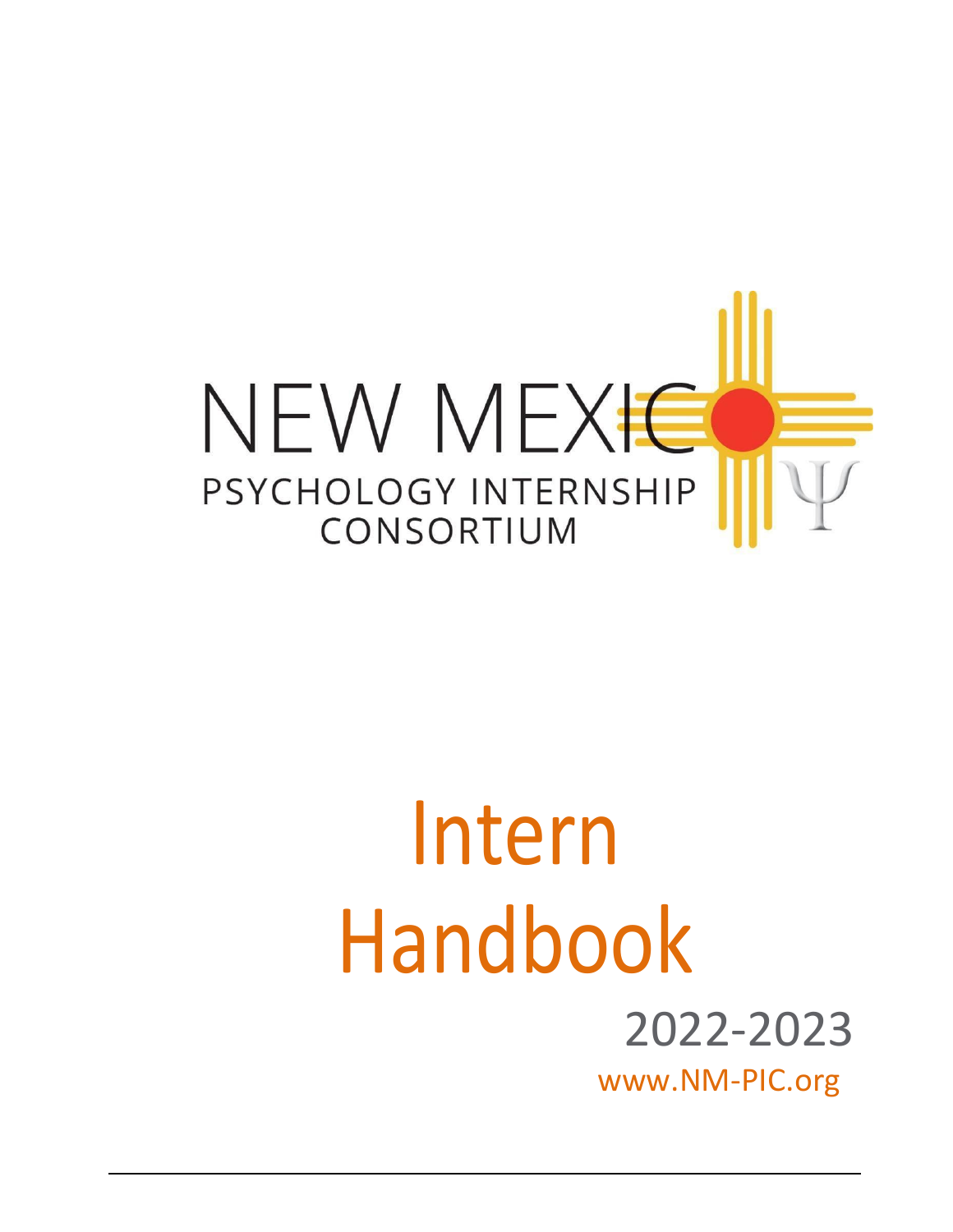### **Table of Contents**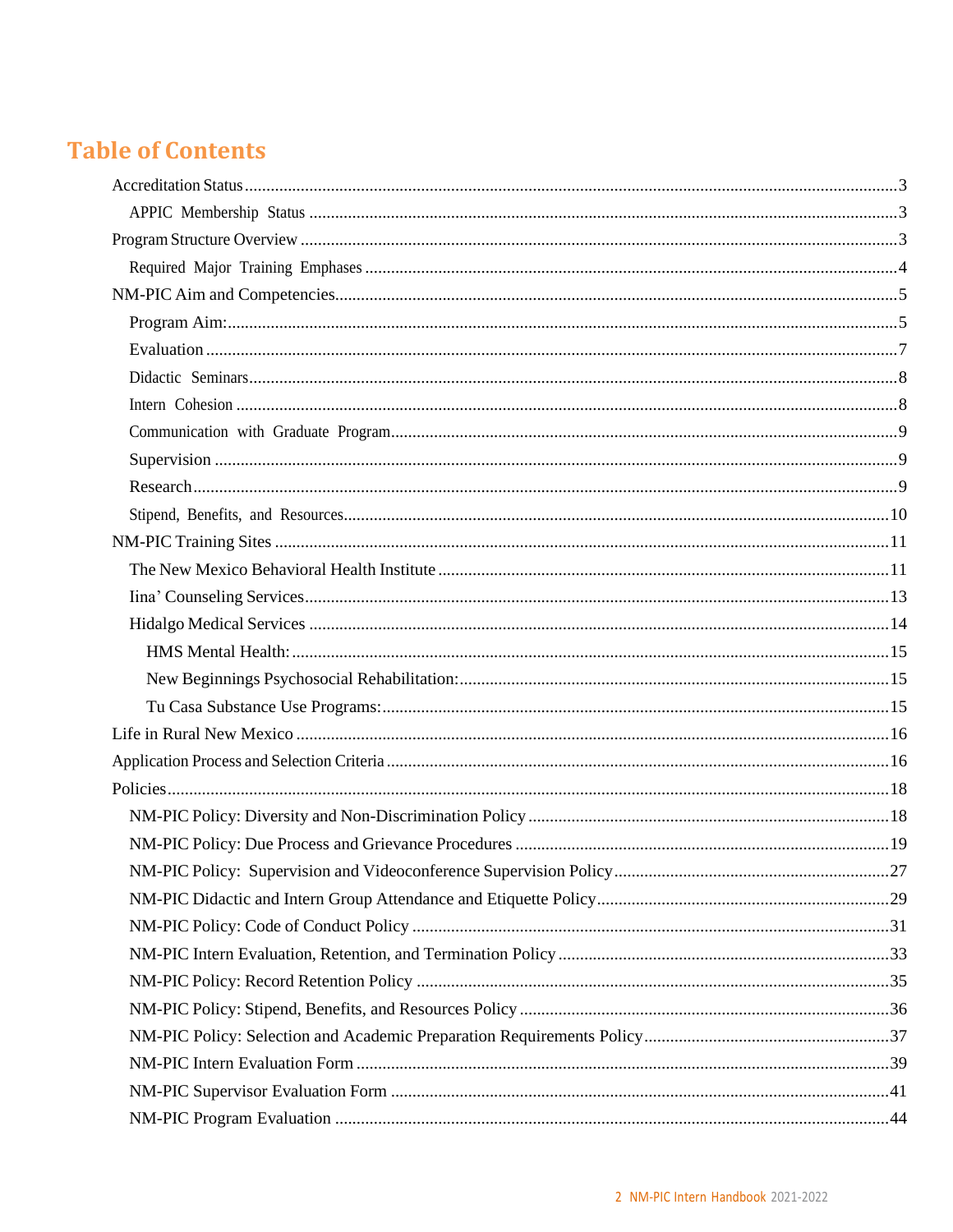### **Aim:**

The New Mexico Psychology Internship Consortium's (NM-PIC) aim is to prepare and retain psychologists toprovide culturally competent public mental health care for the diverse children, adolescents, and adults of New Mexico.

The New Mexico Psychology Internship Consortium (NM-PIC) represents the collaborative effort of three agencies – Hidalgo Medical Services (HMS) in Silver City, NM, the New Mexico Behavioral Health Institute (NMBHI) in Las Vegas, NM, and Iina' Counseling Services (ICS) at Indian Health Services in Shiprock, NM. These geographically dispersed agencies have partnered to share resources and faculty for the purpose of providing a diversified educational program for psychology interns, focusing on training in culturally relevant and competent services for New Mexico's diverse and often underserved population, in addition to the professional competencies outlined by theAmerican Psychological Association. NM-PIC has partnered with the Western Interstate Commission for Higher Education's Behavioral Health Program (WICHE BHP) in the development of the internship consortium to provide consultation and support. The WICHE BHP has the building of the behavioral health workforce in the western United States as a central tenant to its mission and a track record of assisting in the development of successful and accredited psychology internship consortia in five other western states.

### <span id="page-2-0"></span>Accreditation Status

NM-PIC is not accredited by the APA. NM-PIC submitted an accreditation self-study to APA in March 2022. Please be advised that there is no assurance that we will be able to successfully achieve accreditation.

#### <span id="page-2-1"></span>APPIC Membership Status

NM-PIC is (#2535) is a member of the Association of Psychology Postdoctoral and Internship Centers (APPIC) and participates in the APPIC Match Service. NM-PIC agrees to abide by the APPIC policy that no person at this training facility will solicit, accept, or use any ranking-related information from any intern applicant.

### <span id="page-2-2"></span>Program Structure Overview

NM-PIC offers three (3) one-year, full-time doctoral internships beginning August 1st and ending July 31st. The Consortium provides a range of clinical and didactic experiences that represents the necessary depth and breadth required for future professional practice within psychology. Interns are placed at one of the three sites with both required and elective rotations and visits at other sites within the consortium.

NM-PIC firmly believes that all forms of diversity serve to enhance the training environment and professional growth of interns and faculty alike, as well as allow the diverse range of patients served to see themselves in their providers. To this end, NM-PIC recruits applicants from diverse backgrounds, and Iina' Counseling Services gives priority to qualified American Indian/Native American applicants.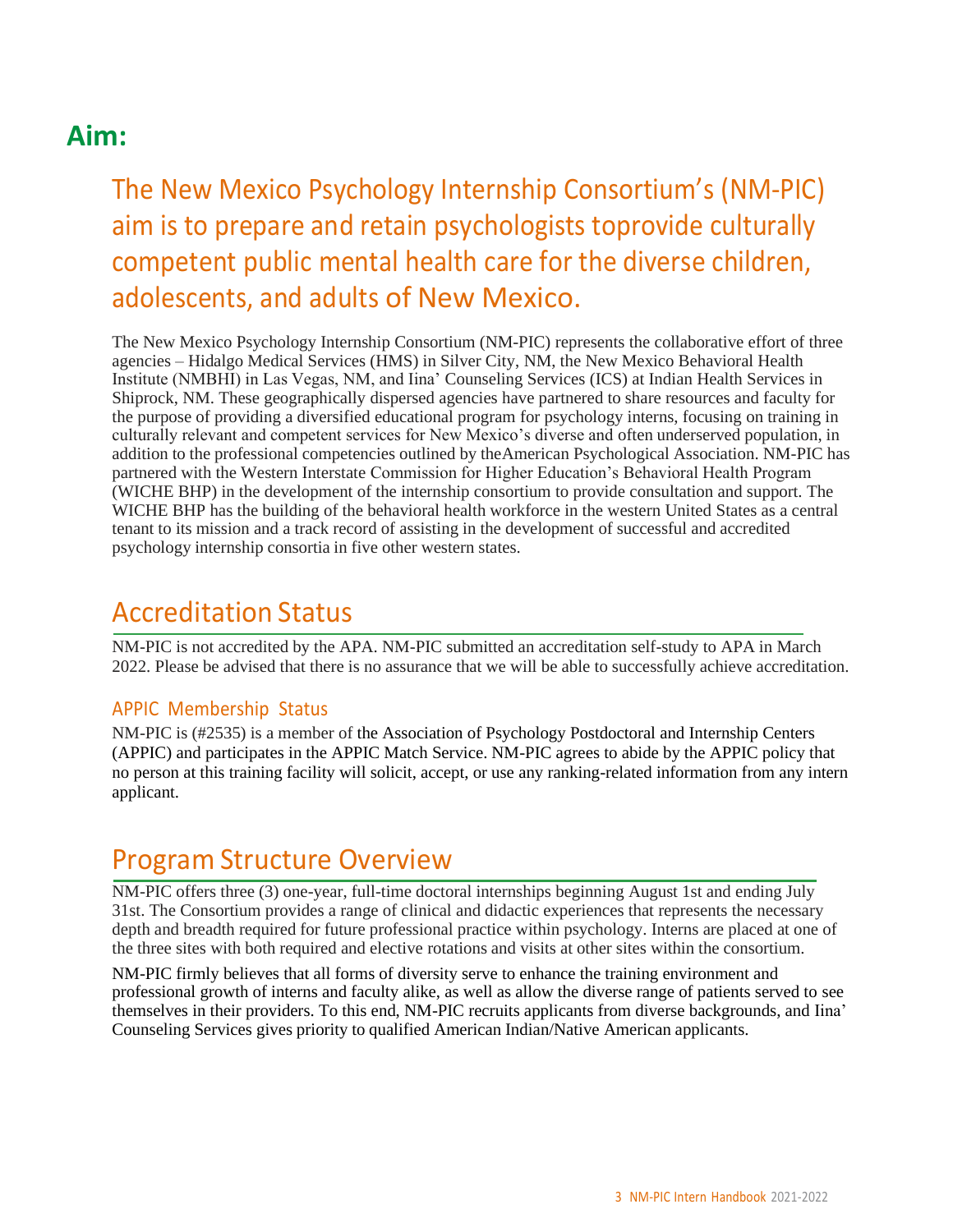NM-PIC offers generalist training with a focus on rural and underserved populations, with the opportunity for specialized training that varies across training sites. The Consortium trains clinical psychologists who are effective consumers of research and who utilize scholarly inquiry to inform their practice. Interns are afforded the opportunity to participate in rich clinical and didactic experiences that highlight the shared experiences and demands of this region, as well as focus on creative ways to address barriers common to rural, underserved settings. In addition to providing direct clinical care, NM-PIC offers a robust series of weekly didactic trainings focused on relevant topics and developmentally appropriate for advanced psychology trainees. Additional didactic training opportunities may be offered throughout the year, both cohort-wide and at individual sites. Interns also participate in at least four (4) hours per week of individual and group supervision with licensed psychologists. Regardless of training site, all interns are expected to complete 2,000 training hours over the course of the year with at least 25% (500 hours) spent in face-toface direct service delivery. In order to successfully complete the program, interns are also expected to achieve competence in all 9 APA Profession-Wide Competencies and associated Learning Elements, as well as abide by the APA Code of Ethics, consortium policies and procedures, and the policies and procedures of individual sites. More information about each training site and the resources and opportunities offered by each is provided below.

#### <span id="page-3-0"></span>Required Major Training Emphases

All sites offer the following major training emphases. See site descriptions for additional training opportunities:

#### **Behavioral Health Intervention**

As behavioral health intervention is the primary training emphasis, interns across training sites spend approximately 10-15 hours per week in activities related to behavioral health intervention. All sites provide interns the chance to work with a diverse range of underserved clients within a variety of therapeutic modalities. Individual, group, family, and/or couples therapy treatments are available at some sites. Clients served range widely in age, race, ethnicity, and diagnostic presentation.

#### **Psychological Assessment**

Interns across training sites spend approximately 5-15 hours per week in activities related to assessment. Interns at every site administer, interpret, and provide written synthesis of psychological test batteries. Assessments may include record reviews, clinical interviews, intellectual, achievement, personality, neuropsychology and/or competency-based measures. Interns have opportunities to write reports and make recommendations that convey meaningful information to prescribers, treatment teams, clients and families. Assessment opportunities and requirements vary by site.

#### **Consultation and Systems Collaboration**

Interns spend approximately 6-8 hours per week in activities related to consultation and systems collaboration, learning to consult with a variety of other providers and stakeholders. Collaborative opportunities include working within an interdisciplinary treatment team, providing psychological consultation to other disciplines, and partnering with community social service, medical and legal services. Opportunities for consultation and systems collaboration vary by site.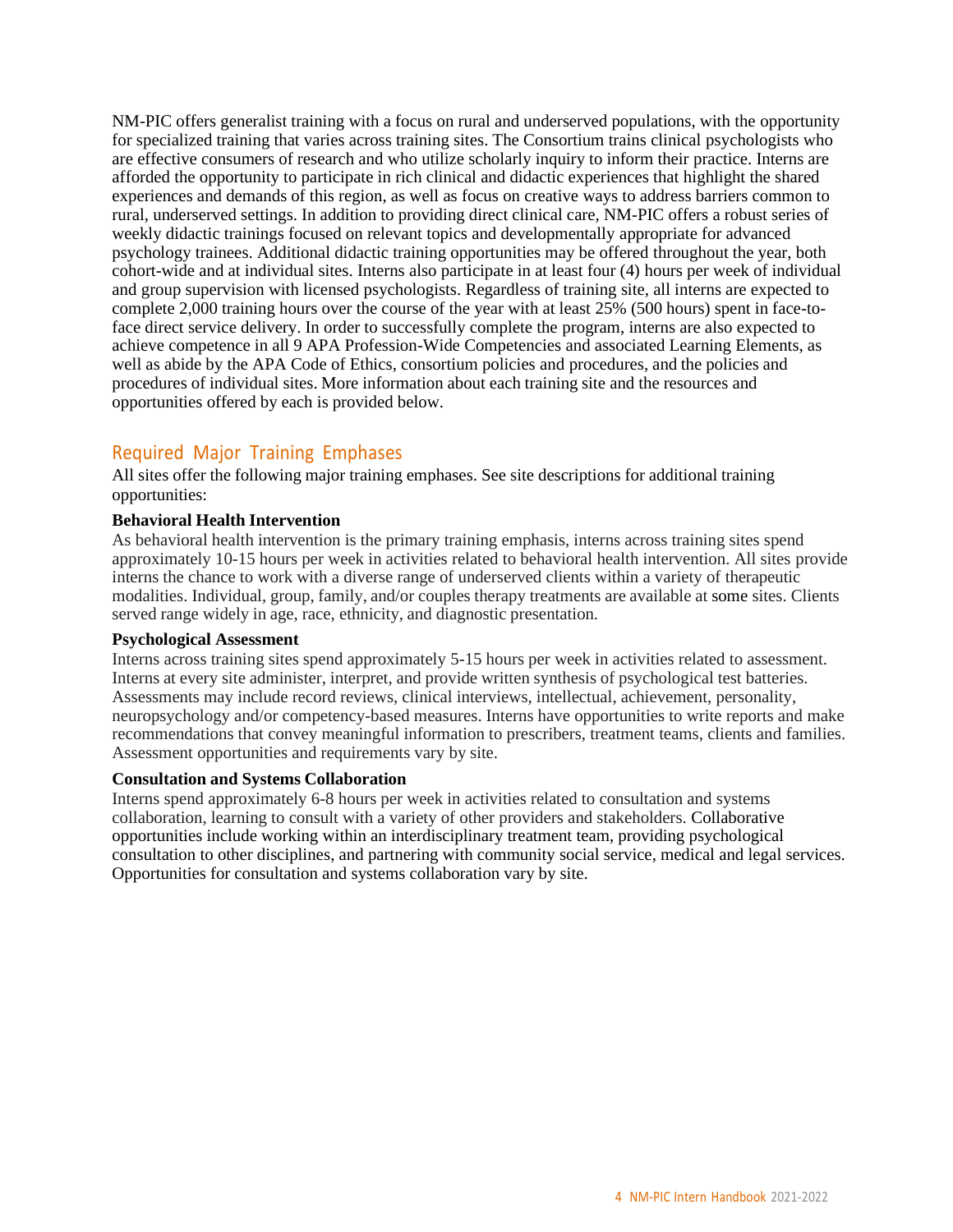# <span id="page-4-0"></span>NM-PIC Aim and Competencies

#### <span id="page-4-1"></span>Program Aim:

*The New Mexico Psychology Internship Consortium's (NM-PIC) mission is to prepare and retain psychologists to provide culturally competent public mental health care for the diverse children, adolescents, and adults of New Mexico.*

#### **APA Profession Wide Competencies and Learning Elements**

It is expected that by the conclusion of the internship year, interns will have achieved competence demonstrating that they are prepared for entry level independent practice andlicensure in the following areas:

#### **1. Intervention**

Learning Elements related to this competency include the following:

- Establish and maintain effective relationships with the recipients of psychological services.
- Develop evidence-based intervention plans specific to the service delivery goals.
- Implement interventions informed by the current scientific literature, assessment findings, diversity characteristics, and contextual variables.
- Demonstrate the ability to apply the relevant research literature to clinical decision making.
- Modify and adapt evidence-based approaches effectively when a clear evidence-base is lacking.
- Evaluate intervention effectiveness and adapt intervention goals and methods consistent with ongoing evaluation.

#### **2. Assessment**

Learning Elements related to this competency include the following:

- Demonstrate current knowledge of diagnostic classification systems, functional and dysfunctional behaviors, including consideration of client strengths and psychopathology.
- Demonstrate understanding of human behavior within its context (e.g., family, social, societal and cultural).
- Demonstrate the ability to apply the knowledge of functional and dysfunctional behaviors including context to the assessment and/or diagnostic process.
- Select and apply assessment methods that draw from the best available empirical literature and that reflect the science of measurement and psychometrics; collect relevant data using multiple sources and methods appropriate to the identified goals and questions of the assessment as well as relevant diversity characteristics of the service recipient.
- Interpret assessment results, following current research and professional standards and guidelines, to inform case conceptualization, classification, and recommendations, while guarding against decision-making biases, distinguishing the aspects of assessment that are subjective from those that are objective.
- Communicate orally and in written documents the findings and implications of the assessment in an accurate and effective manner sensitive to a range of audiences.

#### **3. Interprofessional and Interdisciplinary Consultation**

Learning Elements related to this competency include the following: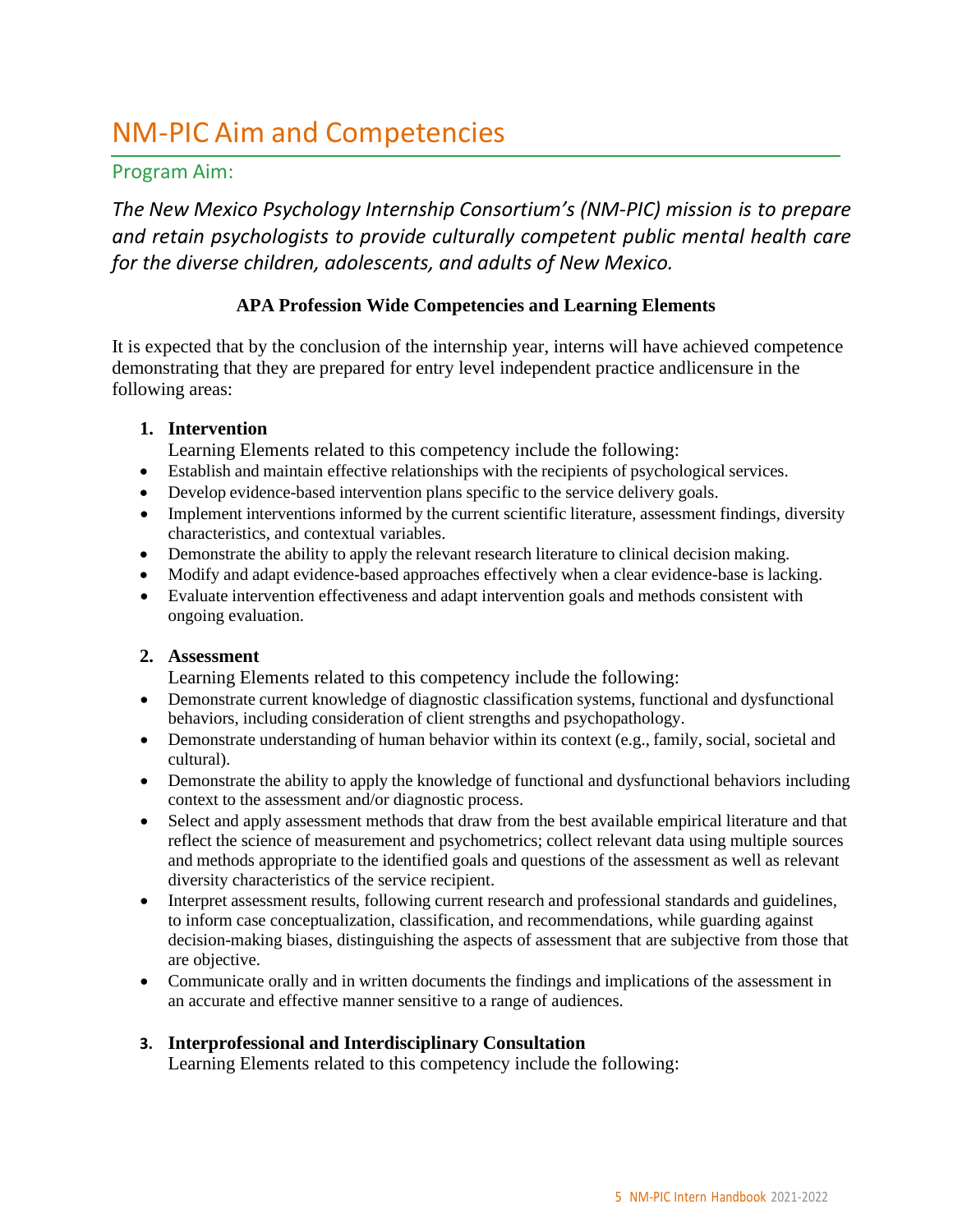- Demonstrate knowledge and respect for the roles and perspectives of other professions.
- Apply this knowledge in direct or simulated consultation with individuals and their families, other health care professionals, interprofessional groups, or systems related to health and behavior.

#### **4. Supervision**

Learning Elements related to this competency include the following:

- Apply supervision knowledge in direct or simulated practice with psychology trainees, or other health professionals. Examples of direct or simulated practice examples of supervision include, but are not limited to, role-played supervision with others, and peer supervision with other trainees.
- Demonstrates knowledge of supervision models and practices.

#### **5. Cultural and Individual Diversity**

Learning Elements related to this competency include the following:

- An understanding of how their own personal/cultural history, attitudes, and biases may affect how they understand and interact with people different from themselves.
- Knowledge of the current theoretical and empirical knowledge base as it relates to addressing diversity in all professional activities including research, training, supervision/consultation, and service.
- The ability to integrate awareness and knowledge of individual and cultural differences in the conduct of professional roles (e.g., research, services, and other professional activities). This includes the ability apply a framework for working effectively with areas of individual and cultural diversity not previously encountered over the course of their careers. Also included is the ability to work effectively with individuals whose group membership, demographic characteristics, or worldviews create conflict with their own.
- Demonstrate the ability to independently apply their knowledge and approach in working effectively with the range of diverse individuals and groups encountered during internship.

#### **6. Research**

Learning Elements related to this competency include the following:

- Demonstrates the substantially independent ability critically evaluate research.
- Demonstrates the substantially independent ability to disseminate research or other scholarly activities via professional publication or presentation at the local, regional, or national level.

#### **7. Ethical and Legal Standards**

Learning Elements related to this competency include the following:

- Be knowledgeable of and act in accordance with each of the following:
	- o The current version of the APA Ethical Principles of Psychologists and Code of Conduct;
	- o Relevant laws, regulations, rules, and policies governing health service psychology at the organizational, local, state, regional, and federal levels; and
	- o Relevant professional standards and guidelines.
- Recognize ethical dilemmas as they arise and apply ethical decision-making processes in order to resolve the dilemmas.
- Conduct self in an ethical manner in all professional activities.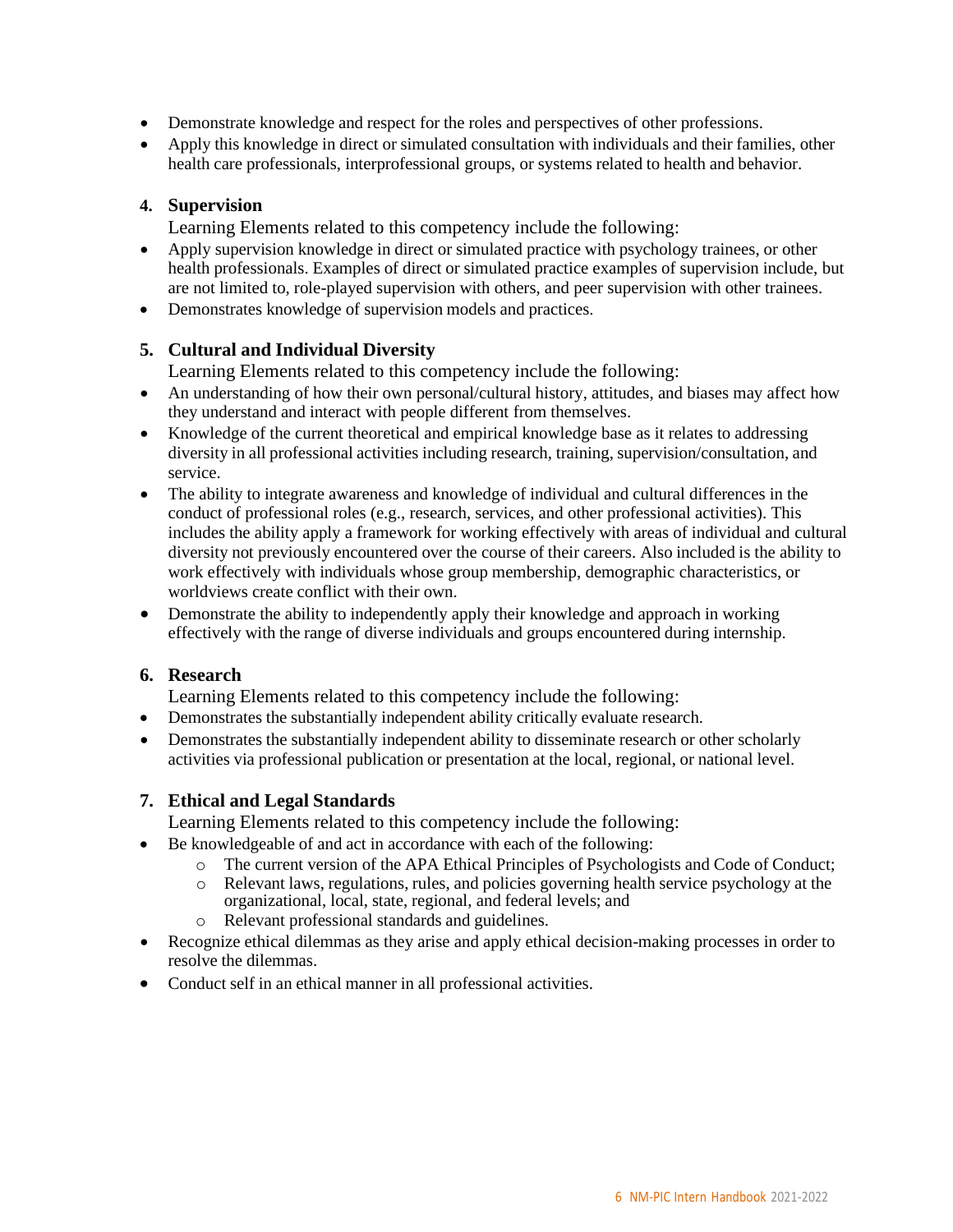#### **8. Professional Values, Attitudes, and Behaviors**

Learning Elements related to this competency include the following:

- Behave in ways that reflect the values and attitudes of psychology, including integrity, deportment, professional identity, accountability, lifelong learning, and concern for the welfare of others.
- Engage in self-reflection regarding one's personal and professional functioning; engage in activities to maintain and improve performance, well-being, and professional effectiveness.
- Actively seek and demonstrate openness and responsiveness to feedback and supervision.
- Respond professionally in increasingly complex situations with a greater degree of independence as they progress across levels of training.

#### **9. Communication and Interpersonal Skills**

Learning Elements related to this competency include the following:

- Develop and maintain effective relationships with a wide range of individuals, including colleagues, communities, organizations, supervisors, supervisees, and those receiving professional services.
- Produce and comprehend oral, nonverbal, and written communications that are informative and well-integrated; demonstrate a thorough grasp of professional language and concepts.
- Demonstrate effective interpersonal skills and the ability to manage difficult communication well.

#### <span id="page-6-0"></span>Evaluation

NM-PIC interns are required to demonstrate minimum levels of achievement across all nine (9) APA Profession-Wide competencies and associated learning elements described above. Informal evaluation is ongoing throughout the year and supervisors are expected to provide interns with routine feedback on strengths and areas for growth, such that formal evaluation feedback does not come as a surprise. Interns are formally evaluated by their primary supervisor three (3) times per year, at the 3-month, 6-month, and 12-month mark. Evaluations are conducted using the NM-PIC Intern Evaluation Form, which includes a Likert Scale and comment spaces for qualitative feedback regarding the intern's performance progress. The evaluation form includes ratings on all nine profession-wide competencies and associated learning elements. Supervisors are expected to carefully review the evaluations with interns during scheduled supervision, and interns are encouraged to ask for clarification and express concerns as indicated. The evaluation is signed by both the intern and supervisor and the intern receives a copy. A copy is also submitted to the Program Director who maintains this in the intern's records indefinitely. A copy is also provided to the Director of Clinical Training (DCT) at the intern's graduate program.

The minimum level of achievement (MLA) on all nine profession-wide competencies assessed by the intern evaluation increases over the course of the year to reflect expected growth in competence. The MLA for each of the three (3) evaluations is as follows:

> 3-month evaluation: "2" (Some Development Needed) 6-month evaluation: "3" (Nearing Mastery of Element) 12-month evaluation: "4" (Mastery of Element)

If an intern receives a score lower than the MLA on any competency, or if supervisors have reason to be concerned about an intern's performance or progress, the Intern Due Process procedures may be initiated. The Intern Due Process and Grievance Procedures may be found at the end of this handbook. In order to successfully complete the training program, interns must receive a rating of 4 or above on all learning elements and profession-wide competencies and complete 2000 hours of training, 25% of which must be direct service hours.

In addition to the Intern Evaluation Form, interns complete a self-evaluation form at the beginning and end of the internship. This evaluation is the same as the form used by supervisors. Interns must also complete an evaluation of their supervisors and a program evaluation at the mid- and end points of the internship. All evaluations are reviewed by the Training Committee and used to inform necessary changes to the training program. All evaluation forms are maintained indefinitely by the Program Director. All evaluation forms are attached to the NM-PIC Intern Handbook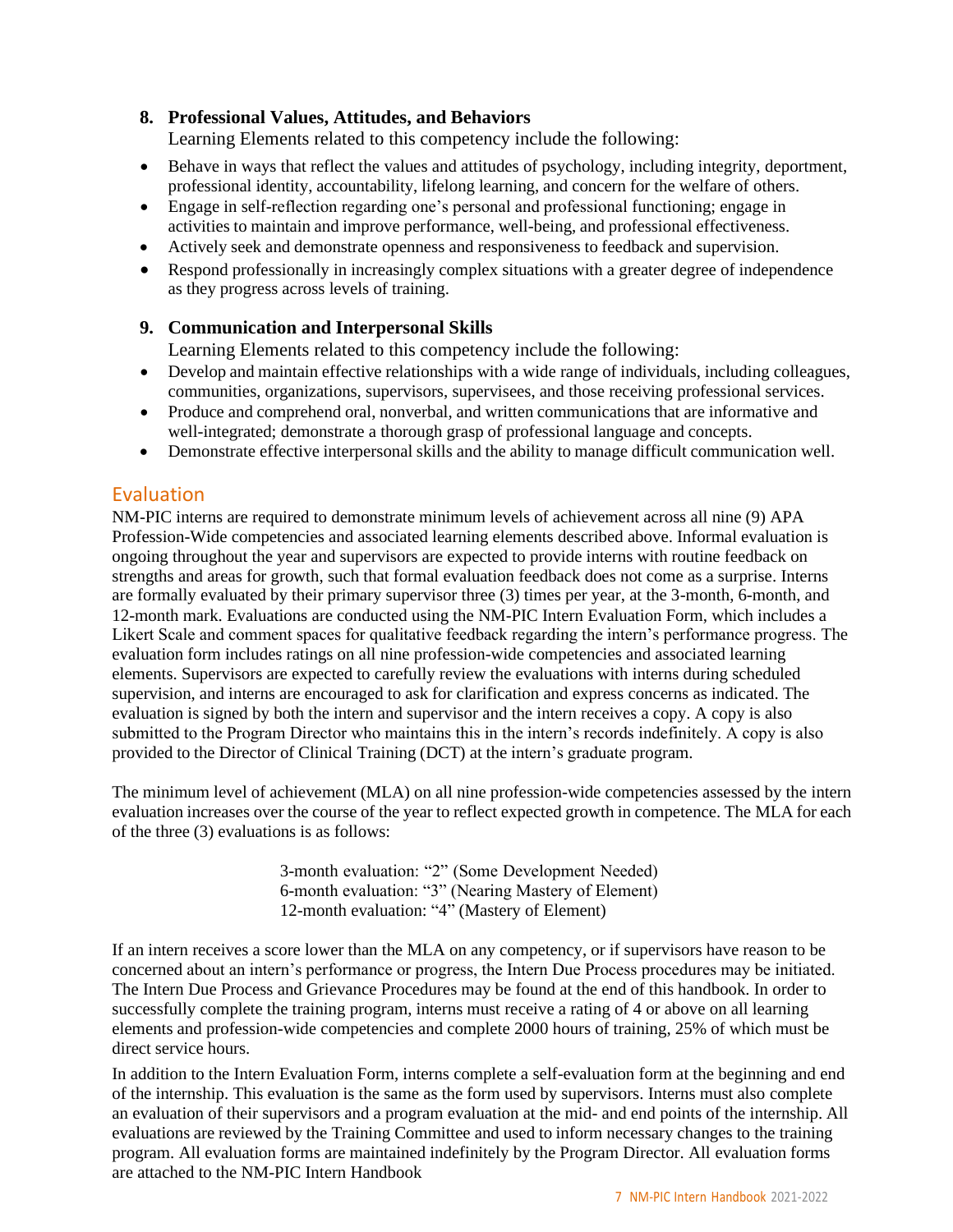#### <span id="page-7-0"></span>Didactic Seminars

NM-PIC faculty strive to embody the spirit of life-long learners and view professional development as a continuous process with no fixed endpoint. The didactic seminars are one way in which the value on education is put into practice. Interns are exposed to a variety of speakers through a comprehensive didactic seminar series throughout the training year. Didactics focus on a range of relevant topics, designed to build upon and enhance prior knowledge and experiences, as well as complement the direct service/experiential training provided during internship. All didactic seminars are expected to be professional grade presentations with evidence-based citations and references as indicated. Seminars arealso expected to attend to individual and cultural diversity factors.

Didactic seminars are held once per week for two (2) hours via high quality videoconferencing. Attendance at didacts and all other scheduled group training activities is mandatory for all interns and is required for successful completion of the internship. Attendance at these scheduled activities take priorityover other site obligations each week. Site supervisors are aware of these activities and their requirement for interns. A didactic calendar is distributed during orientation and may be updated throughout the year.

An intern is permitted no more than three absences during the calendar year. After the second absence, interns will receive a reminder from the Program Director. After the third absence, the Program Director will initiate NM-PIC Due Process procedures. Interns may use only three of their allotted vacation and/or professional development days on didactic training days. The Program Director must be notified in advance of planned absences. Interns who miss a meeting of the didactic seminar or other group because of a serious emergency or for a serious illness should alert their Site Director and the Program Director as soon as possible. For all didactic absences, interns must review a research article related to the didactic topic and submit a 1-2 page review of the article, or if the intern misses didactic for another training, the intern can submit a 1-2 page review of the training that they attended. This review must be submitted to the Program Director and their site supervisor and is due one week from the absence.

Interns are expected to join all Tuesday training activities on-site and may not be driving or in a public location during Tuesday training activities. Calling into a didactic presentation by phone is discouraged. Interns are allowed to call into a didactic presentation by phone a maximum of two times during the training year and they must let the speaker (or faculty member in charge if an outside speaker is scheduled), and the Program Director know at least one week in advance. If an intern calls into a didactic presentation by phone more than two times during the training year, the Program Director may initiate NM-PIC Due Process Procedures.

#### <span id="page-7-1"></span>Intern Cohesion

The NM-PIC Training Committee (TC) faculty is in a unique position to understand and appreciate the personal and/or professional isolation that may come with working as a psychologist in a rural area. In response, the TC is committed to establishing a cohesive internship learning community focused on inclusivity, connection, and respect. Interns begin the training year during a two-day orientation in-person at one of the training sites. The orientation includes a comprehensive introduction to the internship, including an orientation to the region and cultures of rural New Mexico, and a thorough review of the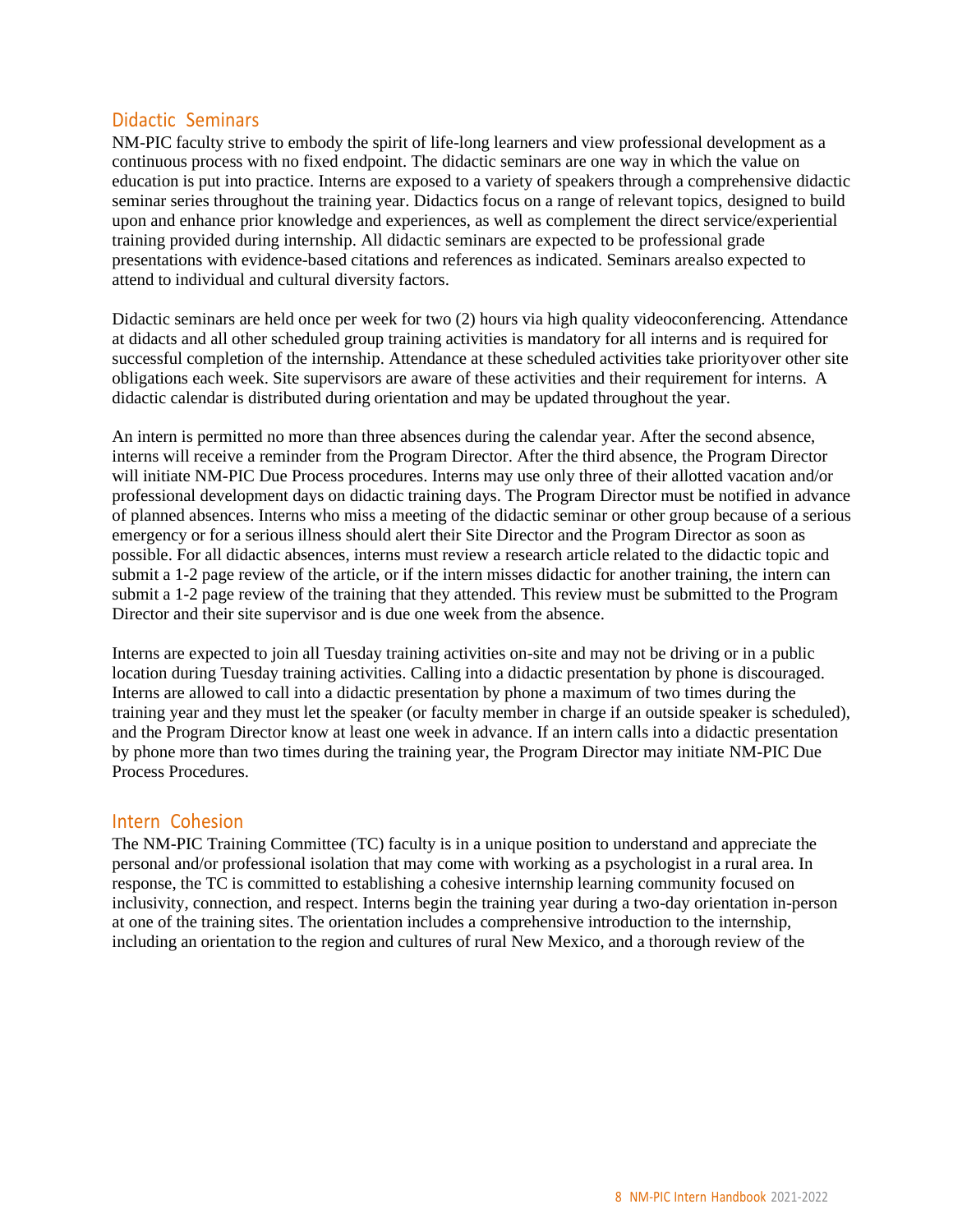NM-PIC Intern Handbook, including all of the policies and procedures interns need to adhere to in order to have a successful training year. During this time, interns are afforded the opportunity to establish relationships and connections with each other and the training faculty. These relationships are deepened throughout the course of the training year through shared weekly training activities (i.e., group supervision and didactic seminars) held via high-quality distance technology. Interns are also provided with contact information and encouraged to virtually connect at any time, as needed and/or desired.

In addition to orientation and the weekly structured learning activities, NM-PIC plans two other in-person meetings during the course of the training year. Interns and the Training Committee plan a mid-point meeting around 6 months in January/February and a graduation celebration in June.

#### <span id="page-8-0"></span>Communication with Graduate Program

In an effort to ensure a successful training year of personal and professional growth, NM-PIC prioritizes a close, working relationship with intern graduate programs. To this end, interns sign a release of information to facilitate communication between their graduate program and NM-PIC. Formal communication begins after an intern successfully matches or accepts a position with NM-PIC with the DCT being included in the match/confirmation letter. Written communication with feedback regarding intern progress is also provided by the NM-PIC Program Director after each formal evaluation. The final contact includes confirmation that the intern successfully completed internship. If successful completion comes into question at any point during the internship, or if an intern enters into the formal review step ofthe Due Process Procedures, the home graduate program is contacted within two (2) weeks. The program is also notified of any further action that may be taken by NM-PIC, up to and including termination from the program.

#### <span id="page-8-1"></span>**Supervision**

One licensed psychologist serves as the primary clinical supervisor at each consortium site. The supervisor holds primary responsibility for all cases under supervision. Interns receive a minimum of two (2) hours of face-to-face individual supervision each week from their primary supervisor. Supplemental weekly individual supervision is provided as needed and all sites subscribe to an informal "open door" policy, encouraging interns to approach supervisors and staff with questions and concerns "on the fly." In addition to individual supervision, interns are provided with two (2) hours of scheduled group supervision each week. Group supervision is led by one of the supervising psychologists and is conducted with all interns across consortium sites via distance technology. Group supervision may focus on legal/ethical issues, professional development topics, and/or clinical concerns. In total, interns receive a minimum of 4 hours per week of formal, scheduled supervision that is prioritized and protected. Interns may also have the opportunity to participate in multidisciplinary group supervision at their training sites. Interns are referred to as "psychology interns" during all interactions and are required to introduce themselves astrainees duringinitial contacts with clients. They must also provide the name and credentials of their primary supervisor, who co-signs all written documentation as an additional layer of oversight and responsibility.

#### <span id="page-8-2"></span>Research

All NM-PIC interns are trained to be effective consumers, interpreters, and appliers of scientific information. Interns are expected to integrate current research literature and findings into case presentations and clinical practice. Research opportunities vary by site and may include local program evaluation and treatment outcome studies and may not be offered at all consortium sites. Please inquire with Site Directors about current and future research opportunities.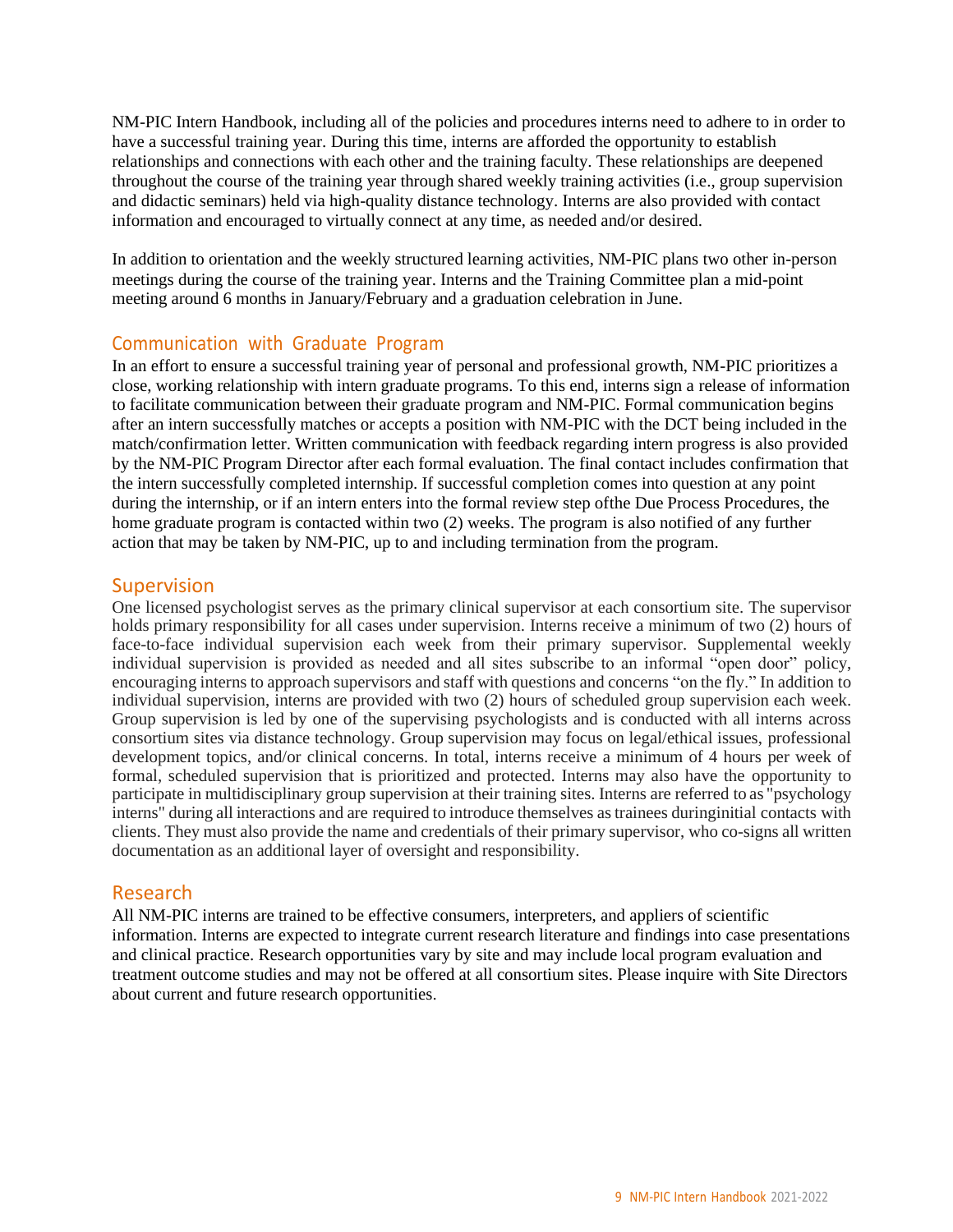#### <span id="page-9-0"></span>Stipend, Benefits, and Resources

The annual internship stipend across all consortium sites is \$27,500. Interns at HMS are employed by the site, and interns at ICS and NMBHI are employees of the Western Interstate Commission for Higher Education (WICHE). The WICHE Behavioral Health Program woks throughout the western United States to build the behavioral health workforce.

Benefits are provided to all interns and include health insurance and paid leave. NMBHI interns may have access to onsite housing.

NM-PIC interns have access to numerous additional resources to fulfill their training experience. Funding for travel within the state of New Mexico is provided for interns to complete required training experiences, as time and pandemic conditions allow. Assessment and other training materials are provided by each training site, as are additional materials that may be needed. Each intern additionally has access to administrative and IT support through their primary training site.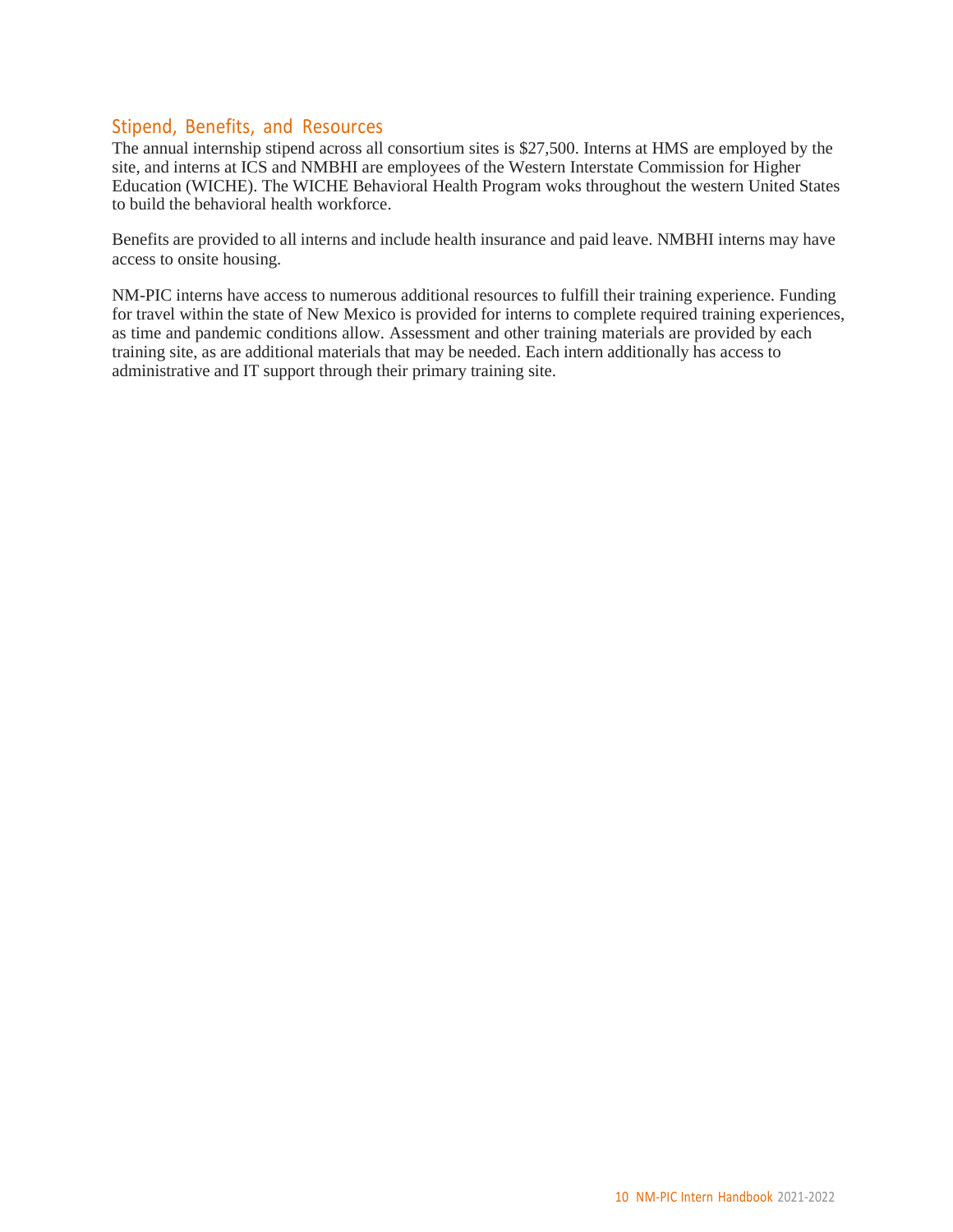# <span id="page-10-0"></span>NM-PIC Training Sites

#### <span id="page-10-1"></span>The New Mexico Behavioral Health Institute APPIC Match Number: 253512

The New Mexic[o Behavioral Health Institute \(](https://nmhealth.org/location/view/72/)NMBHI) is the only state owned and operated psychiatric hospital in New Mexico. NMBHI is made up of five clinical divisions serving a wide range of public needs. Each division is separately licensed and has its own unique admission criteria.

The Adult Psychiatric Division (APD) is an inpatient psychiatric hospital offering acute care to adult individuals. Adult psychiatric services are provided on six units, serving approximately 1000 admissions per year. The Forensic Division (FD) is a hospital-based setting that provides competency restoration services to individuals referred by District Courts across the state. The Center for Adolescent Relationship Exploration (CARE) is a Residential Treatment Center (RTC) that provides treatment for adolescent males ages 13-to 17 who have caused sexual harm and have a co-morbid mental health diagnosis. The Long-Term Care (LTC) division of the state hospital is the largest, restraint-free, nursing home facility in Northern New Mexico. Finally, the Community Based Services (CBS) division is the outpatient division of NMBHI and provides outpatient mental health services in San Miguel, Mora, and Guadalupe counties. They serve approximately 1100 clients. All divisions excluding CBS offer 24-hour care, 7 days per week. The entire NMBHI facility is accredited by the Joint Commission. APD, FD and CBS are accredited under the hospital manual, with CARE under the Behavioral manual and LTC under nursing care manual.

#### **The Internship Experience:**

NMBHI interns work with a wide range of patient populations including adolescents, adults, older adults, and forensic populations. They have the opportunity to gain experience in multiple areas of psychology which include, but are not limited to, individual and group psychotherapy,

psychological/neuropsychological/forensic testing and report writing, consultation, and supervision. Interns are expected to develop sensitivity to issues of cultural diversity,awareness of professional ethics in the delivery of psychological and forensic services, and self-awarenessas these relate to issues that affect professional functioning. Throughout the year, interns closely interact and collaborate with other disciplines such as psychiatrists, medical providers, nurses, occupational therapists, physical therapists, rehabilitation therapists, social workers, dieticians, psychological technicians, and attorneys. Interns who complete an internship with NMBHI are expected to be well-rounded in the practice of psychology and leave with the skills necessary to treat and assess diverse populations.

#### **Rotation Opportunities:**

Interns at NMBHI complete a year-long rotation in the Forensic Division with additional training experiences and available rotations in three other divisions including the Adult Psychiatric Division, Long-Term Care, and The Center for Adolescent Relationship Exploration, as available. Each rotation provides a uniquelearning experience that enhances the intern's clinical, diagnostic, and assessment skills and knowledge. For each rotation, interns participate in daily rounds and treatment team meetings, didactic trainings, individual and group supervision, as well as other tasks that are delegated by the supervising psychologist.

#### *Forensic Division (FD; Year-long placement):*

The Forensic Division of NMBHI is a 116-licensed bed facility. The primary mission of the Forensic Division is to provide competency restoration services to individuals referred by District Courts across the state. Additional services include providing risk assessments to referring District Courts all pursuant to statutory mandates. The Forensic Division is made up of four inpatient psychiatric care units. The residential units are: Acute Care Unit (ACU); Continuing Care Unit (CCU); Women's Unit; and Maximum-Security Unit (MSU). Individuals referred to the facility are charged with at least one felonylevel offense, and in need of treatment to attain competency to proceed with adjudication. The physical environment is comparable to other areas of the hospital and consists of dormitory wings with patient rooms, large day room areas, and recreational courtyards. The Forensic Division differs from other areas of NMBHI, only in that it is surrounded by a perimeter fence for the purpose of maintaining security.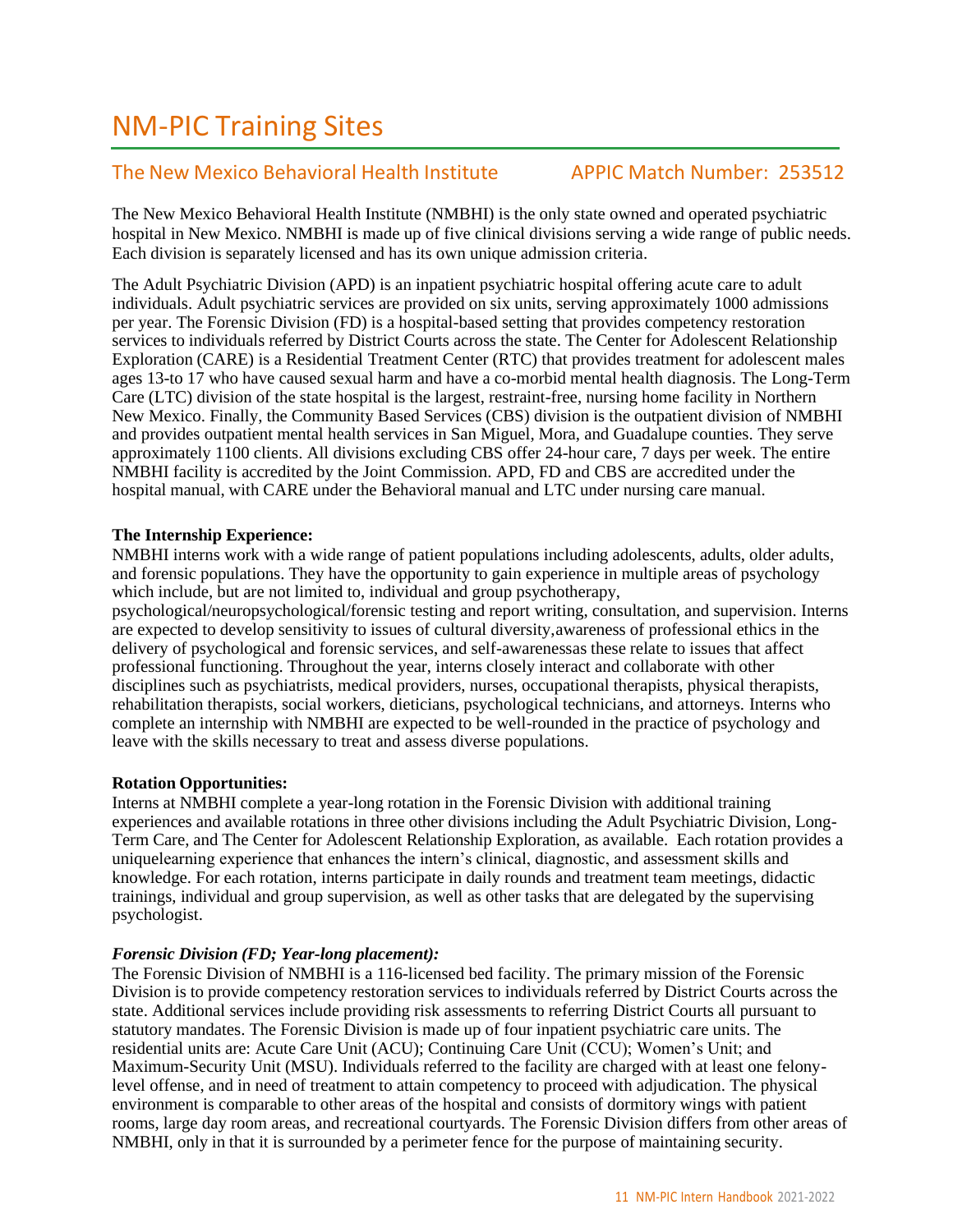#### *Adult Psychiatric Division (APD; Additional training and/or elective rotation):*

The NMBHI-Adult Psychiatric Division (APD) is an acute inpatient psychiatric setting owned and operated by the State of New Mexico. APD provides voluntary, involuntary, and court-ordered behavioral health treatment to individuals, ages 18 and older, suffering from a major mental illness that severely impairs their functioning, their ability to be successful in the community, and who present as an imminentdanger to self and/or others. The governing body of the New Mexico Behavioral Institute assumes overall responsibility for APD's operation.

#### *Center for Adolescent Relationship Exploration (CARE; Additional training and/or elective rotation):*

The Center for Adolescent Relationship Exploration (CARE) unit is a 10-bed residential psychiatric treatment facility owned and operated by the State of New Mexico. It is licensed as a specialty residential treatment center (RTC). The CARE Unit is specifically designed to provide treatment to adolescent boys ages 13 to 17-1/2 years of age who have a history of sexually harmful behaviors and have been diagnosed with a co-occurring mental illness, or a mental illness that has produced a history of disturbances in behavior, age-appropriate adaptive functioning, and psychological functioning. These adolescents have frequently attempted to cope with problems by engaging in antisocial and self-destructive behaviors that have limited their ability to function appropriately and safely in a less restrictive environment. The severity of their disturbances requires 24-hour supervision within a secured locked facility. The average length of stay is about 1 year. This rotation requires a separate fingerprinting and vetting by the Child Youth and Family Department, State of New Mexico.

#### *Long-Term Care Division (LTC; Additional training and/or elective rotation):*

This rotation provides experience working with older adult populations within the Long-Term Care (LTC) Division of NMBHI. The LTC Division supports residents with nursing home / medical needs but is unique in that it serves a much more psychiatrically complex and neurologically diverse population than typical nursing homes. Clinical psychology intern experiences will include learning to recognize and diagnose numerous forms of dementia, developing appropriate nonpharmaceutical interventions, understanding neuroimaging and laboratory results related to psychological diagnosis and intervention, bedside clinical interviewing, medical chart review, brief individual or group psychotherapy, report writing, contributing to treatment team plans, and psychological assessment including capacity assessment for the courts, occasional neuropsychological assessment, and diagnostic assessment of acute mental status changes, including delirium, stroke, brain injury, or complicated general medical conditions.

#### *Loan Repayment Program:*

NMBHI: Psychologists working for NMBHI are eligible to apply for the New Mexico Health Professional Loan Repayment Program. Link for more info: [https://hed.state.nm.us/financial-aid/loan-repayment](https://hed.state.nm.us/financial-aid/loan-repayment-programs/health-professional)[programs/health-professional](https://hed.state.nm.us/financial-aid/loan-repayment-programs/health-professional)

Contact Information for NMBHI:

Site Contact: Dr. Tim Shields Email Address: [Timothy.Shields@state.nm.us](mailto:Timothy.Shields@state.nm.us) Phone: 505-454-2203 Mailing Address: 3695 Hot Springs Blvd., Las Vegas, NM 87701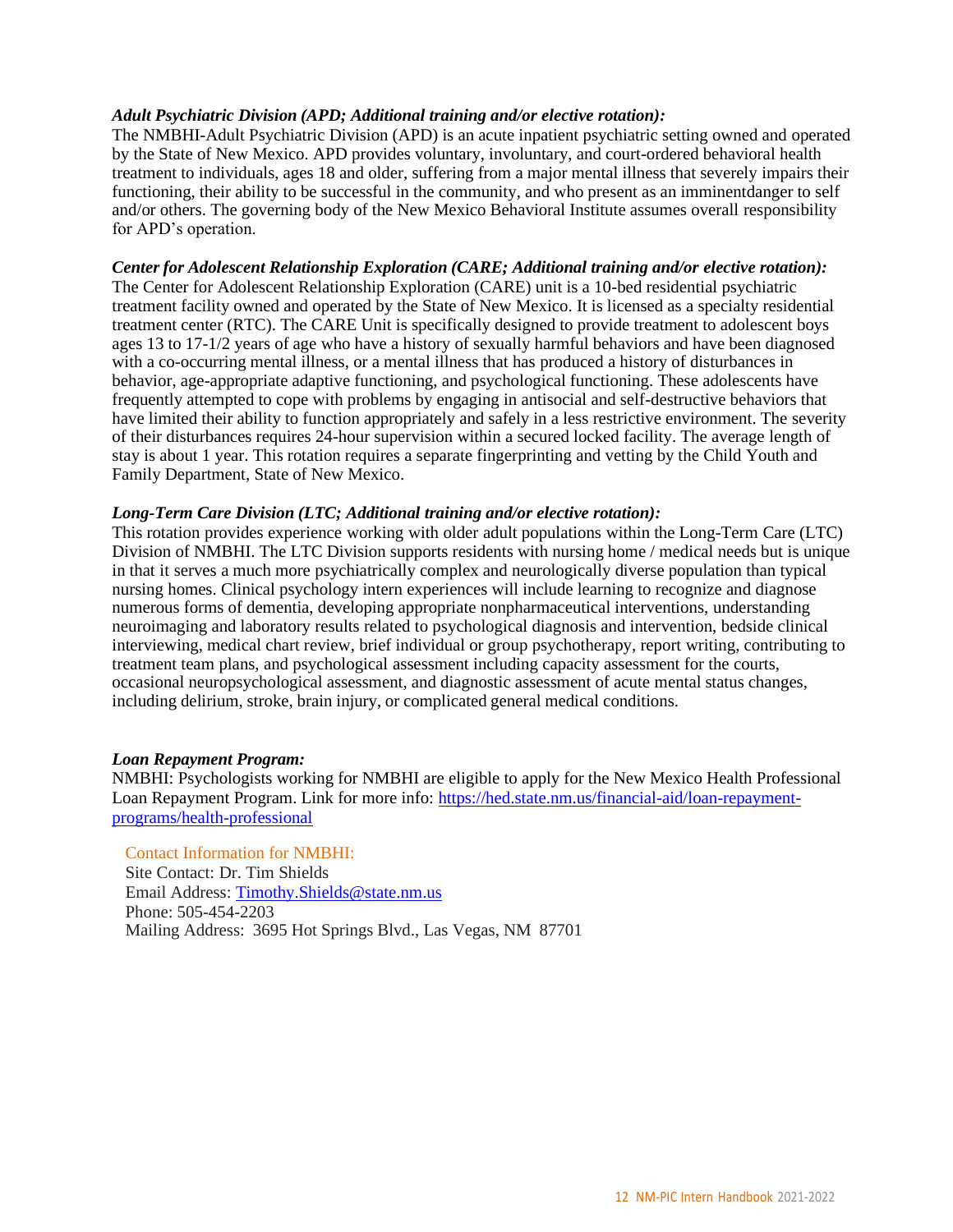#### <span id="page-12-0"></span>Iina' Counseling Services **APPIC Match Number: 253513**

Iina' Counseling Services is located in the west wing of Northern Navajo Medical Center and consists of a multidisciplinary team (2 psychologists, 3 psychiatrists, 5 counselors, and a team of behavioral health coaches) focused on provided evidence-based and culturally appropriate care for American Indian/Native American clients. Iina' Counseling Services offers a continuum of care using a multidisciplinary team approach to address the medical, psychological, psychiatric, social, and cultural factors that are interwoven in the tapestry presented by individuals, couples, children, youth, families and groups.

#### **The Internship Experience:**

The intern participates in year-long concurrent rotations of outpatient mental health and behavioral health integration. For example, the intern may see clients in the outpatient clinic (Iina' Counseling Services) for 3-4 days per week and will serve as the behavioral health psychology consult for our five outpatient medical clinics one day per week. This rotation structure is advantageous in providing continuity of care for clients as well as an opportunity for the intern to experience a developmentally appropriate professional workload while under supportive supervision. This rotation structure facilitates progressive professional growth throughout the year and provides interns with a myriad of early clinical experiences that they will be able to discuss in preparation for fellowship other training applications.

#### **Rotation Opportunities:**

#### *Outpatient Mental Health and Assessment:*

Iina' Counseling Services offers a continuum of care using a multidisciplinary team approach to address the medical, psychological, psychiatric, social, and cultural factors that are interwoven in the tapestry presented by individuals, couples, children, youth, families and groups. The psychology intern provides evidence-based psychotherapy to American Indian/Native American adults, children, and families. Patients are seen via scheduled 60-minute appointments or as walk-in if urgent/emergent. Interns build and carry a panel of patients and serve as part of the Triage team. The intern also gains experience in providing integrated psychological assessments for adults and children. The intern is expected to complete at least five assessments over the course of the year. The intern's office is located in Iina' counseling services.

#### *Behavioral Health Integration and Triage:*

Northern Navajo Medical Center's Behavioral Health Integration program increases access to behavioral health services for Native American patients, reduces stigma associated with seeking these services, and maximizes resources which results in increased positive outcomes for mental health, improved population health, and better care experiences for patients. The program is patient-centered and establishes a partnership among patients and their families with the behavioral health integration team to ensure that patients have the education and support they need to make decisions and participate in their own care. The psychology intern joins the Behavioral Health Integration team comprised of mental health and primary care providers located in the four primary care clinics, the women's health clinic and the pediatric clinic working with primary care providers. Together, they collaborate to improve on-site care, and refer patients to other specialists when necessary in addressing not only mental health and substance use disorders but also the many behavioral factors affecting all health conditions. The psychology intern works with patients and their providers to address issues such as stress and pain management, mild-to-moderate mental health problems, behavioral issues that impact patient treatment and health (e.g., smoking, sedentary behavior, poor diet), and medication management. The intern can also elect to providetiered supervision to behavioral health coaches under the supervision of the licensed psychologist. Supervision for this rotation focuses on the integration of behavioral health into medical settings andprofessional development of a supervision and consultation style.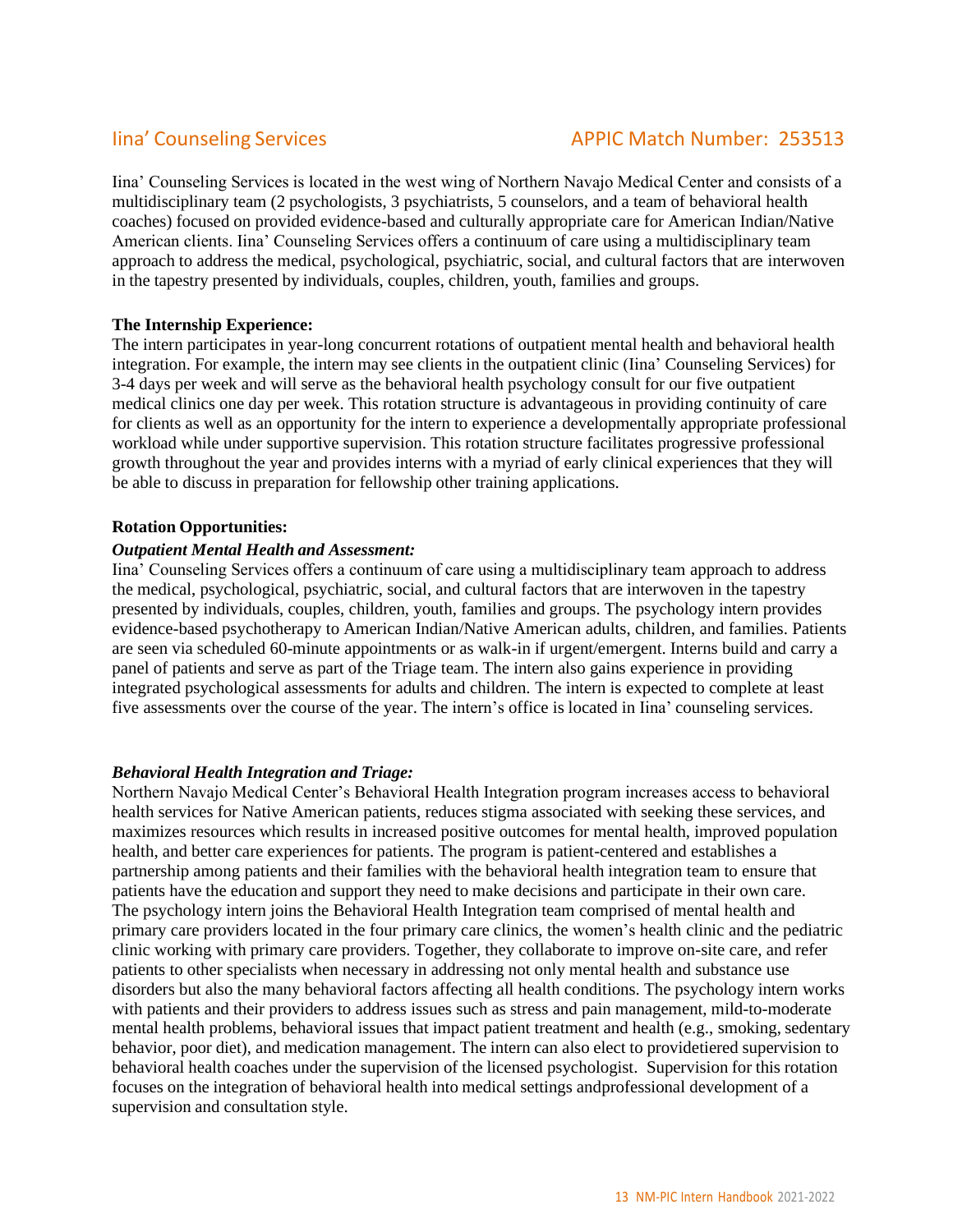Mental health emergencies are triaged via on-call service, with follow-up available the next day via the Consultation-Liaison service. Approximately 20% of the intern's time is allocated to the Consultation-Liaison service providing mental health and psychiatric consultation for mental health emergencies to medical units within Northern Navajo Medical Center. Clinical services provided to medical units include but are not necessarily limited to: assessment of suicidal risk, assessment of danger to others, evaluation for possible hospitalization, whether voluntary, or involuntary through the Navajo Hospital Commitment Act. The intern will evaluate, assess and facilitate arrangements for psychiatric hospitalization for severely ill psychiatric patients.

#### *Loan Repayment Program:*

IHS: Psychologists working for IHS are eligible to apply for the IHS Loan Repayment program. Link for more info:<https://www.ihs.gov/careeropps/loanrepayment/>

#### Contact Information for IHS:

Site Director: Ciara Hansen, PhD Email address: [Ciara.Hansen@ihs.gov](mailto:Ciara.Hansen@ihs.gov) Phone number: (505) 368-7313 Mailing address: Northern Navajo Medical Center, US-491, Shiprock, NM 87420

#### <span id="page-13-0"></span>Hidalgo Medical Services **APPIC Match Number: 253511**

HMS provides comprehensive, quality medical, dental, mental health, and family support services as the only Federally Qualified Health Center (FQHC) in both Hidalgo and Grant counties, New Mexico. HMS is a nonprofit healthcare organization dedicated to providing the best medical care to residents of Lordsburg, Animas, Silver City, Bayard, Hurley, Santa Clara, and all extended rural New Mexico areas in Hidalgo and Grant counties. Since 1995, HMS has expanded to provide quality mental, dental, and medical treatment for a growing number of Southwestern New Mexico residents while also developing a quality family medicine residency program to train the next generation of physicians dedicated to serving the needs of rural communities. With the addition of the new doctoral psychology internship, HMS seeks to extend that dedication to training into the mental health field to assure the same high quality of trainingthat patients have come to expect from HMS. HMS offers the highest level of quality care with 13 community clinics located throughout southwest New Mexico. HMS is accredited by the Health Resources and Services Administration (HRSA), an agency of the U.S. Department of Health and HumanServices (HHS). Our Mental Health team provides a variety of opportunities to deliver care to individuals, families, couples, and children in both individual and group settings. HMS encourages mental health providers to engage in integrated care opportunities that enhance outcomes for patients through collaboration with our medical providers. Therapists provide child and adolescent therapy in both office and school settings through collaborations with local schools in both Grant and Hidalgo counties. HMS supports the needs of people with serious mental illness through our psychosocial rehabilitation program at New Beginnings.

Additionally, HMS provides substance abuse treatment in both individual and group settings through the Tu Casa facility. Each provider at HMS is dedicated to supporting optimum outcomes for our patients in every aspect of their lives. HMS complies with Federalrequirements to serve a medically underserved population; provide appropriate and necessary services with fees adjusted on patients' ability to pay; demonstrate sound clinical and financial management; and be governed by a board, a majority of which includes health center patients.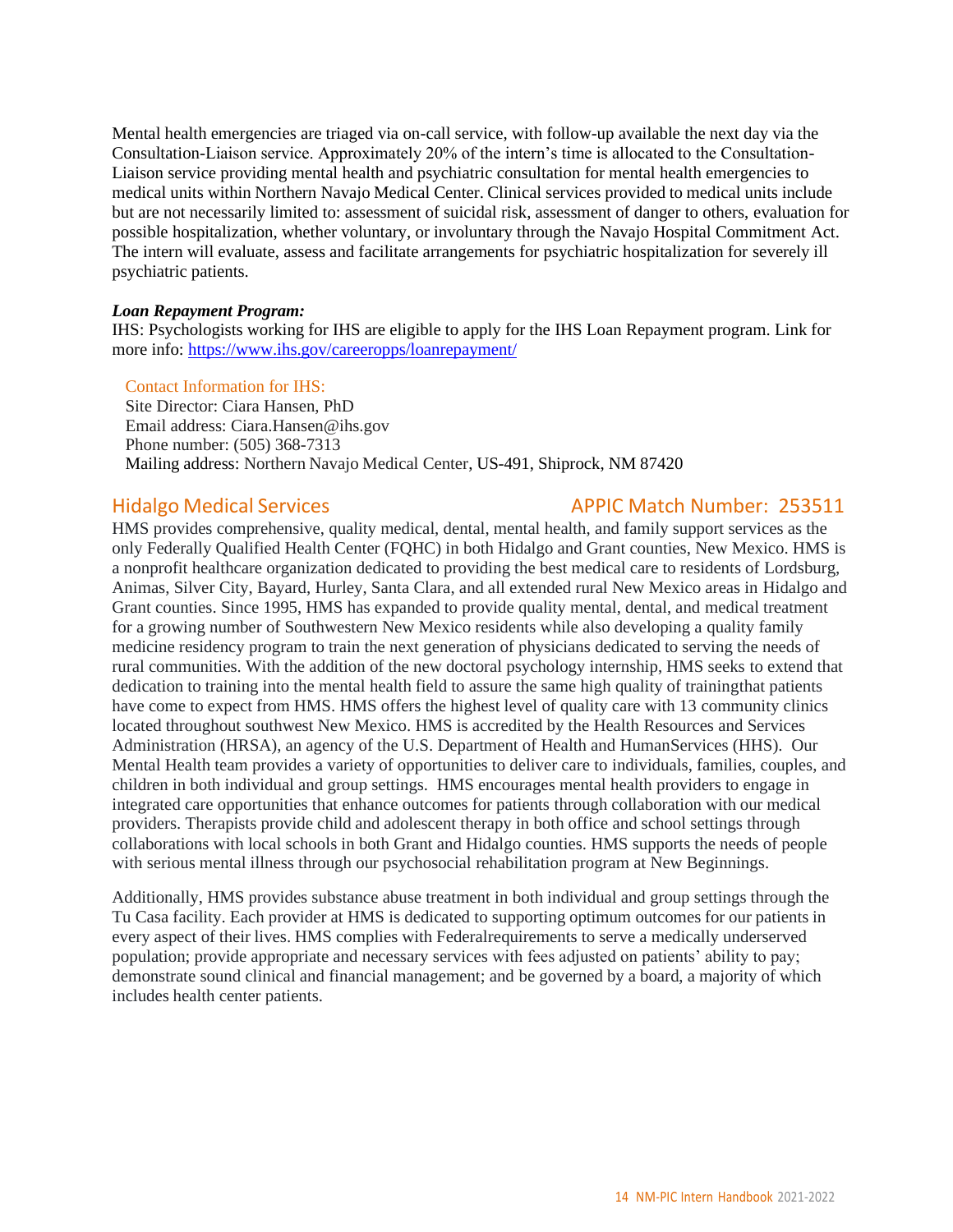#### **The Internship Experience:**

HMS is currently served by a multidisciplinary team consisting of 1 psychiatrist, 1 clinical psychologist, counselors, social workers, community support workers, case managers, and peer support specialists who provide supportive services to the communities served. The intern participates in a year-long integrated experience based on the intern's specific interests and goals. As part of the orientation experience, the intern visits different locations to determine intern specific goals as to which sites the intern would like to integrate into their internship experience. The intern is encouraged to experience the full range of services offered at HMS through integration with medical, behavioral health, psychosocial rehabilitation services, care coordination, peer support, and substance use treatment throughout the intern experience. This rotation structure facilitates progressive professional growth throughout the year and provides interns with flexibility to accommodate specific interests while also providing sufficient earlyclinical experiences that they discuss in preparation for post-doctoral residencies or other training applications.

### **Rotation Opportunities:**

#### <span id="page-14-0"></span>**HMS Mental Health:**

HMS provides individual, family, and group mental health outpatient treatment opportunities at several locations throughout Grant and Hidalgo counties. These sites include the Main Clinic and Tranquil Skies facilities in Silver City and the Main Clinic in Lordsburg. The intern is assigned to one of these facilities where the intern is based to provide mental health treatment services. Integration with medical providers, psychosocial rehabilitation services, case managers, and peer support specialists may also be available for interns who plan to work in an integrated health system.

#### <span id="page-14-1"></span>**New Beginnings Psychosocial Rehabilitation:**

New Beginnings provides psychosocial rehabilitation services for qualified individuals within the communities of Grant and Hidalgo counties. Participants in the program learn life skills to help them better integrate into the community and enjoy more satisfying social relationships. The program combines social interaction with classroom activities to help clients develop basic life skills suchas meal planning and preparation as well as interpersonal communication and relationship skills.

#### <span id="page-14-2"></span>**Tu Casa Substance Use Programs:**

Tu Casa, located in Silver City, NM, provides substance use treatment in both group and individual settings. Services provided include some detox capabilities with the supervision of nurses on site, medication management, as well as group and individual counseling. The facility operates currently from 7:00 am to 7:00 pm Monday through Friday with plans to begin operation 24 hours per day in the nearfuture.

#### *Loan Repayment Program:*

HMS: Psychologists working for HMS are eligible to participate in the National Health Service Corps loan repayment program. Link for more info: [https://nhsc.hrsa.gov](https://nhsc.hrsa.gov/)

#### Contact Information for HMS:

Site Director: Pat Rowan, PsyD. Email: [prowan@hmsnm.org](mailto:prowan@hmsnm.org) Telephone: 575-388-1511 Address: 1007 N. Pope Street, Silver City, NM 99061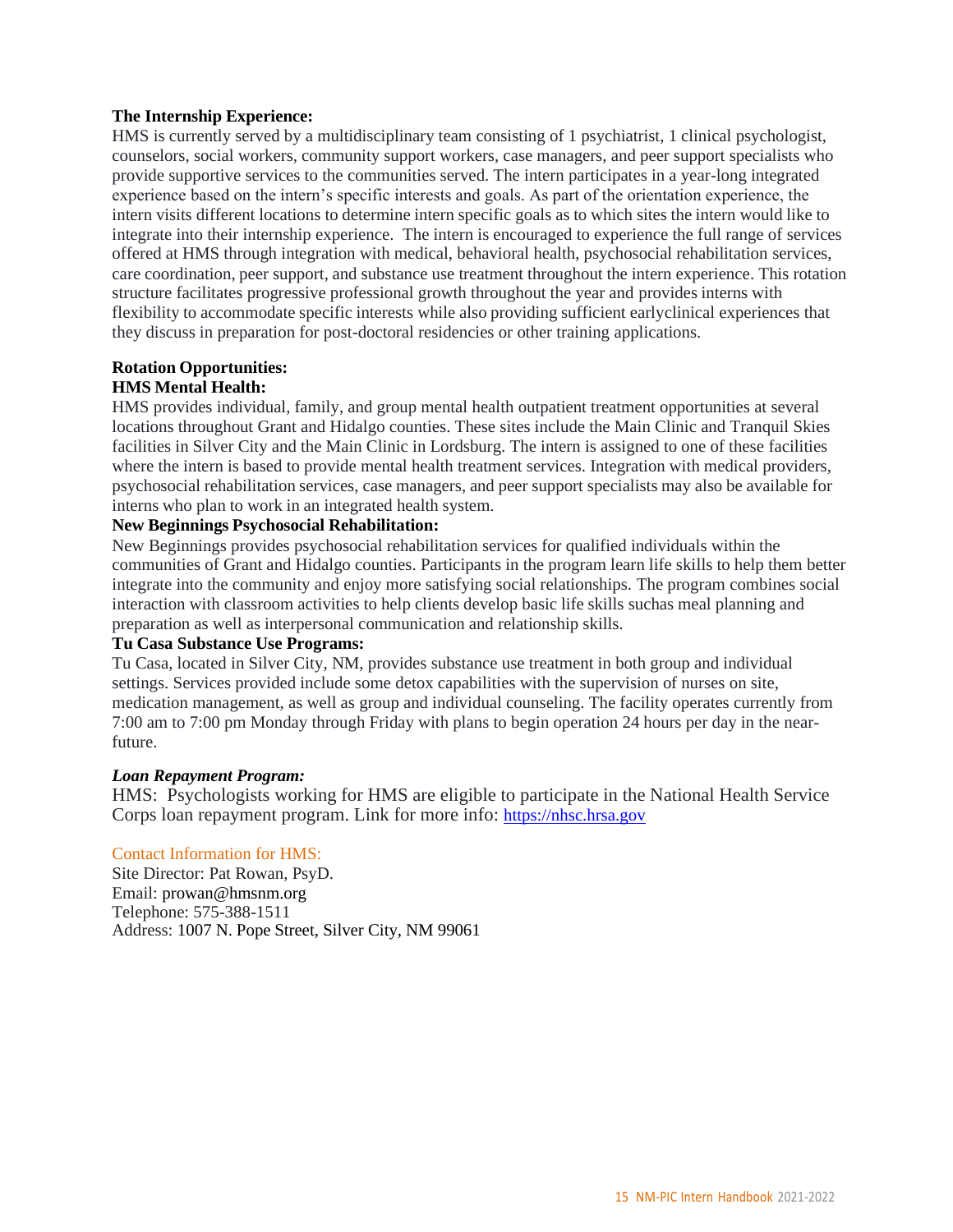### <span id="page-15-0"></span>Life in Rural New Mexico

NM-PIC is a consortium with training sites located in three small cities in rural New Mexico. Interns are placed primarily at one site for the full internship year with opportunities to participate in training experiences at other sites within the consortium. Of note, these rural communities boast ample opportunities for loan repayment through the National Health Service Corps loan repayment program [\(http://nhsc.hrsa.gov/\)](http://nhsc.hrsa.gov/).

Silver City, NM: Located in Southwest New Mexico, Silver City is a quirky cultural small town of approximately 10,000. Located 6,000 feet above sea level, the mountainous area has a moderate temperature year-round while still experiencing all four seasons. The city boasts a historic downtown with art galleries, theaters, local shops, and restaurants. Silvery City is also within driving distance to a variety of outdoor attractions including the Catwalk Recreation Area, City of Rocks State Park, the Continental Divide Trail, the Gila Cliff Dwellings National Monument, and the Gila National Forest. For those looking for more urban adventures, Las Cruces, NM (population 100,000) is approximately 2 hours away.

Las Vegas, NM: Las Vegas is located in San Miguel County, close to Santa Fe and Taos. The Las Vegas town of 13,000 is situated in the foothills of the Rocky Mountains. Las Vegas has many of the amenities of a bigger city but offers a small-town experience steeped in history. There are 5 Main Street historic districts and over 900 buildings listed on the National Registry of Historic Places. For outdoor enthusiasts, there are two National Forests within minutes of the downtown area, as well as two lakes and a hot spring.

Shiprock, NM: Located in Northwest New Mexico in an area known as the Four Corners (Colorado, Utah Arizona, and New Mexico), Shiprock is a small town of 8,000. The town was named after the nearby Shiprock formation known as Tse Bit'ta'i ("rock with wings") to the Navajo people. The unique, sacred, volcanic rock formation rises 1,700 feet above the high desert plain of the Navajo Nation in San Juan County, NM and can be seen in four states. The area has four distinct seasons and mild winters. The small city of Farmington, NM (population 45,000) is about 30 miles away, offering a variety of cultural and outdoor adventures. For those seeking more urban adventures, New Mexico's largest city, Albuquerque, is an easy three-hour drive away.

# <span id="page-15-1"></span>Application Process and Selection Criteria

The New Mexico Psychology Internship Consortium currently offers three full-time intern positions, one position at each of the sites. Students interested in applying for the internship program should submit an online application through the APPIC website (www.appic.org).

A complete application consists of the following materials:

- 1) A completed online AAPI (APPIC's standard application)
- 2) Cover letter (part of the online AAPI) stating your preferred training site(s) and why you are interested in those sites specifically. Applicants may indicate their interest in more than one site within the consortiumin one cover letter.
- 3) A current Curriculum Vitae (as part of the online AAPI)
- 4) Three standardized reference forms, two of which must come from individuals who have directly supervised the applicant's work (*please do not submit more than three letters*)
- 5) Official transcripts of all graduate coursework (as part of the online AAPI)
- 6) Supplementary Materials (*please ensure that materials are redacted appropriately*):
	- a. One full integrated assessment report
	- b. A one-page clinical case conceptualization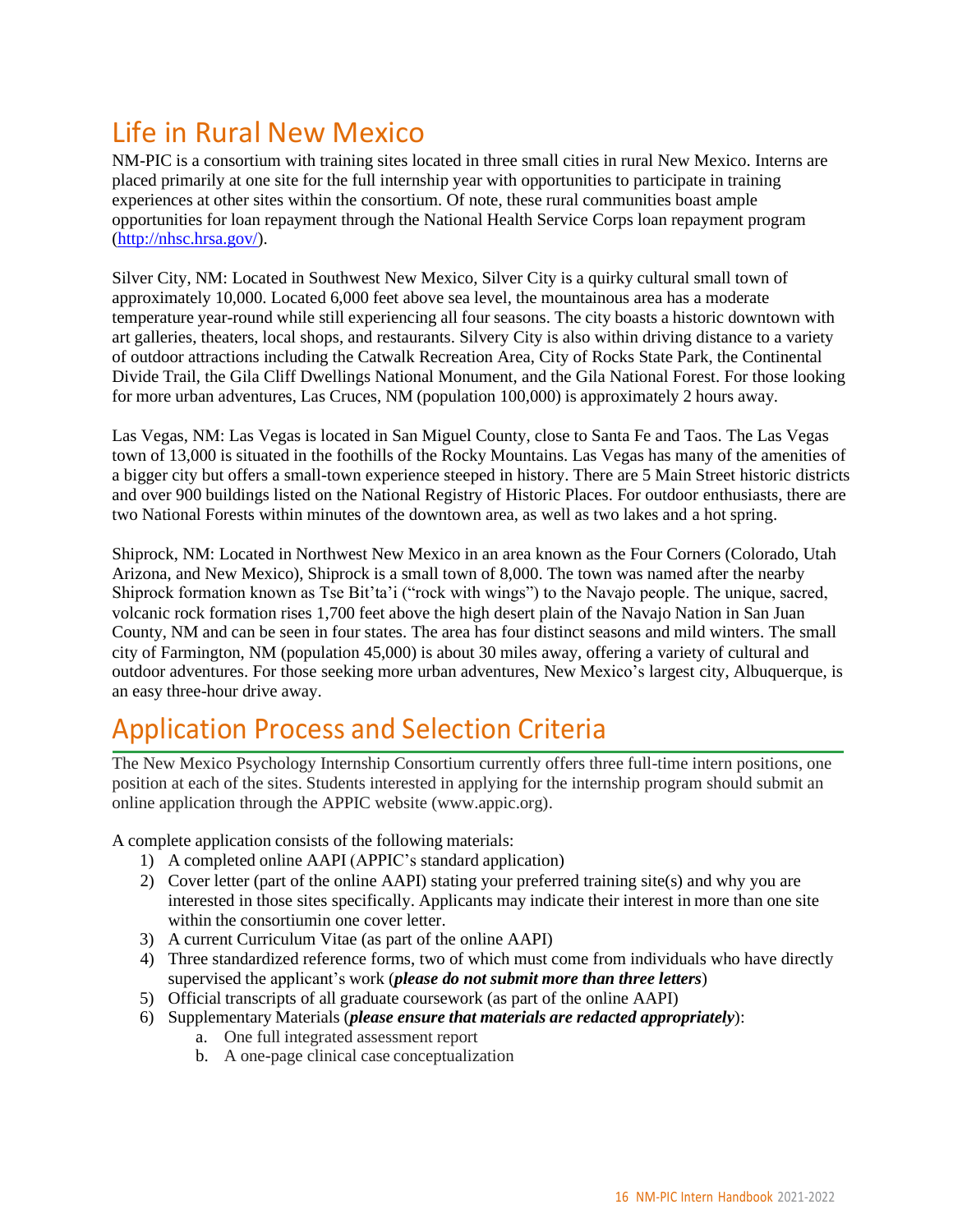All application materials must be received by December 1 in order to be considered. Applicants are notified about interview status on or before December 15. In-person interviews are held in New Mexico in early January. Videoconference interviews are provided in cases where travel to New Mexico is not an option.

NM-PIC bases its selection process on the entire application package noted above; however, applicants who have met the following qualifications prior to beginning internship are considered preferred:

- 1. APA-accredited doctoral program in clinical or counseling psychology
- 2. A minimum of 400 intervention hours
- 3. A minimum of 50 assessment hours
- 4. Dissertation proposal defended
- 5. Experience or special interest in working with diverse populations and/or in rural or underserved areas
- 6. American Indian applicants are given preference at the Iina' Counseling Services site

NM-PIC firmly believes that all forms of diversity serve to enhance the training environment and professional growth of interns and faculty alike, as well as allow the diverse range of patients served to see themselves in their providers. To this end, NM-PIC recruits applicants from diverse backgrounds, and Iina' Counseling Services gives priority to qualified American Indian/Native American applicants. Applicants are individually evaluated in terms of quality of previous training, practicum experiences, and fit with the internship, as well as considered for the diversity that they may bring to the program. In addition to the preferences noted above, NM-PIC takes into consideration the potential commitment or interest of any prospective intern to remain in New Mexico following internship and work in behavioral health. Developing a strong behavioral health workforce is an important consideration for the state, and an interest in remaining in New Mexico to join the workforce is be considered a benefit in a potential intern.

In addition to the education and training requirements and preferences listed above, NM-PIC requires interns to meet additional site-level criteria, including a background check and medical clearance prior to commencing internship. If the intern does not meet these criteria, the internship offer will be terminated, and the intern will not be able to complete their training within NM-PIC. Background checks vary by site but are considered comprehensive. Specific requirements by site are as follows:

**NMBHI** – background check, fingerprinting, Tuberculosis test, drug screen **HIS** – background check, fingerprinting, Tuberculosis test **HMS** – background check, Tuberculosis test, drug screen

Finally, interns are required to purchase student liability insurance through the APA Trust for the period of the internship training year.

Questions regarding the application or interview process may be directed to either of NM-PIC's Program Director, Dr. Ciara Hansen [\(Ciara.Hansen@ihs.gov\) o](mailto:Ciara.Hansen@ihs.gov)r to the program's WICHE consultant, Dr. Todd Helvig (thelvig@wiche.edu).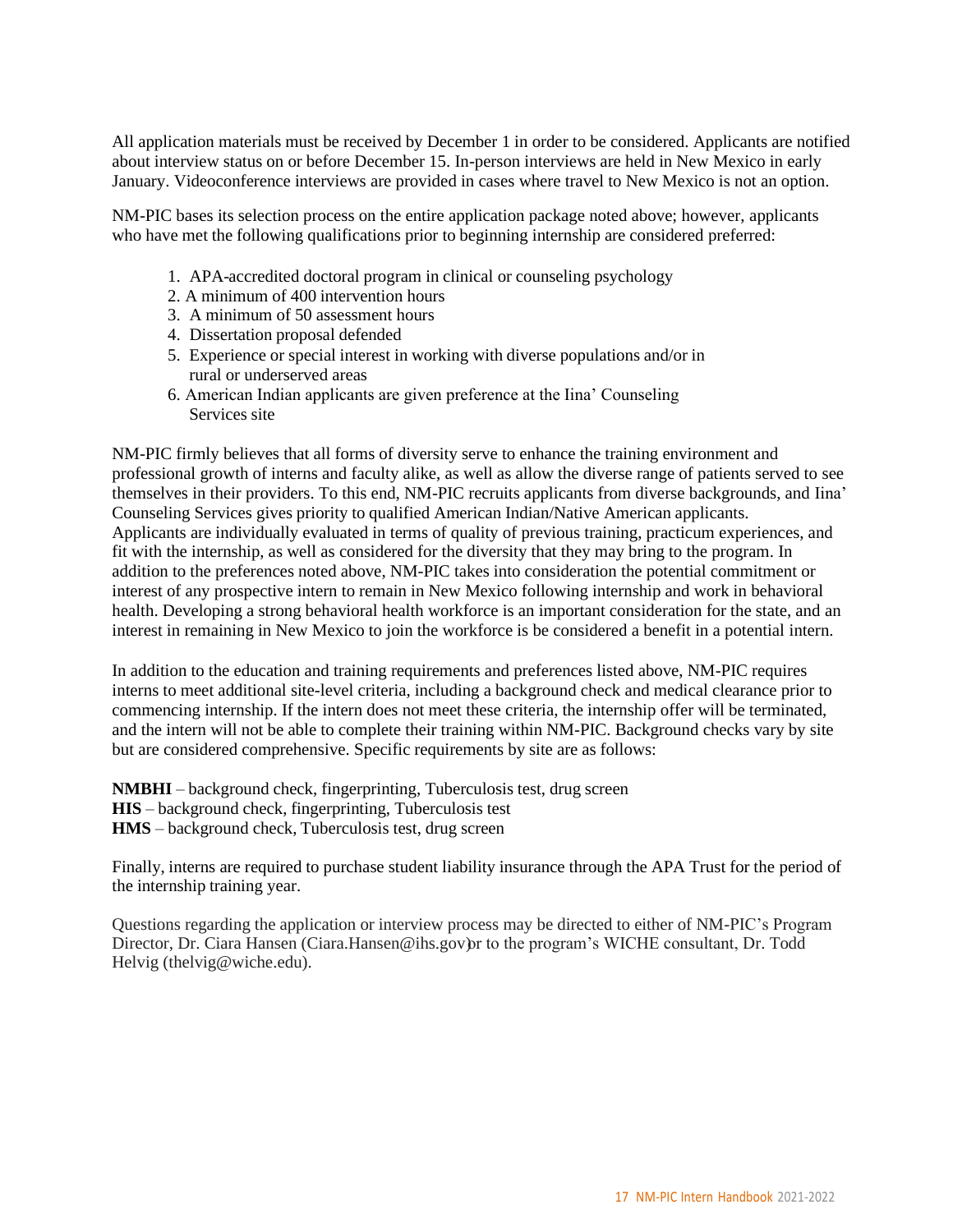### <span id="page-17-0"></span>Policies

### <span id="page-17-1"></span>NM-PIC Policy: Diversity and Non-Discrimination Policy

The New Mexico Psychology Internship Consortium strongly values diversity and believes in creating an equitable, hospitable, appreciative, safe, and inclusive learning environment for its interns. Diversity among interns and supervisors enriches the educational experience, promotes personal growth, contributes to the overall quality of the program, and strengthens communities and the workplace. Every effort is made by NM-PIC to create a climate in which all staff and interns feel respected, comfortable, and in which success is possible and obtainable. NM-PIC fosters an understanding of cultural and individual diversity as it relates to professional psychology. NM-PIC strives to make every effort to dispel ignorance or anxiety associated with multicultural experiences. NM-PIC's training program includes an expected competency in diversity training, and multiple experiences are provided to be sure that interns are both personally supported and well-trained in this area. NM-PIC avoids any actions that would restrict program access or completion on grounds that are irrelevant to success in the training program or the profession. NM-PIC welcomes applicants from diverse backgrounds and underrepresented communities. NM-PIC provides equal opportunity to all prospective interns and does not discriminate because of a person's race, ethnicity, color, religion, sex and gender, national origin, age, disability, or any other factor that is irrelevant to success as a psychology intern. Applicants are individually evaluated in terms of quality of previous training, practicum experiences, and fit with the internship.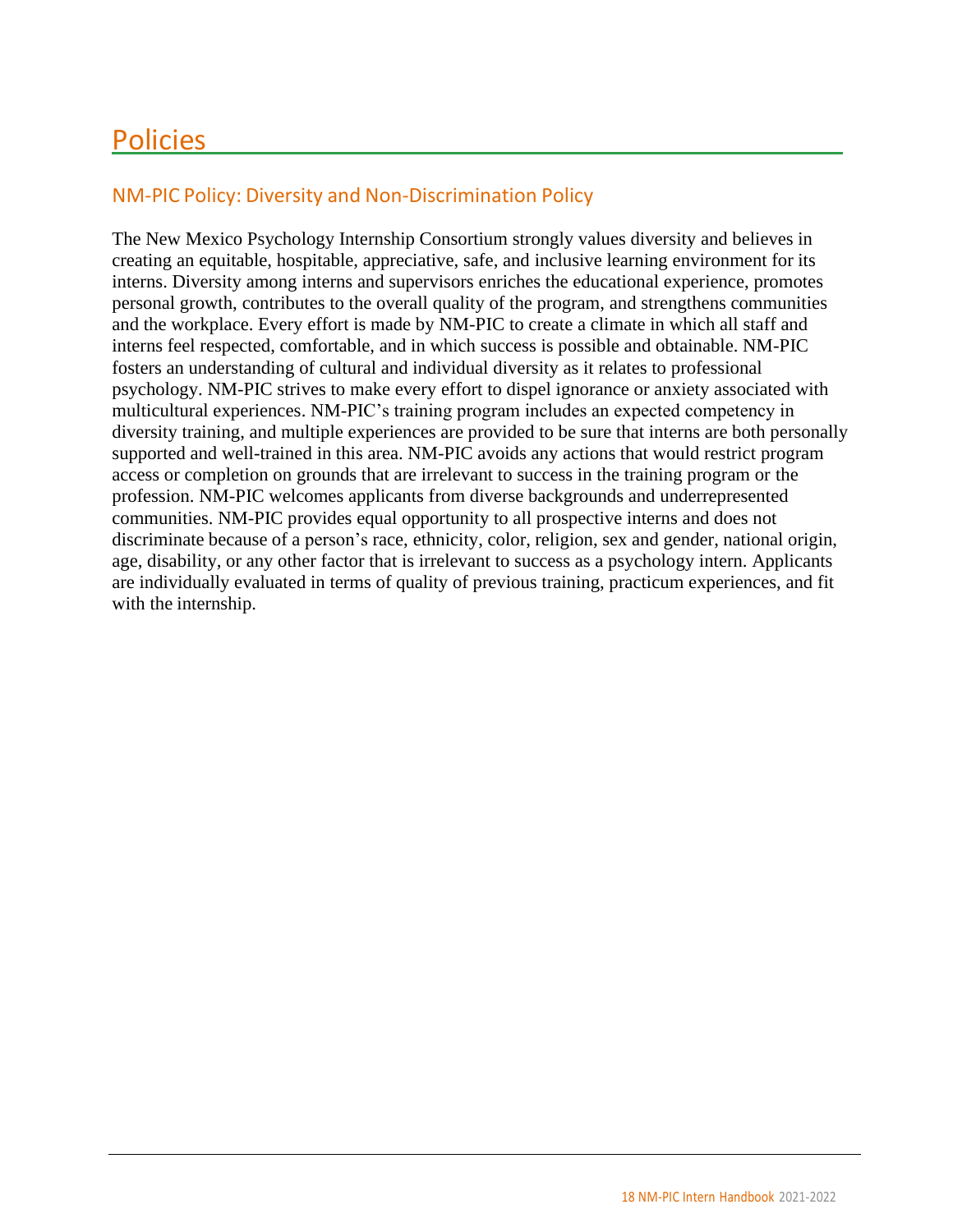#### <span id="page-18-0"></span>NM-PIC Policy: Due Process and Grievance Procedures

NM-PIC has developed Due Process Procedures that are implemented in situations in which a supervisor or other faculty member raises a significant concern about the performance, behavior, and/or functioning of an intern. These procedures are not intended to be punitive, rather they are essential to protecting intern rights and afford the intern the opportunity to remediate problems while receiving necessary support and assistance. Further, the procedures ensure that decisions made by the consortium are not arbitrarily or personally based and identify specific steps that are applied to all interns.

Doctoral-level psychology interns are expected to maintain the highest standards of personal conduct, integrity and professionalism. They are expected to support and comply with APA Ethical Guidelines and to utilize supervision effectively in order to grow professionally. It also is the responsibility of the intern's clinical supervisor and the NM-PIC faculty to assure that high standards of professionalism are attained by the interns under their supervision. Maintenance of these standards will promote effectiveness of both the professional training provided by the internship and the quality of psychological work provided by the interns to clients/constituent communities of the consortium agencies.

#### General Due Process Guidelines:

Due process includes steps that assure fair evaluation of intern performance, intern awareness of options for resolution of performance issues and clearly defined steps for notice, hearing and appeal. General guidelines for due process at NM-PIC include the following:

- A. The Training Faculty will present NM-PIC's program expectations for professional functioning to interns in writing, at the start of the training period. This is discussed in a group format during orientation and may be followed up individually during supervision. Interns sign an acknowledgement indicating receipt and understanding of, and agreement to abide by, these guidelines and other NM-PIC policies.
- B. The process for evaluation of interns is clearly described during orientation. Interns will be formally evaluated at least twice per year by their primary supervisor. The written evaluation is based on the APA Standards of Accreditation and includes all 9 professionwide competencies as follows:
	- 1. Research
	- 2. Ethical and legal standards
	- 3. Individual and cultural diversity
	- 4. Professional values, attitudes, and behaviors
	- 5. Communication and interpersonal skills
	- 6. Assessment
	- 7. Intervention
	- 8. Supervision
	- 9. Consultation and inter-professional/interdisciplinary skills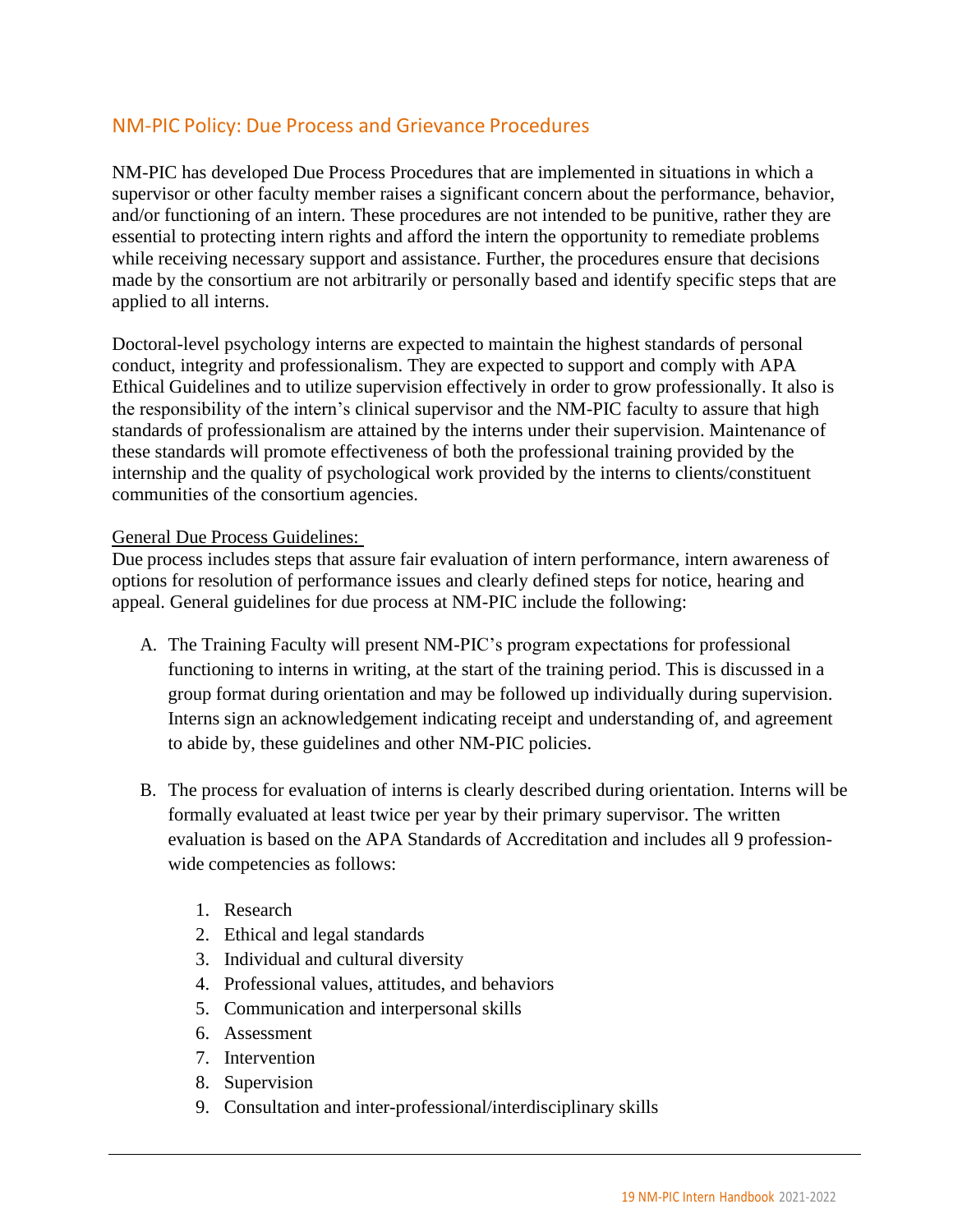- C. The various procedures and actions involved in decisions regarding inadequate skills or problematic behaviors are described to interns.
- D. The Program Director and/or site clinical supervisor will communicate early and often with academic programs about any suspected difficulties with interns.

#### Definition of Problem Behavior

For purposes of this document, intern problem behavior is defined broadly as an interference in professional functioning which is reflected in one or more of the following ways:

1) an inability and/or unwillingness to acquire and integrate professional standards into one's repertoire of professional behavior,

2) an inability and/or unwillingness to acquire professional skills in order to reach an acceptable level of competency,

3) an inability and/or unwillingness to control personal stress, psychological dysfunctions, and/or excessive emotional reactions which interfere with professional functioning.

It is a professional judgment as to when an intern's behavior becomes problematic rather than of concern. Trainees may exhibit behaviors, attitudes or characteristics that, while of concern and requiring remediation, are not unexpected or excessive for professionals in training. Issues typically become identified as problematic when they include one or more of the following characteristics:

- 1) The intern does not acknowledge, understand, or address the problem when it is identified,
- 2) The problem is not merely a reflection of a skill deficit which can be rectified by academic or didactic training,
- 3) The quality of services delivered by the intern is sufficiently negatively affected,
- 4) The problem is not restricted to one area of professional functioning,
- 5) A disproportionate amount of attention by training personnel is required,
- 6) The trainee's behavior does not change as a function of feedback, remediation efforts, and/or time,
- 7) The problematic behavior has potential for ethical or legal ramifications if not addressed,
- 8) The intern's behavior negatively impacts the public view of the agency,
- 9) The problematic behavior negatively impacts the intern class.

#### Administrative Hierarchy and Definitions

NM-PIC's Due Process procedures occurs in a step-wise fashion, involving greater levels of intervention as a problem increases in persistence, complexity, or level of disruption to the training program. Faculty roles included herein are defined as follows:

- Supervisor: Any faculty member who provides direct supervision or teaching to an intern.
- Program Director: The supervisor who functions as the program-level director of training. They lead the Training Committee and serve as a voting member.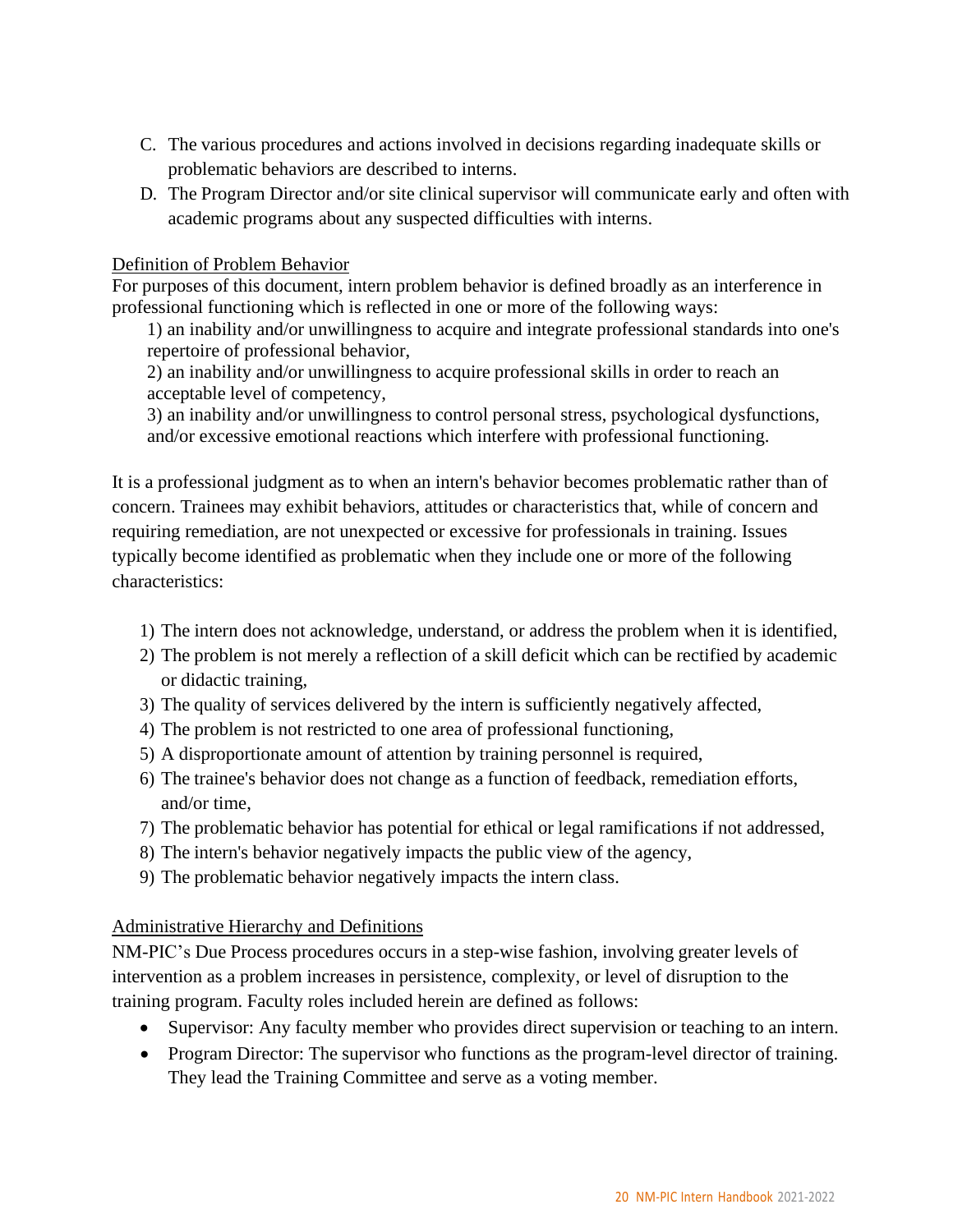#### Use of Videoconference

Videoconferencing will be utilized for situations that require the meetings of interns and training staff who are located in geographically different areas of New Mexico.

#### Informal Review

When a supervisor believes that an intern's behavior is or may likely become problematic, the first step in addressing the issue should be to raise the issue with the intern directly and as soonas feasible in an attempt to informally resolve the problem. This process should be documented in writing but will not become part of the intern's professional file.

#### Formal Review

If an intern's problem behavior persists following an attempt to resolve the issue informally, or if an intern receives a rating below the minimal level of achievement (MLA) on a formal intern evaluation, due process procedures may be initiated. The MLA is defined as receiving a rating lower than a "2" on a profession-wide competency or associated learning element at the 3-month evaluation, below a "3" at the 6-month evaluation or below a "4" at the 12-month evaluation. If a formal review is indicated, the following process is initiated:

- A. The supervisor will meet with the Program Director (PD) and intern within 10 (ten) working days to discuss the problem and determine what action needs to be taken to address the issue. If a Program Director is the intern's direct supervisor, another supervisor will be included in the meeting.
- B. The intern will have the opportunity to provide a written statement related to their response to the problem.
- C. After discussing the problem and the intern's response, the supervisor and Program Director may:
	- 1) Issue an "Acknowledgement Notice" which formally acknowledges
		- a) that the faculty is aware of and concerned with the problem,
		- b) that the problem has been brought to the attention of the intern,
		- c) that the faculty will work with the intern to specify the steps necessary to rectify the problem or skill deficits addressed by the inadequate evaluation rating, and
		- d) that the problem is not significant enough to warrant further remedial action at this time,
		- e) A written notice will be submitted to the intern and the Director of Clinical Training at the trainee's graduate institution. This notice will be issued within 5 working days of the meeting.
	- 2) Place the intern on "Probation" via a Remediation Plan that defines a relationship such that the faculty, through the supervisors and PD, actively and systematically monitor, for a specified length of time, the degree to which the intern addresses,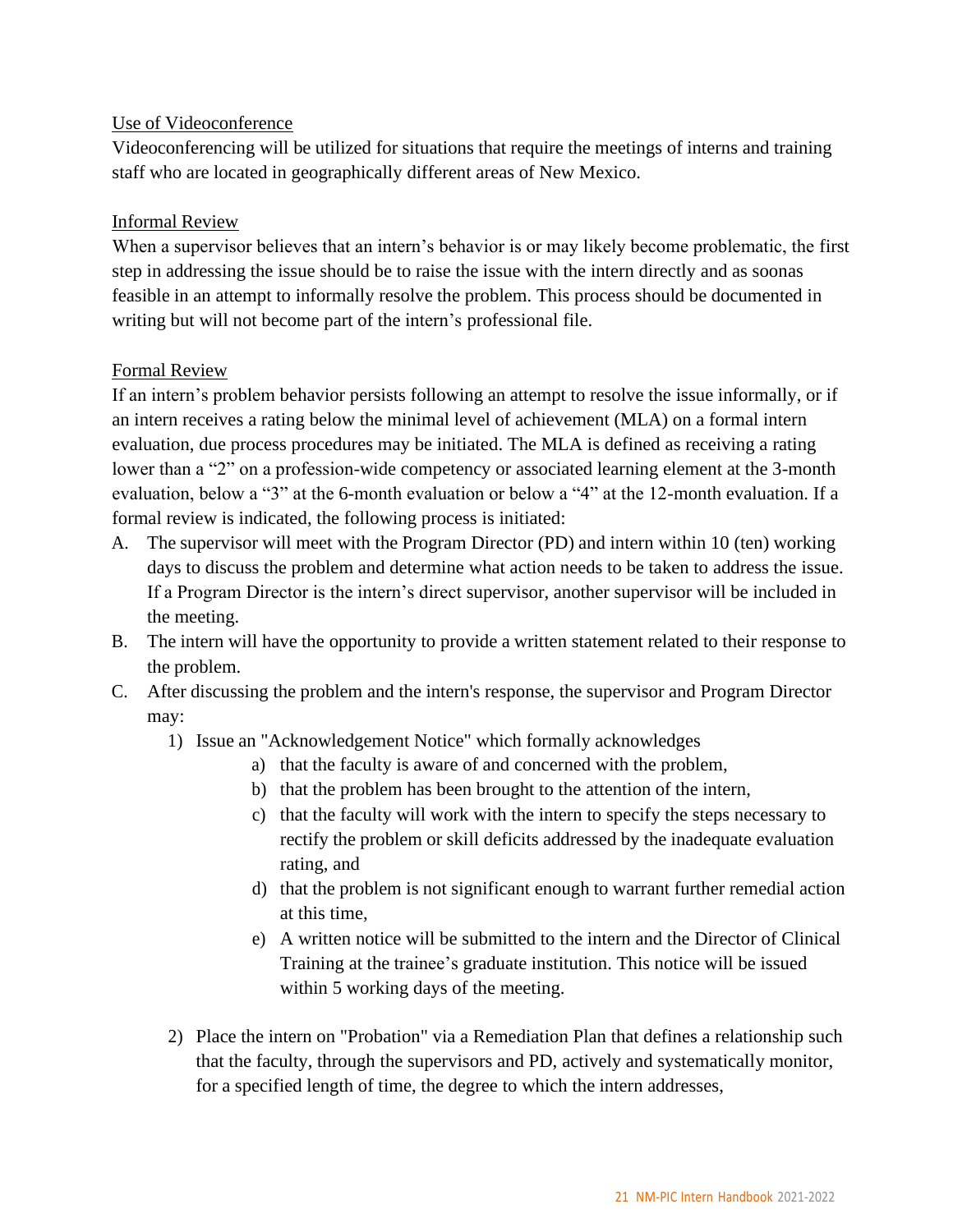changes and/or otherwise improves the problematic behavior or skill deficit. The length of the probation period and remediation plan will depend upon the nature of the problem and will be determined by the intern's supervisors and PD. The remediation plan is a written statement to the intern and to the Director of ClinicalTraining at the trainee's graduate institution and includes:

- a) the actual behaviors or skills associated with the problem,
- b) the specific recommendations for rectifying the problem,
- c) the time frame for the probation during which the problem is expected to be ameliorated, and
- d) the procedures designed to ascertain whether the problem has been appropriately rectified.

The written remediation plan will be issued within 5 working days of the decision. The PD or primary supervisor will notify the WICHE consultant at this time and will also notify the Human Resources department at the intern's place of employment. At the end of this probation period, the Program Director will provide a written statement indicating whether or not the problem has been remediated. This statement will become part of the intern's permanent file and will also be shared with the intern and sent to the Director of Clinical Training at the intern's graduate institution as well as the Human Resources department at the intern's place of employment. The intern shall receive a copy of the letter to the sponsoring university.

- 3) Document the problem and take no further action.
- D. Once the Acknowledgment Notice or Probation/Remediation Plan is issued by the PD, it is expected that the status of the problem or inadequate rating will be reviewed no later than the next formal evaluation period or, in the case of probation, no later than the time limits identified in the Remediation Plan. If the problem has been rectified to the satisfaction of the faculty and the intern, the sponsoring university and other appropriate individuals will be informed, and no further action will be taken.
- E. If the problem is not rectified through the above processes the intern's placement within NM-PIC may be terminated.
- F. If the problem represents gross misconduct or ethical violations that have the potential to cause harm, the intern's placement within NM-PIC may be terminated.
- G. If the intern's employment is terminated by the site, the intern's placement within NM-PIC may be terminated.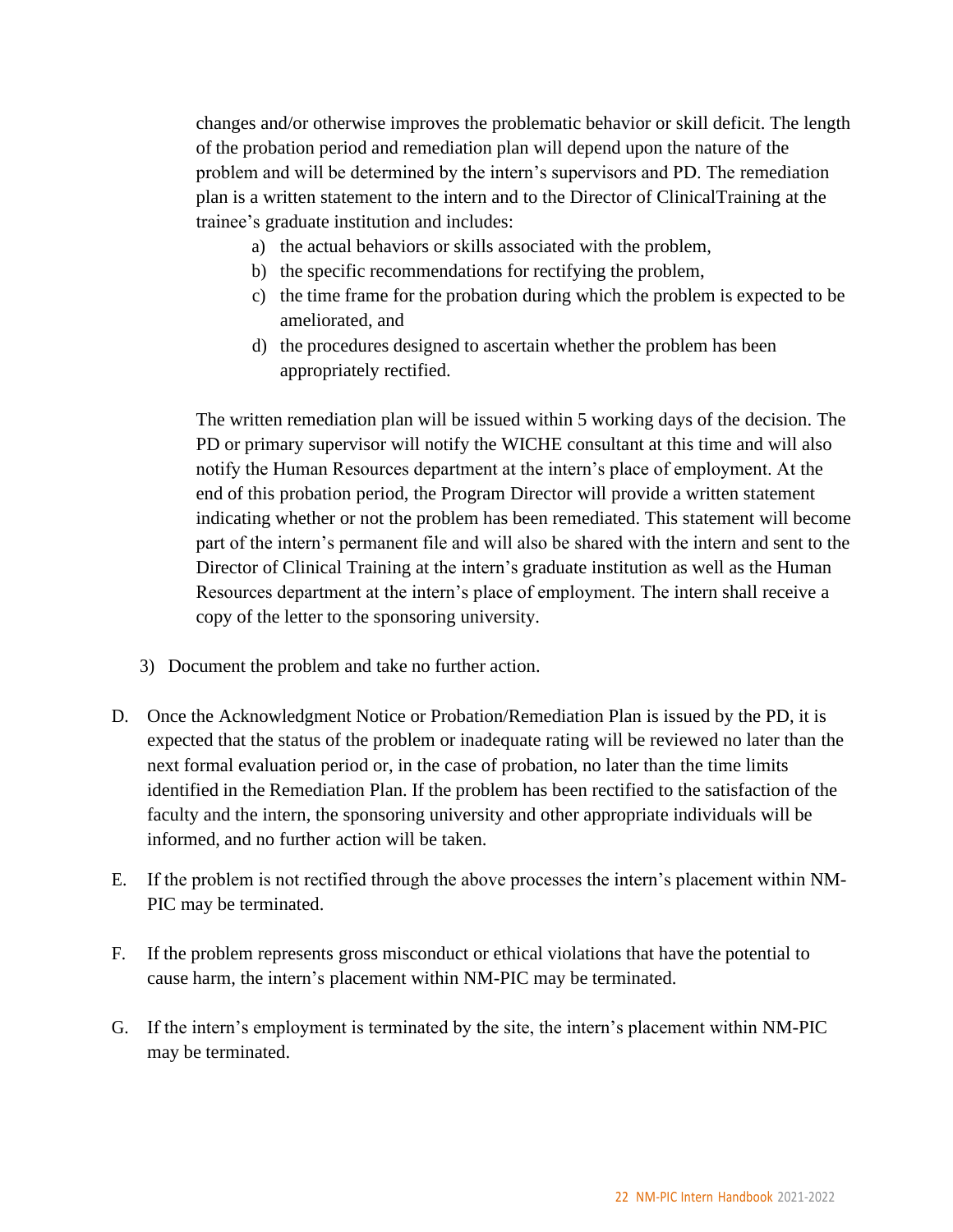- H. The final decision to terminate an intern's placement would be made by the entire Training Committee and would represent a discontinuation of participation by the intern within every aspect of the consortium. The Training Committee would make this determination during a meeting convened within a reasonable timeframe following the conclusion of step A or during the regularly scheduled monthly Training Committee meeting, whichever occurs first. The PD or primary supervisor will notify the WICHE consultant at this time and will also notify the Human Resources department at the intern's place of employment. The Program Director may decide to temporarily suspend an intern's clinical activities or place an intern on paid administrative leave during this period prior to a final decision being made, if warranted.
- I. NM-PIC will adhere to APPIC's Policies on intern dismissal and secure a release from the Match contract.

#### Appeal and Review Panel

If the intern does not agree with the decisions made from previous Due Process steps, or if they wish to formally challenge ratings received on a formal evaluation, an Appeal may be submitted by the intern to the Training Committee.

- A. This request must be made in writing--an email will suffice--to the Program Director within 5 working days of notification regarding the decision made in step C or D above, or within 10 working days after receiving a formal evaluation. The PD or primary supervisor will notify the WICHE consultant at this time and will also notify the Human Resources department at the intern's place of employment.
- B. If requested, the Appeal will be conducted by a review panel consisting of two licensed psychologists and one agency HR/administrative representative selected by the Program Director with recommendations by the intern involved in the issue at hand. The two licensed psychologists selected will not be on the Training Committee and will not have directly supervised the intern.
- C. The Appeal review will be held over a two-week period. The review panel will review all written materials and have an opportunity to interview the parties involved or any other individuals with relevant information. The review panel may uphold the decisions made previously or may modify them. The review panel has final discretion regarding outcome.

#### **NM-PIC Policy: Intern Grievance Procedures**

#### **Grievances by Interns**

These guidelines are intended to provide the psychology intern with a means to resolve perceived conflicts. Interns who pursue grievances in good faith will not experience any adverse professional consequences. For situations in which an intern raises a grievance about a supervisor, staff member, intern, trainee, or any aspect of the internship program, the following steps will be taken: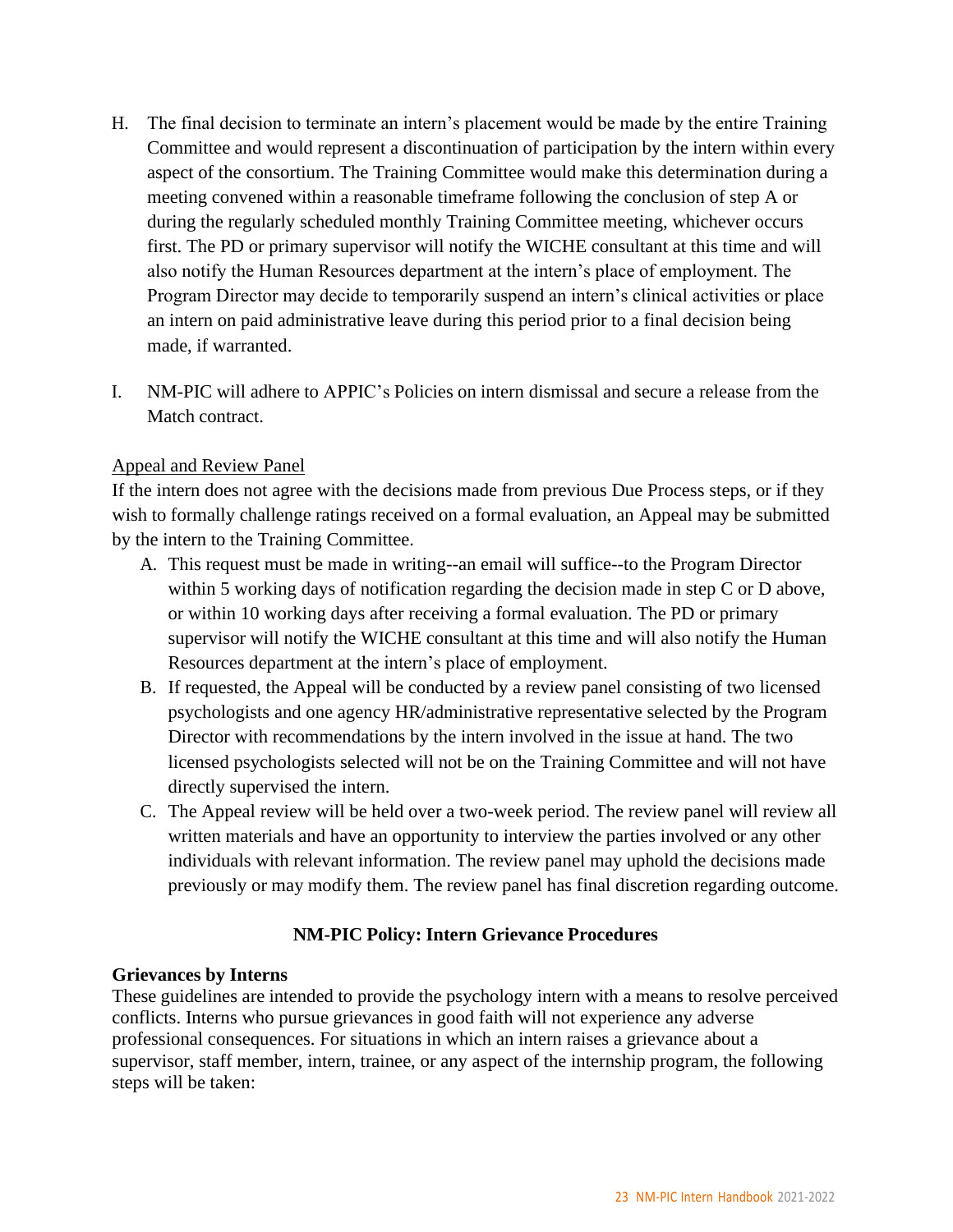#### Informal Review

- 1. First, the intern should raise the issue as soon as feasible with the involved supervisor, staff member, other trainee, or Program Director in an effort to informally resolve the problem.
- 2. If the issue cannot be resolved with the involved party or if the intern does not feel comfortable raising the issue directly with the involved party due to a real or perceived power differential, safety fears, or fear of retribution, the intern should raise the issue informally with the Program Director if they have not done so in the first step. The Program Director (or other member of the Training Committee is the grievance is directed toward the Program Director) will meet with the intern to attempt to develop a strategy for resolution, including meeting with the subject of the grievance and/or the supervisor of the subject of the grievance together with the intern, separately, or in any combination thereof.

#### Formal Review

If the matter cannot be satisfactorily resolved using informal means, the intern may submit a formal grievance in writing to the Program Director. If the Program Director is the object of the grievance, the grievance should be submitted to another supervisor on the Training Committee (TC). The individual being grieved will be asked to submit a response in writing. The Program Director (or TC member, if applicable) will meet with the intern and the individual being grieved within 10 working days. In some cases, the Program Director (or TC member) may wish to meet with the intern and the individual being grieved separately first. The goal of the joint meeting will be to develop a plan of action to resolve the matter. The plan of action will include a) a description of the behavior or circumstances associated with the grievance, b) the specific steps to rectify the problem, c) and procedures and a timeline designed to ascertain whether the problem has been appropriately rectified. The Program Director or TC member will document the process and outcome of the meeting. The intern and the individual being grieved will be asked to report back to the Program Director or TC member in writing within 10 working days regarding whether the issue has been adequately resolved.

If the plan of action fails, the Program Director or TC member will convene a review panel consisting of themself and at least one other member of the Training Committee and one agency administrator within 10 working days. The intern may request a specific member of the Training Committee or agency administrator to serve on the review panel. The review panel will review all written materials and have an opportunity to interview the parties involved or any other individuals with relevant information. The review panel has final discretion regarding outcome.

If the review panel determines that a grievance against a staff member or intern cannot be resolved internally or is not appropriate to be resolved internally, then the issue will be turned over to the employer agency in order to initiate the due process procedures outlined in the employment contract. If the review panel determines that the grievance against the staff member or intern can potentially be resolved internally, the review panel will develop a second action plan that includes the same components as above. The process and outcome of the panel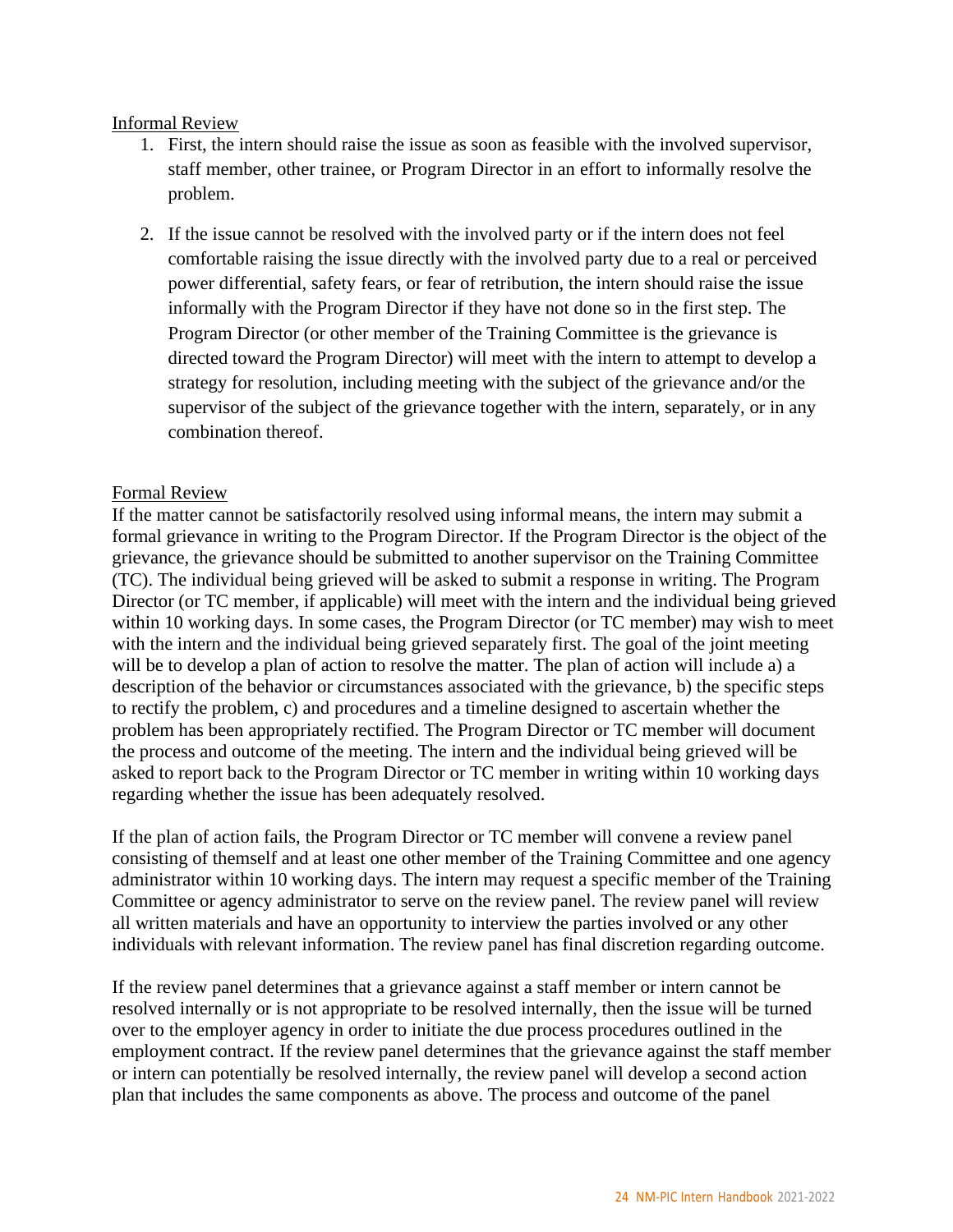meeting will be documented by the Program Director or TC member. The intern and the individual being grieved will again be asked to report back in writing regarding whether the issue has been adequately resolved within 10 working days. The panel will reconvene within 10 working days to again review written documentation and determine whether the issue has been adequately resolved. If the issue is not resolved by the second meeting of the panel or deemed inappropriate to be resolved at the internship level, the issue will be turned over to the employer agency in order to initiate the due process procedures outlined in the employment contract.

#### Use of Videoconference

Videoconferencing will be utilized for situations that require the meetings of interns and training staff who are located in geographically different areas of New Mexico.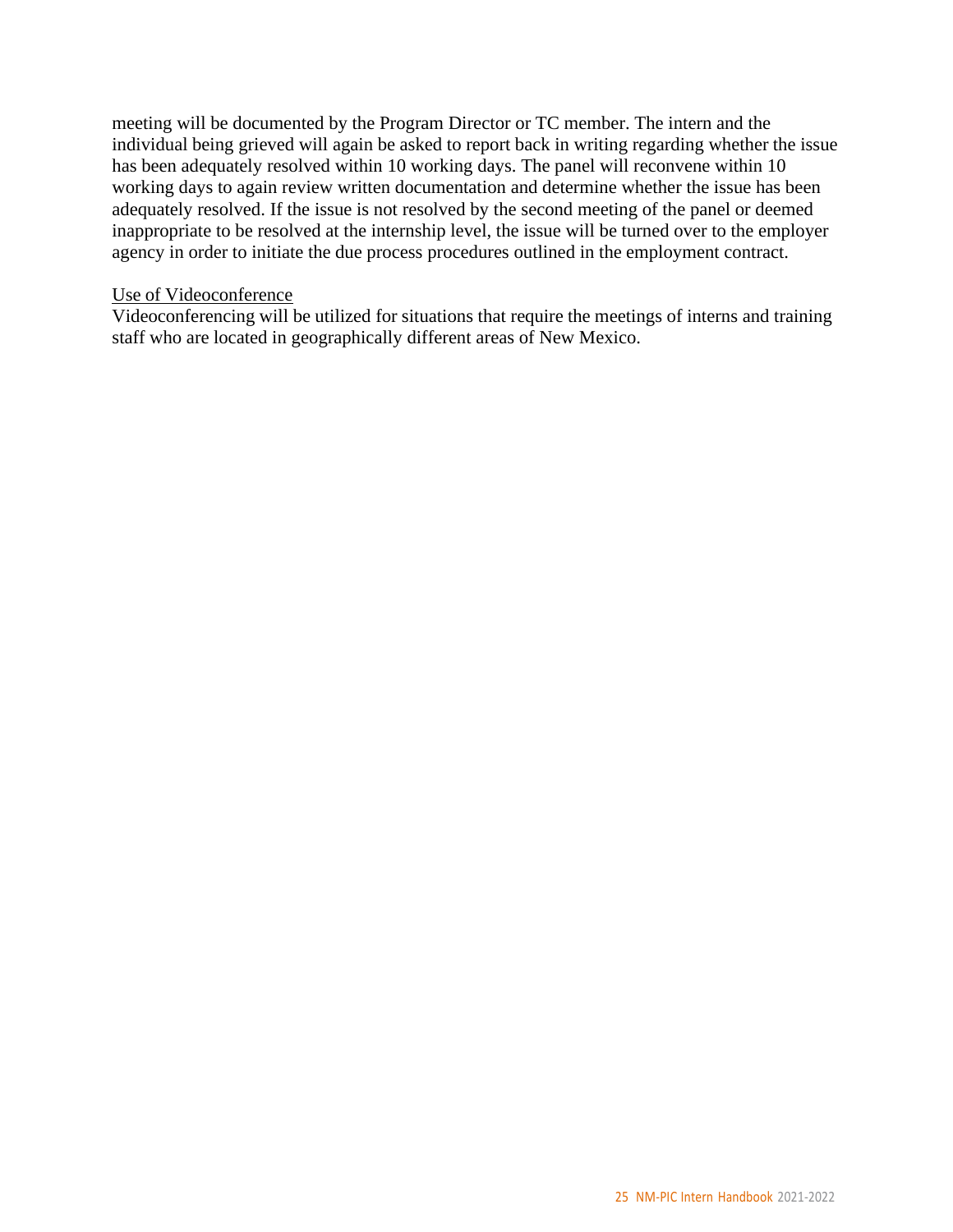#### **Acknowledgment:**

I acknowledge that I have received and reviewed the Due Process and Grievance Procedures of the New Mexico Psychology Internship Consortium. I agree to abide by the procedures outlined in this document. I have been provided with a copy of the document to keep in my files.

Signature

Print Name

Date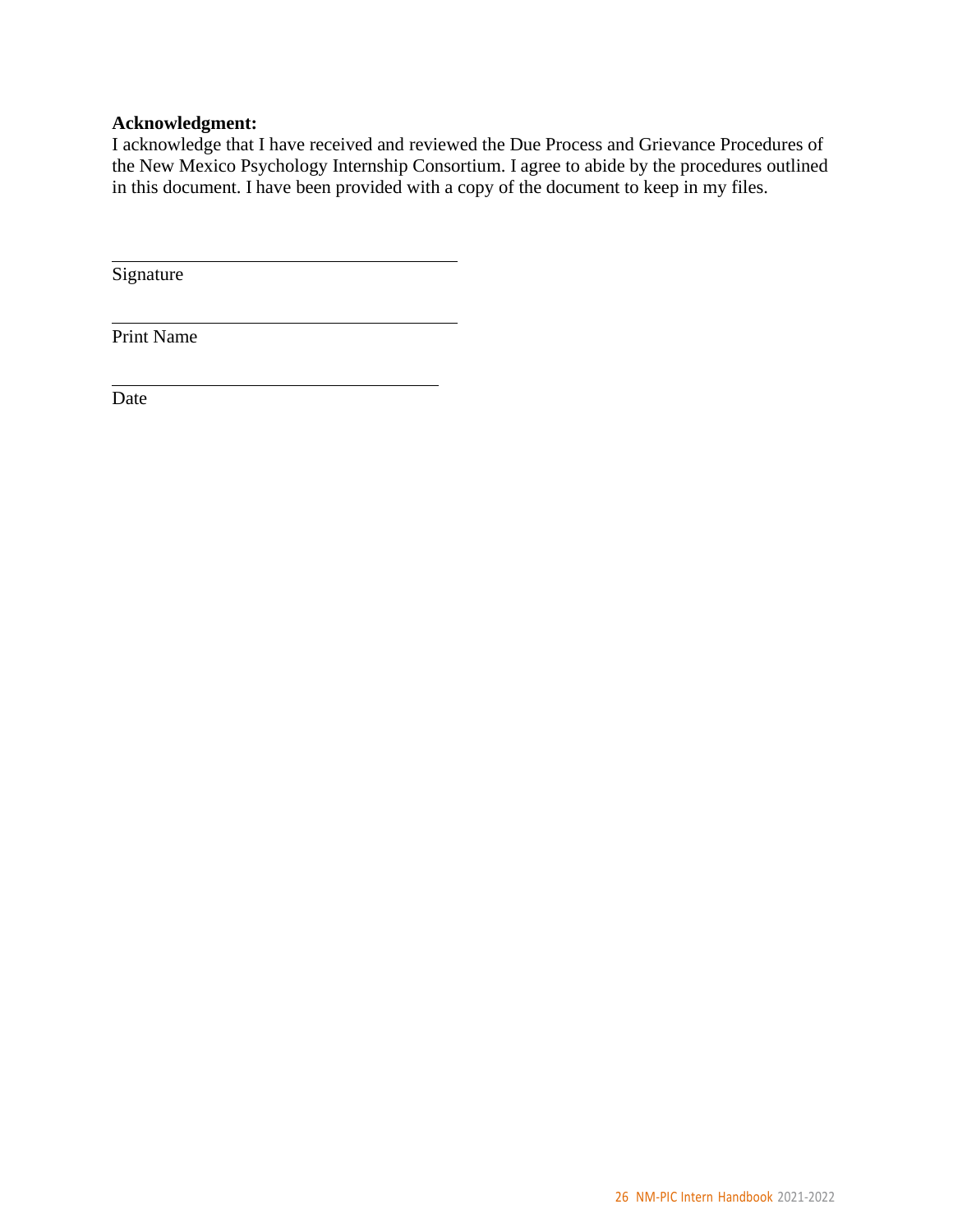#### <span id="page-26-0"></span>NM-PIC Policy: Supervision and Videoconference Supervision Policy

#### General Supervision:

The New Mexico Psychology Internship Consortium recognizes the rights of interns and faculty to be treated with courtesy and respect. To maximize the quality and effectiveness of the interns' learning experiences, all interactions among interns, training supervisors, and faculty/staff are collegial and conducted in a manner that reflects the highest standards of the profession. NM-PIC faculty inform interns of these principles and of their avenues of recourse should problems arise though policies that are available at NM-PIC.org and in the intern handbook.

NM-PIC faculty regularly schedule supervision and are accessible for consultation to interns when they are providing clinical services. NM-PIC faculty provide interns with a level of observation, guidance and supervision that encourages successful completion of the internship. Faculty serve as professional role models and engage in actions that promote interns' acquisition of knowledge, skills, and competencies consistent with the NM-PIC's training aims.

One licensed psychologist serves as primary clinical supervisor for each intern. Interns receive a minimum of two (2) hours of individual supervision each week from a licensed psychologist. Supplemental weekly individual supervision may be provided by other appropriately credentialed professionals at the training site. Two hours of weekly group supervision will be required and conducted with all interns across consortium sites via distance technology. Group supervision may focus on clinical topics, legal/ethical issues, issues of cultural and individual differences, and applying research to clinical work. All interns will receive a total minimum of 4 hours per week of supervision.

#### Videoconference Supervision:

The New Mexico Psychology Internship Consortium uses videoconferencing to provide weekly group supervision to all interns. This format is utilized to promote interaction and socialization among interns and faculty. Interns and faculty meet in a virtual conference room and interact via high-quality real-time transmission of simultaneous video and audio. Group supervision in this format is required for all current NM-PIC interns for two hours each week, at a regularly scheduled time. This supervision group is led by members of the NM-PIC training faculty on a rotating basis. NM-PIC places high value on cohesion and socialization of intern cohorts, and virtual meetings via videoconferencing are an effective way to foster connection during the intervals between in-person meetings. This structure also provides all interns with the opportunity to experience a breadth of supervisory relationships beyond their primary supervisor. Given the geographical distance between training sites, this model allows the interns to form greater connection to the entire training faculty than would be experienced otherwise. It is expected that the foundation for these supervisory relationships will be initially cultivated during NM-PIC's orientation, such that interns will have formed relationships with the entire training faculty prior to engaging in videoconference group supervision. For all clinical cases discussed during group supervision, full professional responsibility remains with the intern clinician's primary supervisor, and any crises or other time-sensitive issues are reported to that supervisor immediately.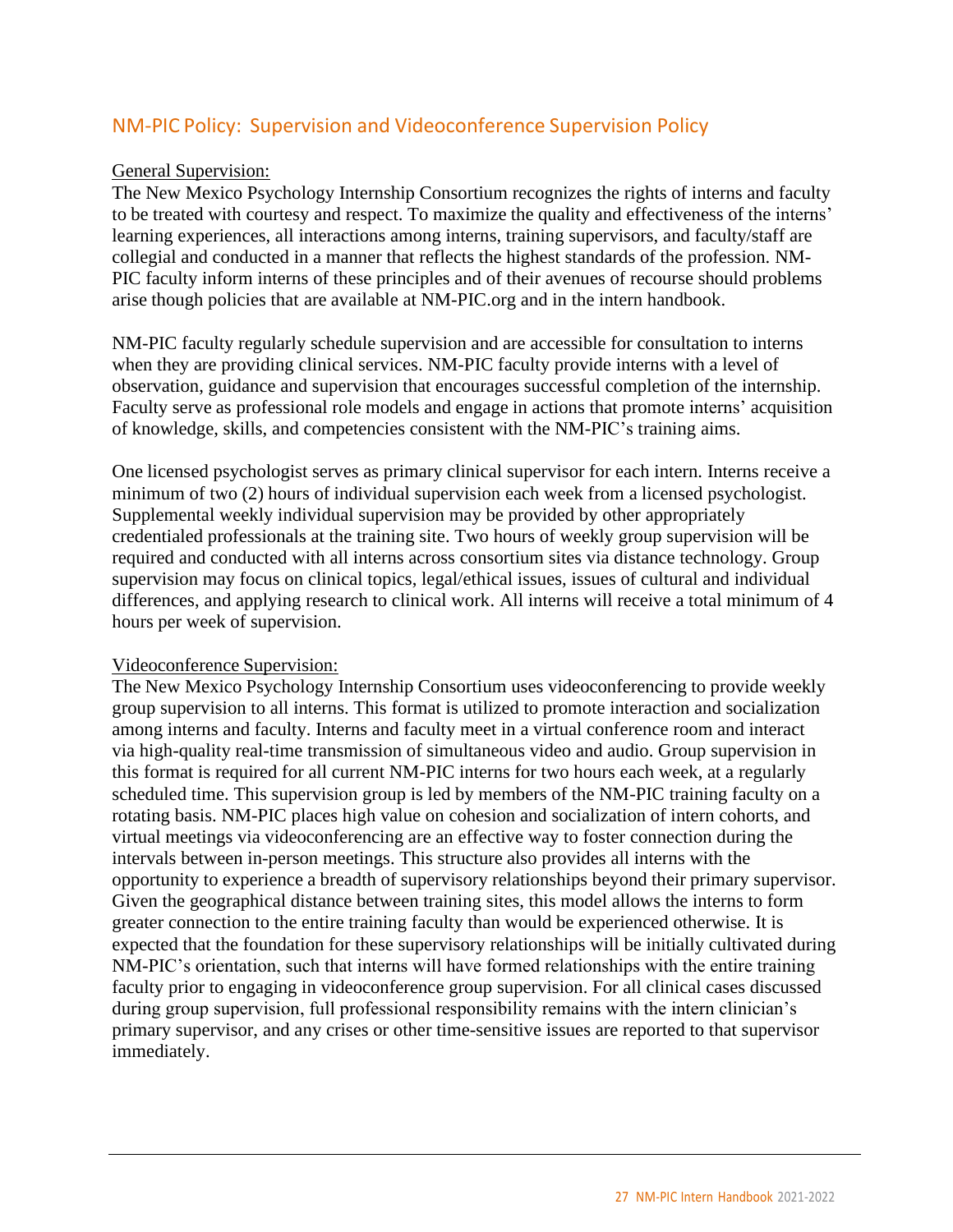All NM-PIC videoconferencing occurs over a secure network. Supervision sessions using this technology are never recorded. All interns are provided with instruction regarding the use of the videoconferencing equipment at the outset of the training year. Technical difficulties that cannot be resolved on site are directed to the Program Director and/or IT services at the home agency. All videoconferencing supervision attendees are required to use the same professional behavior and decorum as would be expected during an in-person meeting.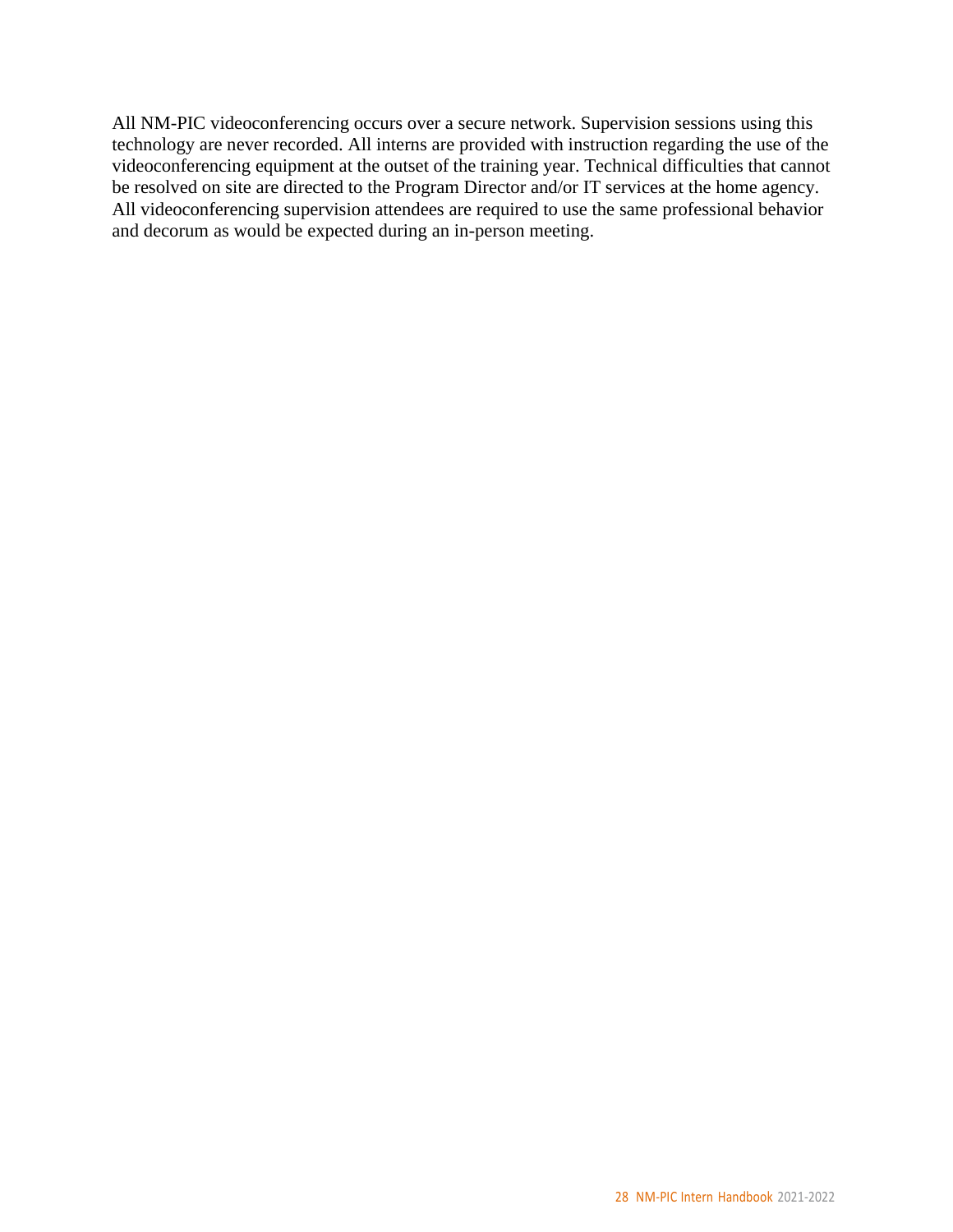#### <span id="page-28-0"></span>NM-PIC Policy: Didactic and Intern Group Attendance and Etiquette Policy

Attendance at the weekly Didactic seminar and other scheduled group training activities is mandatory for all interns in the New Mexico Internship Consortium and is required for successful completion of the internship. Attendance at these scheduled activities **take priority over other site obligations each week**. Site supervisors are aware of these activities and their requirement for interns.

A schedule for the Didactic training seminars will be distributed at Orientation and may be updated throughout the year. An intern is permitted no more than **three** absences during the calendar year. After the second absence, interns will receive a reminder from the Program Director. After the third absence, the Program Director will initiate NM-PIC Due Process procedures. Interns may use only three of their allotted vacation and/or professional development days on didactic training days. The Program Director must be notified in advance of planned absences. Interns who miss a meeting of the didactic seminar or other group because of a serious emergency orfor a serious illness should alert their Site Director and the Program Director as soon as possible. **Forall didactic absences, interns must review a research article related to the didactic topic and submit a 1-2 page review of the article, or if the intern misses didactic for another training, the intern can submit a 1-2 page review of the training that they attended. This review must be submitted to the Program Director and their site supervisor and is due one week from the absence.**

Interns are expected to join all Tuesday training activities on-site and may not be driving or in a public location during Tuesday training activities. Calling into a didactic presentation by phone is discouraged. Interns are allowed to call into a didactic presentation by phone a maximum of two times during the training year and he or she must let the speaker (or faculty member in charge if an outside speaker is scheduled), and the Program Director know at least one week in advance. If an intern calls into a didactic presentation by phone more than two times during the training year, the Program Director may initiate NM-PIC Due Process Procedures.

During didactics, or any internship videoconferencing function, professional and attentive etiquette is expected at all times. **Turn video on, sit in a well-lit area and give the screen your undivided attention.** Be aware of what you are doing while on video (i.e., drawing, looking at your phone, eating, etc.), if you would not do those things in front of a live presenter when in person then you should not be doing it while on video. Do not use the computer to go on the internet, email, or do other work. Be seated in appropriate setting.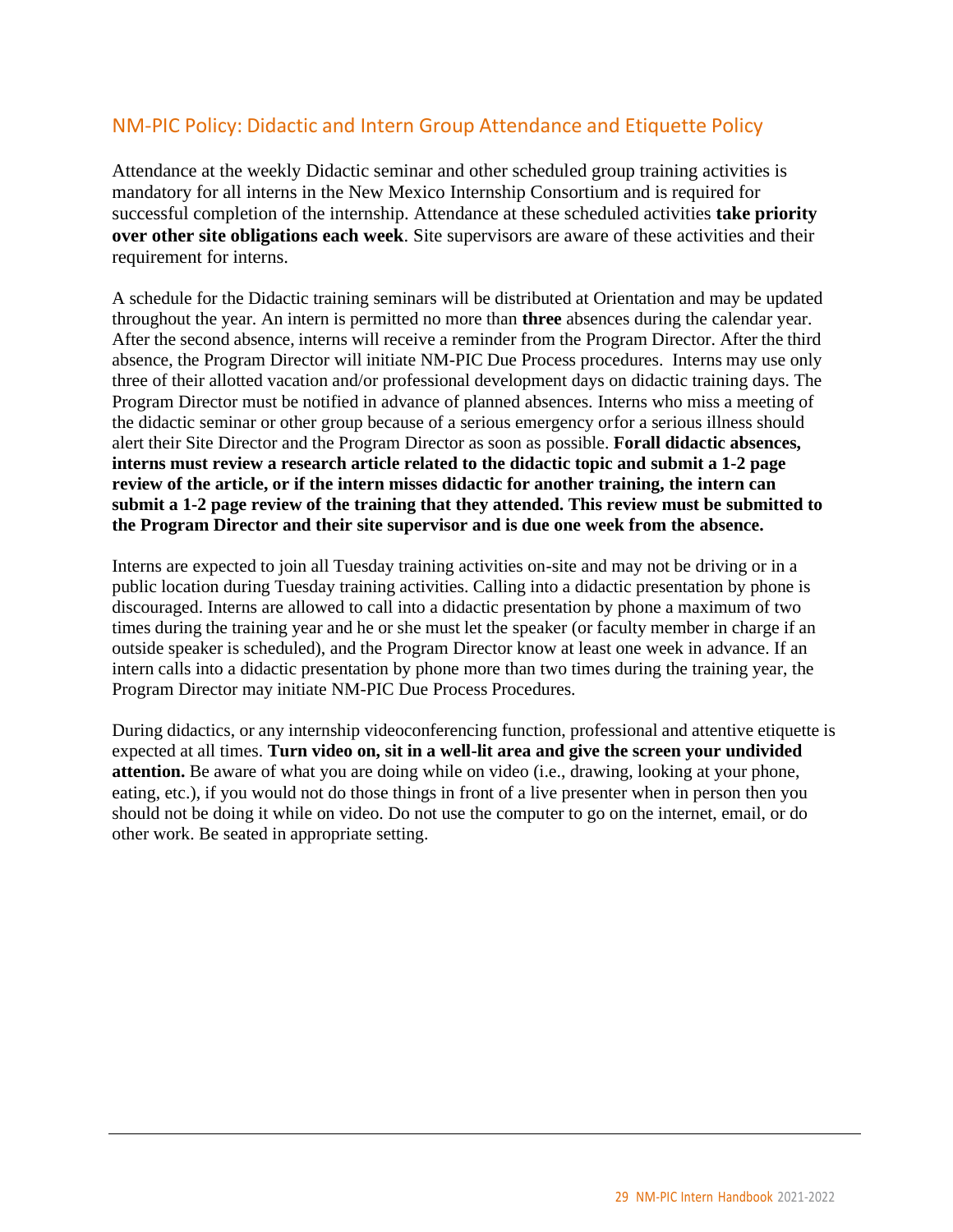#### **Acknowledgment:**

I acknowledge that I have received and reviewed the Didactic and Intern Group Attendance and Etiquette Policy of the New Mexico Psychology Internship Consortium. I agree to abide by the procedures outlined in this document. I have been provided with a copy of the document to keep in my files.

**Signature** 

Print Name

Date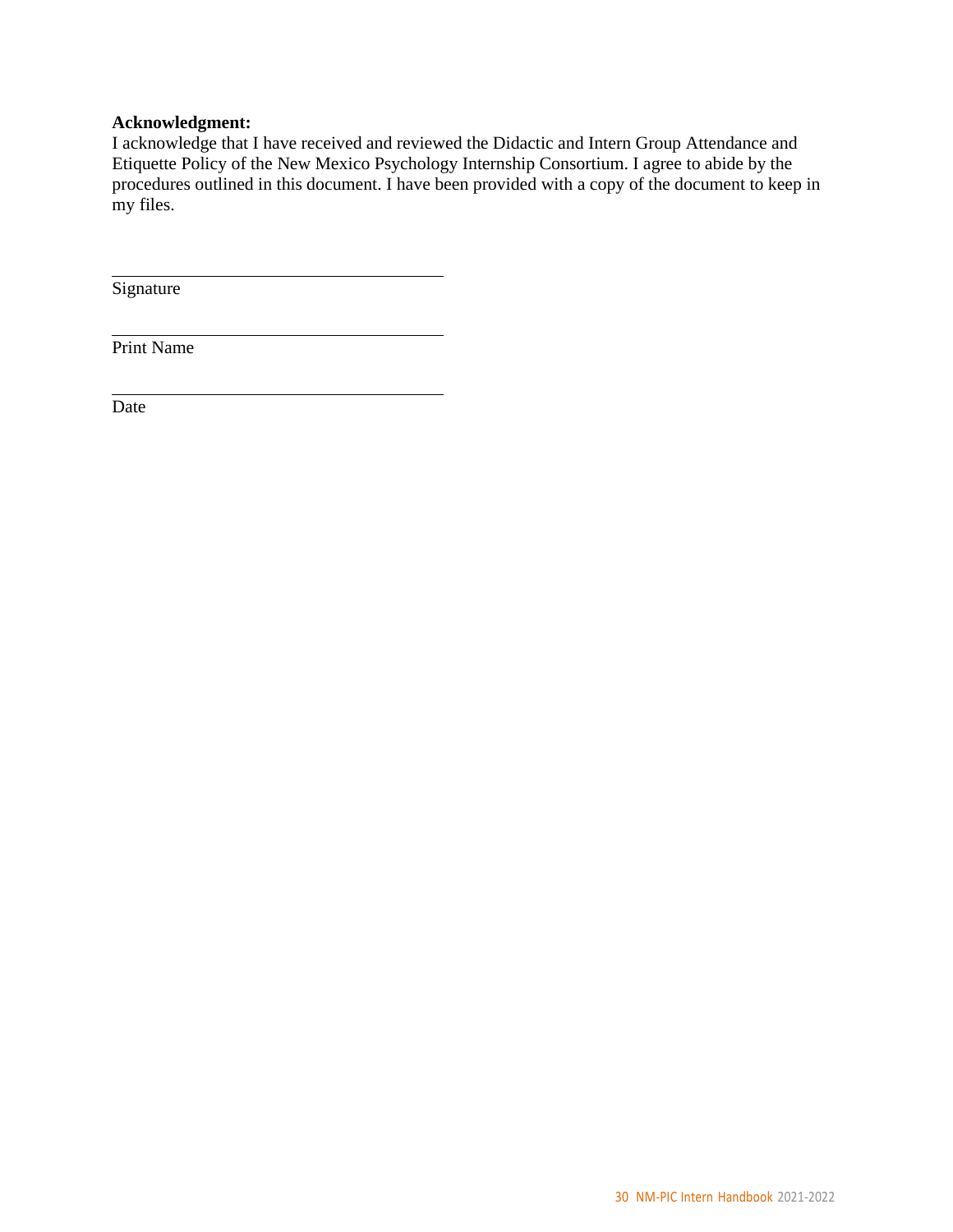### <span id="page-30-0"></span>NM-PIC Policy: Code of Conduct Policy

In addition to making progress towards the NM-PIC Aim and Profession-Wide Competencies during the training year, it is expected that interns follow the NM-PIC Code of Conduct at all times during the year. Failure to meet these requirements may result in the initiation of the NM-PIC Due Process Procedures.

New Mexico Psychology Internship Consortium Code of Conduct

- 1. Compliance with the APA 2017 Ethical Principles and Code of Conduct
- 2. Compliance with all NM-PIC policies and expectations
- 3. Honesty and integrity in all professional interactions
- 4. Respectful and professional behavior toward all NM-PIC faculty members, interns, agency staff, guests, and clients both within and outside of standard work hours
- 5. Support of and contribution to the betterment of the NM-PIC training program
- 6. Active and meaningful participation as a member of the internship cohort
- 7. Willingness to be supervised, including following supervisors' directives, and to accept constructive criticism
- 8. Acceptance of responsibility for one's own actions
- 9. Pursuit of problem resolution through appropriate channels
- 10. Submit necessary documentation within specified timeframes
- 11. Compliance with any codes of conduct or policies regarding professional expectations at NM-PIC Member Agencies.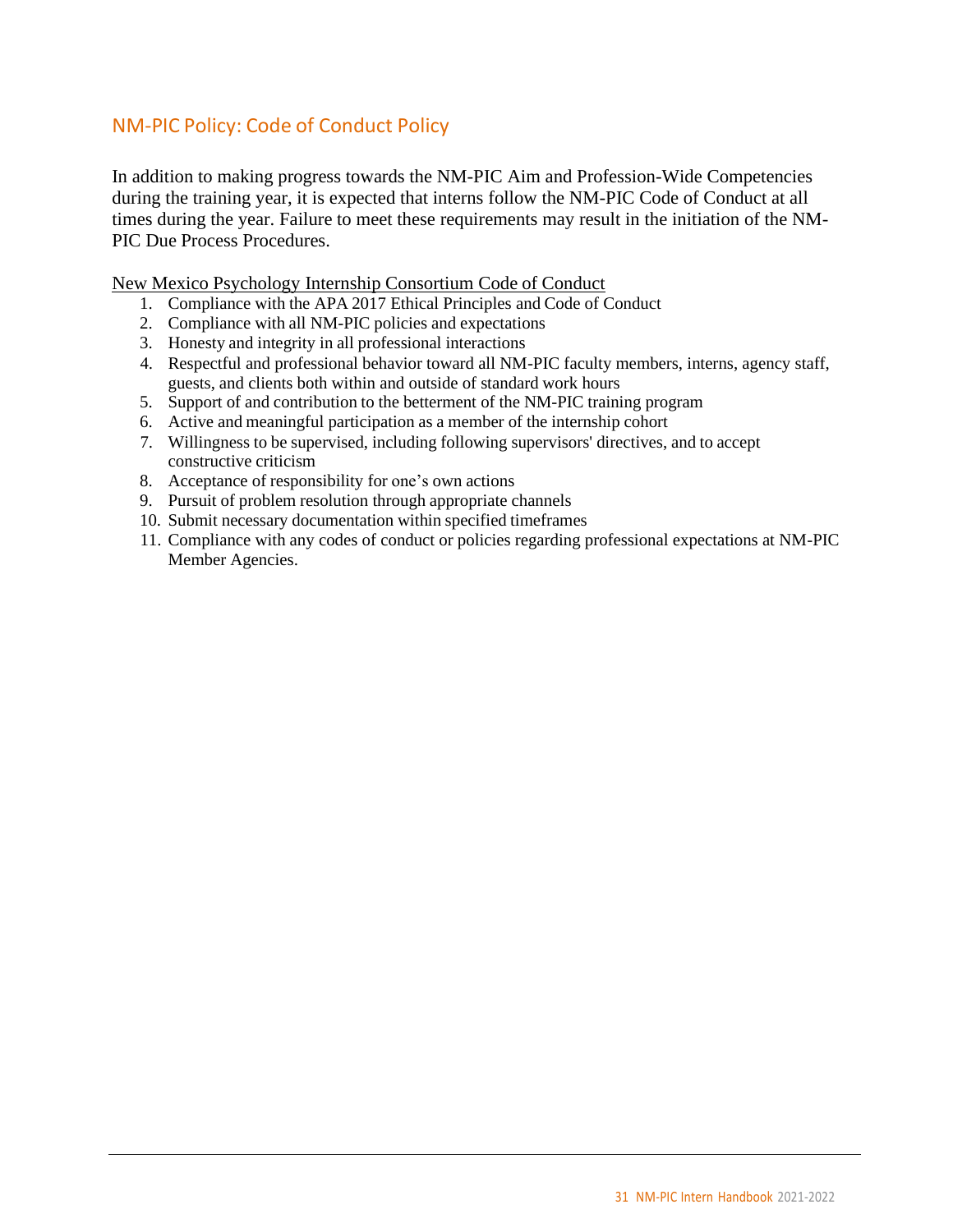#### **Acknowledgment:**

I acknowledge that I have received and reviewed the NM-PIC Code of Conduct Policy. I agree to abide by the code during my training year with NM-PIC. I have been provided with a copy of the document to keep in my files.

Signature

Print Name

Date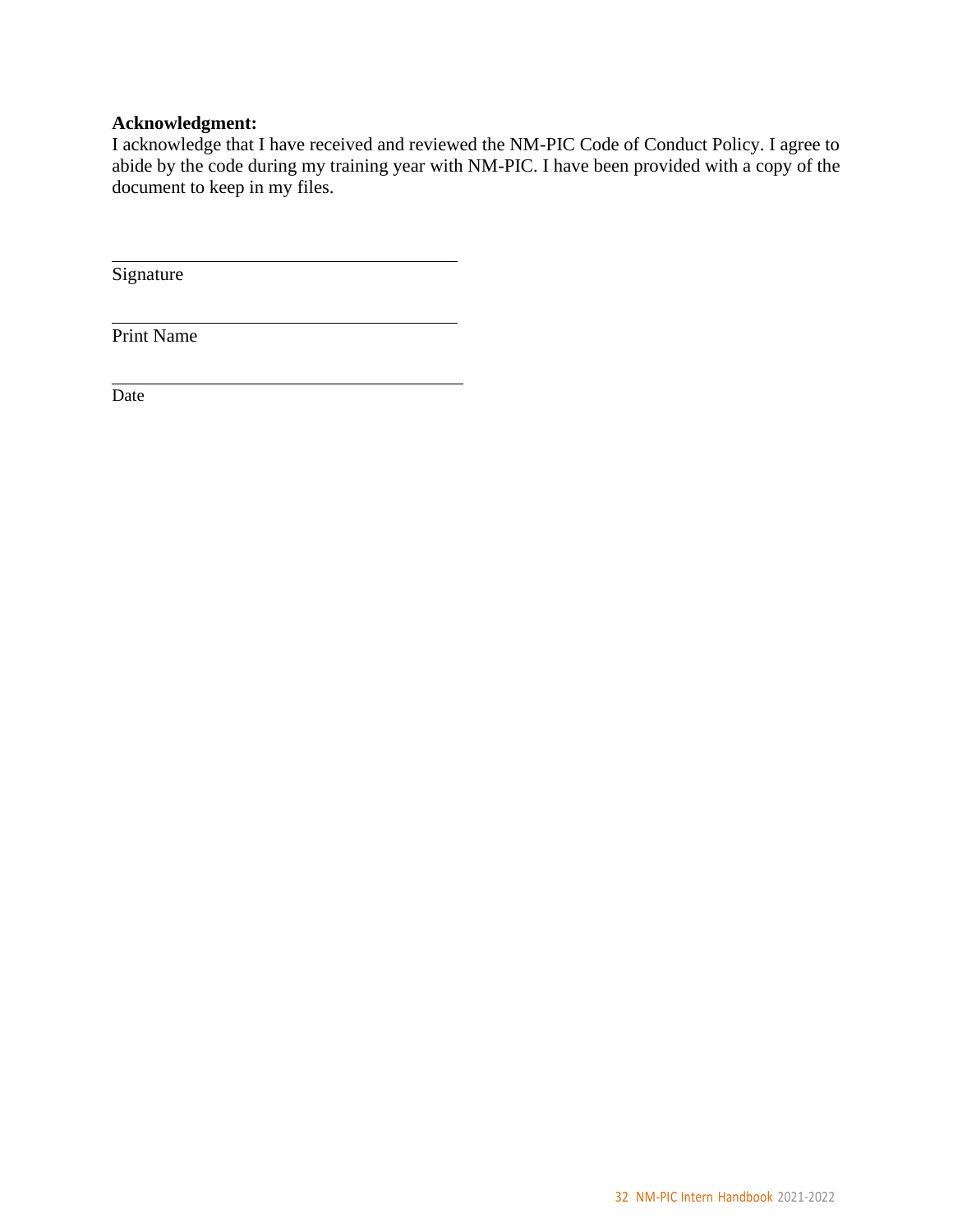### <span id="page-32-0"></span>NM-PIC Policy: Intern Evaluation, Retention, and Termination Policy

The New Mexico Psychology Internship Consortium requires that interns demonstrate minimum levels of achievement across all nine APA profession-wide competencies, as measured by the NM-PIC Intern Evaluation. Informal feedback to interns should be ongoing throughout the training year, with any concerns discussed early and often. Interns are formally evaluated by their primary supervisor three times annually (3-months, 6-months, and 12-months). Evaluations are conducted using a standard rating form using a Likert Scale that includes comment spaces wheresupervisors include specific written feedback regarding the interns' performance and progress.

The evaluation form includes information about performance in all nine profession-wide competencies and associated learning elements. Supervisors are expected to review these evaluations with the interns and provide an opportunity for discussion if the intern has questions or concerns about the feedback. Upon completion of the review both the intern and supervisor sign the evaluation. The intern receives one copy and another is provided to the Program Director who reviews and signs the document before it is placed in the intern file, where it is maintained indefinitely. Of note, if an intern completes an elective rotation under the supervision of someone other than their primary supervisor, the primary and any adjunct supervisors should discuss the intern's performance before each evaluation period, and the primary supervisor should incorporate feedback from the adjunct supervisor into the intern's formal evaluation. The adjunct supervisor should also share ongoing verbal feedback directly to the intern throughout the training year. If an intern disagrees with the evaluation ratings they receive, this disagreement should first be discussed with their primary supervisor. If a resolution cannot be reached, the intern may file a grievance as discussed in the NM-PIC Due Process and Grievance Procedures.

#### **Evaluation Scoring**

The scoring rubric for intern evaluations uses a 5-point Likert scale, with the following rating values:

1 = Significant Development Needed; the intern does not understand or is unable to effectively demonstrate the element.

 $2 =$  Some Development Needed; the intern has a basic foundation in the element and moves toward acquiring competence in it

3 = Nearing Mastery of Element; the intern is aware of the element and can utilize this awareness to inform their work in the internship setting, though the intern may still need assistance to regularly use the element

4 = Mastery of Element; Intern is functioning at an entry level of professional psychology

5 = Significantly Exceeds Expectations; the intern has a well-established competence in the element and is seen as expert regarding this element

#### **Minimal Levels of Achievement**

The minimum level of achievement (MLA) on each evaluation changes over the course of the training year, reflecting expected growth in competence. The MLAs are as follows:

3-month evaluation: MLA is a score of 2

6-month evaluation: MLA is a score of 3

Final, 12-month evaluation: MLA is a score of 4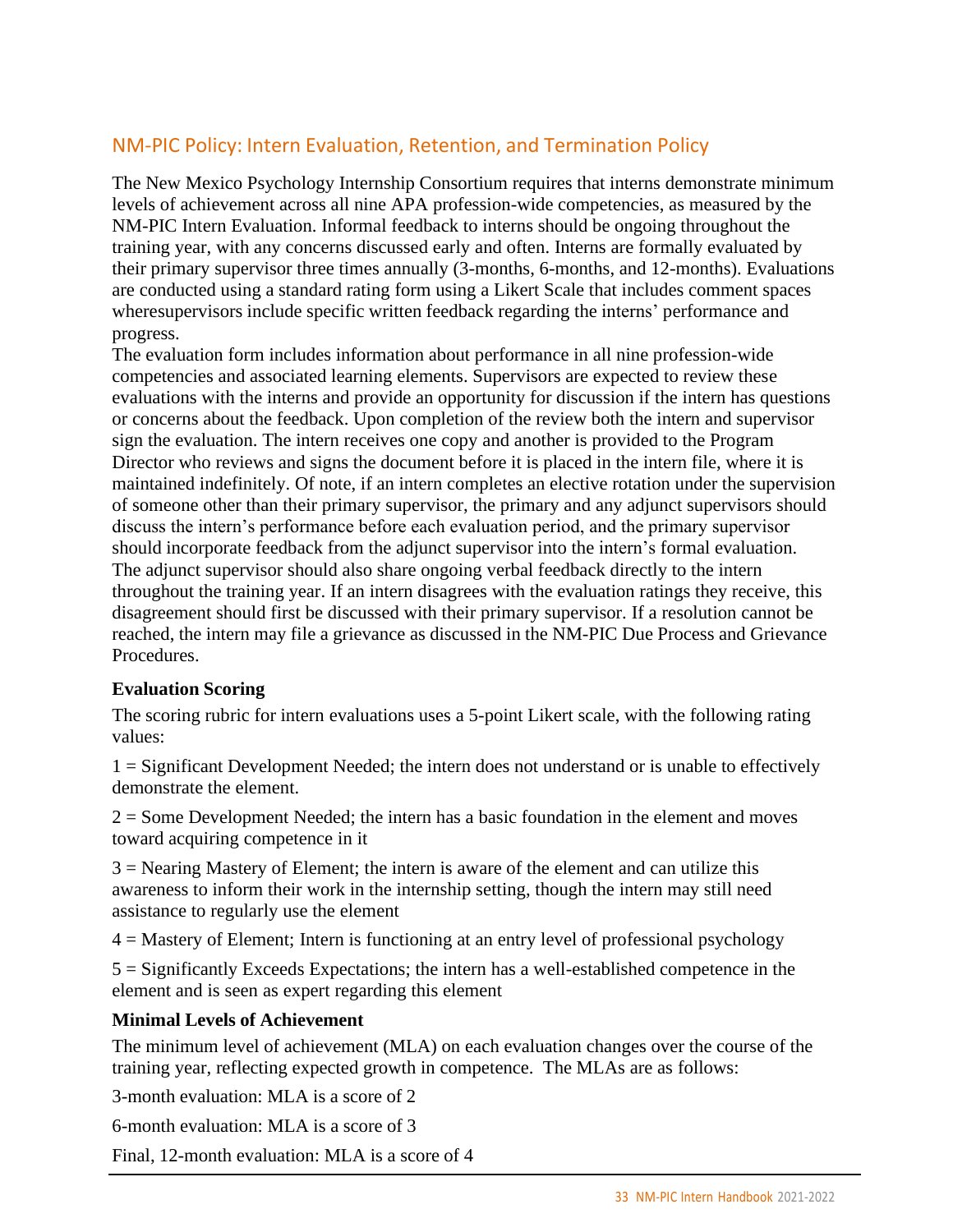If an intern receives a score lower than the MLA at any evaluation point, or if supervisors have reason to be concerned about the intern's performance or progress, the consortium's Due Process procedures may be initiated. The Due Process guidelines can be found in the NM-PIC Intern Handbook, which is carefully reviewed during Intern Orientation. The policy may also be found on the program's website, [www.NM-PIC.org. A](http://www.nm-pic.org/)t the final evaluation period, interns must achieve a rating of "4" for each competency, reflecting their readiness to practice at an entry level as defined by: the ability to independently function in a broad range of clinical and professional activities; the ability to generalize skills and knowledge to new situations; and the ability to self-assess when to seek additional training, supervision, and/or consultation.

Additionally, all NM-PIC interns are expected to complete 2000 hours of training during the internship year. Meeting the hours requirement, attending required training experiences (e.g., didactic seminar), and obtaining sufficient ratings on all evaluations demonstrates that the intern has progressed satisfactorily through and completed the internship program.

#### **Communication with Graduate Training Programs**

Communication with the intern's home doctoral program beings with a successful match and is provided throughout the internship year at each formal evaluation point when the Director of Training is sent a copy of the evaluation. Doctoral programs are contacted within one month following the end of the internship year and informed that the intern has successfully completed the program. If successful completion of the program comes into question at any point during the internship year, or if an intern enters into the formal review step of the Due Process procedures, the home doctoral program is contacted within 30 days. This contact is intended to ensure that the home doctoral program, which also has a vested interest in the intern's progress, is kept engaged in order to support an intern who may be having difficulties during the internship year. The home doctoral program is notified of any further action that may be taken by NM-PIC as a result of the Due Process procedures, up to and including termination from the program.

#### **Additional Evaluations**

In addition to the evaluations described above, interns must complete a self-evaluation form at the beginning and end of the internship. Additionally, interns complete an evaluation of their supervisor and a program evaluation twice per year, in order to provide feedback that informs any changes or improvements in the training program. All evaluation forms can be located in the NM-PIC Intern Handbook and on [www.nm-pic.org.](http://www.nm-pic.org/) Evaluations are submitted through Time2Track.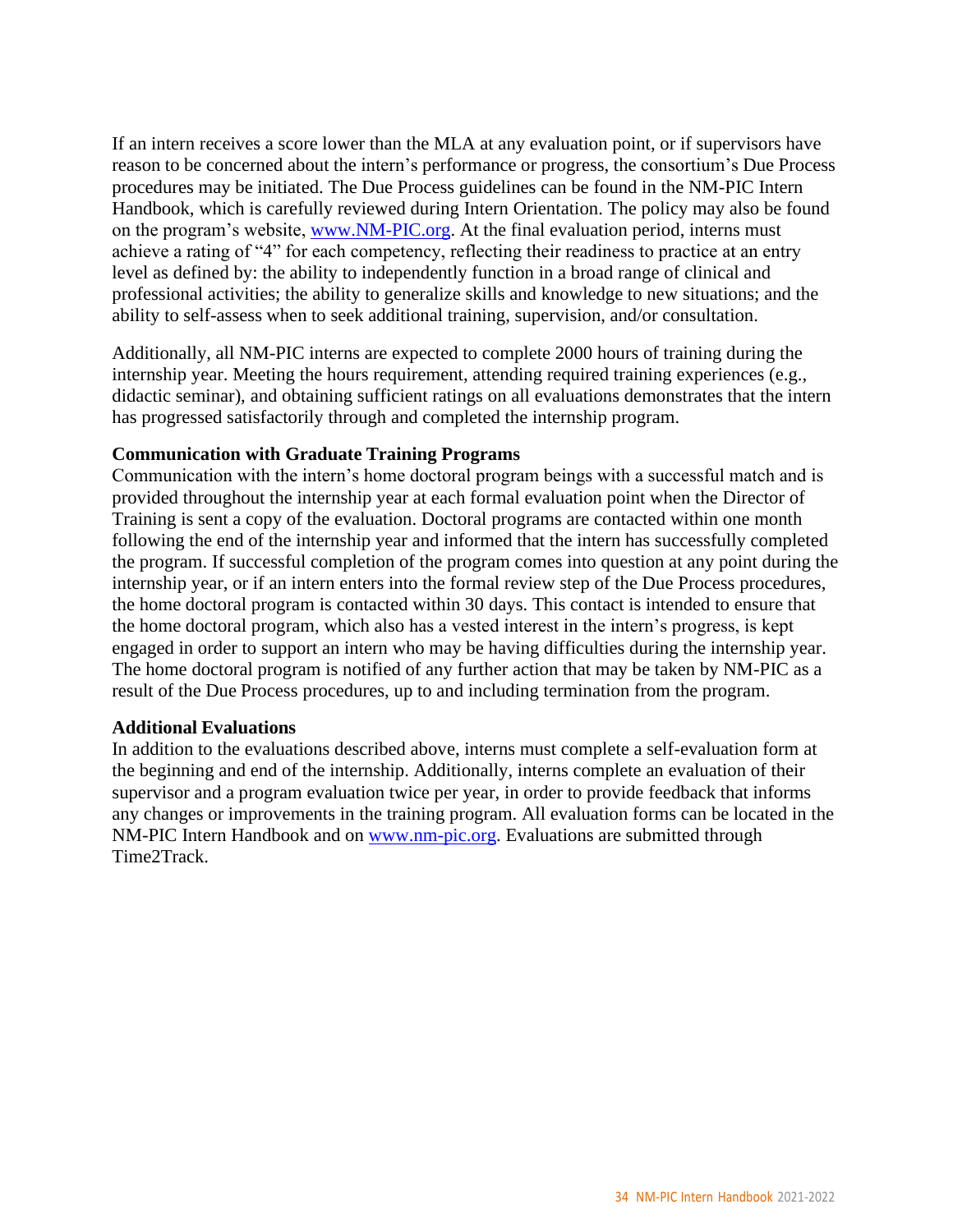#### <span id="page-34-0"></span>NM-PIC Policy: Record Retention Policy

NM-PIC permanently maintains all intern records. Our records are kept in an electronic system that is encrypted. Passwords are only provided to those individuals approved by NM-PIC Faculty and essential to the functioning of our consortium.

The New Mexico Psychology Internship Consortium documents and permanently maintains accurate records of the interns' training experiences, evaluations, and certificates of internship completion for evidence of the interns' progress through the program and for future reference and credentialing purposes. Additionally, NM-PIC informs interns of its records retention policy.

NM-PIC keeps information and records of all formal complaints and grievances of which it is aware that have been submitted or filed against the program and/or against individuals associated with the program since its last accreditation site visit. This information stored in our electronic system. NM-PIC is aware that the Commission on Accreditation will examine a program's records of intern complaints as part of its periodic review of the program.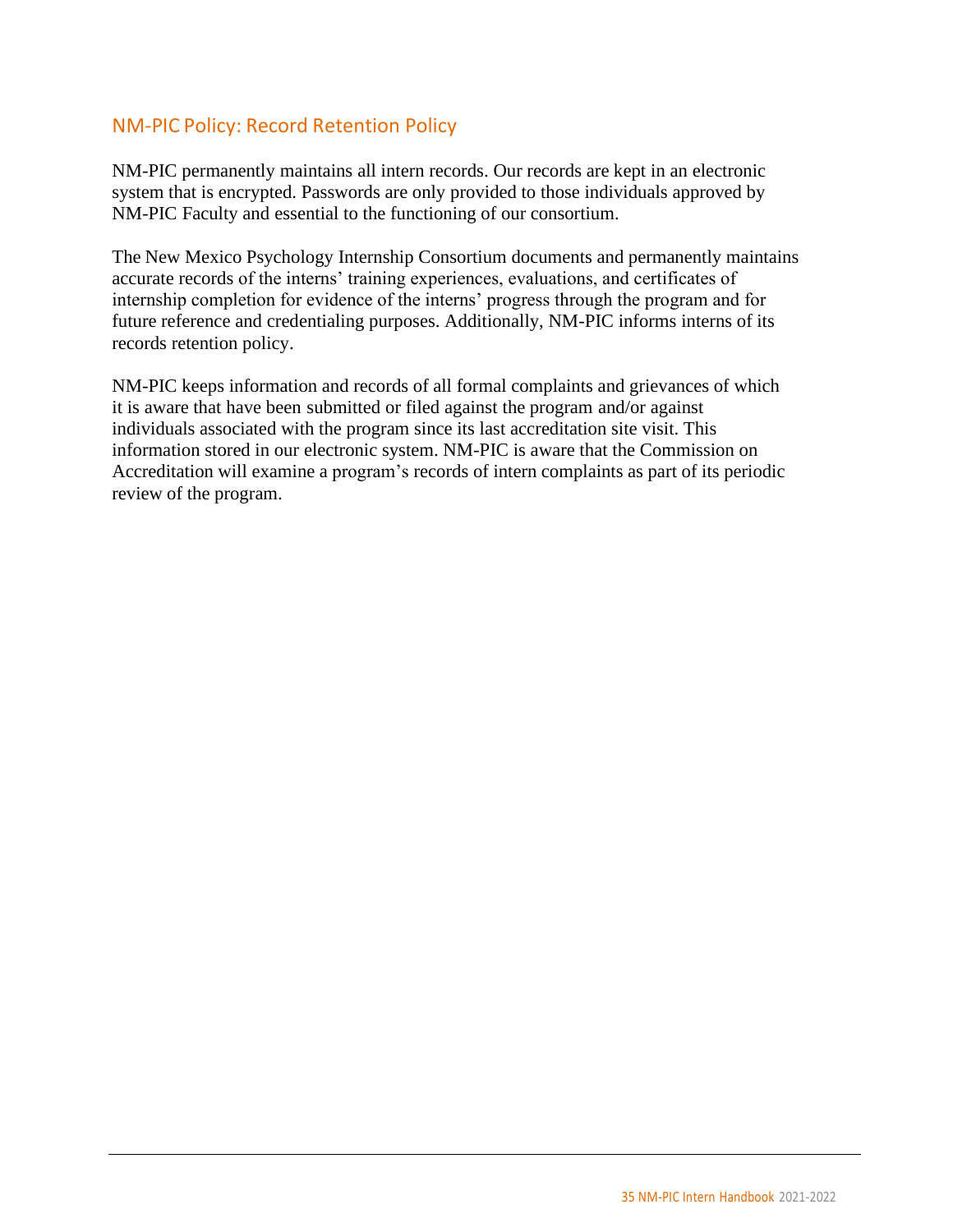#### <span id="page-35-0"></span>NM-PIC Policy: Stipend, Benefits, and Resources Policy

The annual stipend across all NM-PIC training sites is \$27,500. Interns at HMS are employees of HMS. Interns at ICS and NMBHI are employees of the Western Interstate Commission for Higher Education (WICHE). All interns receive comparable health benefits, as well as paid time off, through their employer. Questions regarding specific benefits packages can be directed to the employing agencies' Human Resources departments.

NM-PIC interns have access to numerous resources. Funding for travel within the state of New Mexico is provided for interns to complete required training experiences. Assessment and other training materials are provided by each training site, and additional materials that may be needed may be purchased using consortium funding with Training Committee approval. Each intern additionally has access to administrative and IT support through their primary training site and through WICHE. Interns also receive access to a psychology scientific literature database.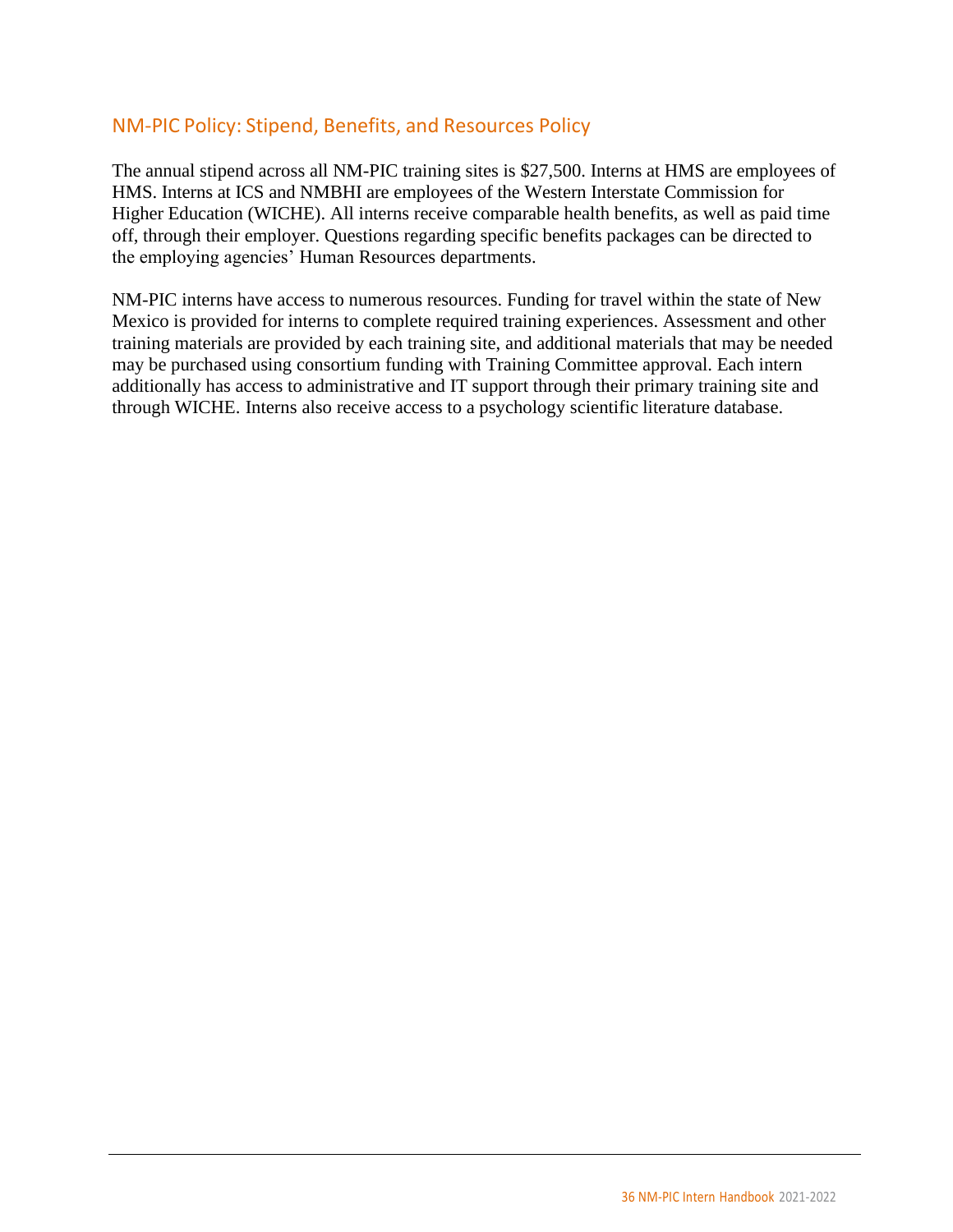### <span id="page-36-0"></span>NM-PIC Policy: Selection and Academic Preparation Requirements Policy

The New Mexico Psychology Internship Consortium currently offers three full-time intern positions, one position at each of the sites. Students interested in applying for the internship program should submit an online application through the APPIC website (www.appic.org).

A complete application consists of the following materials:

- 1) A completed online AAPI (APPIC's standard application)
- 2) Cover letter (part of the online AAPI) stating your preferred training site(s) and why you are interested in those sites specifically. Applicants may indicate their interest in more than one site within the consortiumin one cover letter.
- 3) A current Curriculum Vitae (as part of the online AAPI)
- 4) Three standardized reference forms, two of which must come from individuals who have directly supervised the applicant's work (*please do not submit more than three letters*)
- 5) Official transcripts of all graduate coursework (as part of the online AAPI)
- 6) Supplementary Materials (*please ensure that materials are redacted appropriately*):
	- a. One full integrated assessment report
	- b. A one-page clinical case conceptualization

All application materials must be received by December 1 in order to be considered. Applicants are notified about interview status on or before December 15. In-person interviews are held in New Mexico in early January. Videoconference interviews are provided in cases where travel to New Mexico is not an option.

NM-PIC bases its selection process on the entire application package noted above; however, applicants who have met the following qualifications prior to beginning internship are consideredpreferred:

- 1. APA-accredited doctoral program in clinical or counseling psychology
- 2. A minimum of 400 intervention hours
- 3. A minimum of 50 assessment hours
- 4. Dissertation proposal defended
- 5. Experience or special interest in working with diverse populations and/or inrural or underserved areas
- 6. American Indian applicants are given preference at the Iina' Counseling Services site

NM-PIC firmly believes that all forms of diversity serve to enhance the training environment and professional growth of interns and faculty alike, as well as allow the diverse range of patients served to see themselves in their providers. To this end, NM-PIC recruits applicants from diverse backgrounds, and Iina' Counseling Services gives priority to qualified American Indian/Native American applicants.

Applicants are individually evaluated in terms of quality of previous training, practicum experiences, and fit with the internship, as well as considered for the diversity that they may bring to the program. In addition to the preferences noted above, NM-PIC takes into consideration the potential commitment or interest of any prospective intern to remain in New Mexico following internship and work in behavioral health. Developing a strong behavioral health workforce is an important consideration for the state, and an interest in remaining in New Mexico to join the workforce is be considered a benefit in a potential intern.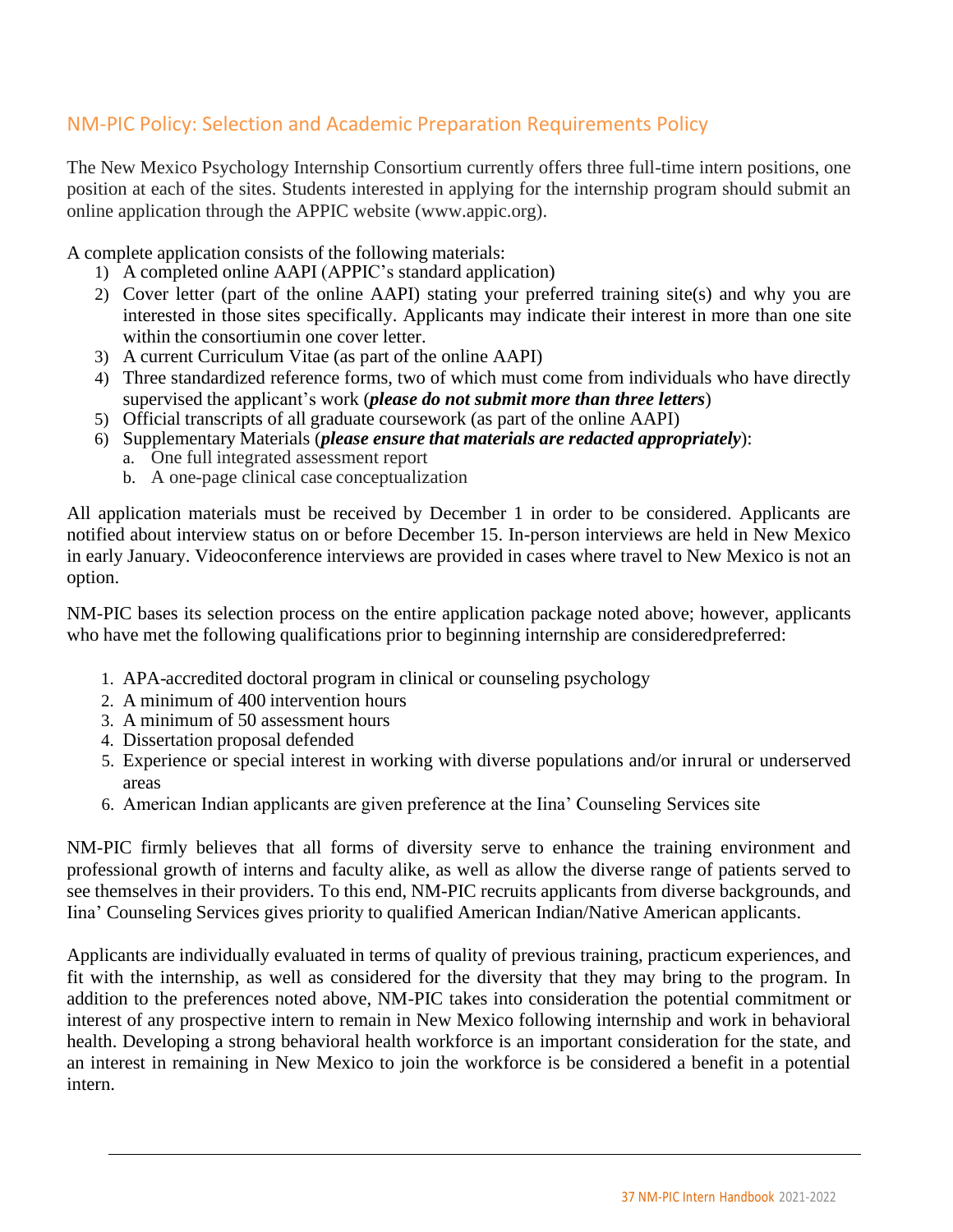In addition to the education and training requirements and preferences listed above, NM-PIC requires interns to meet additional site-level criteria, including a background check and medical clearance prior to commencing internship. If the intern does not meet these criteria, the internship offer will be terminated, and the intern will not be able to complete their training within NM-PIC. Background checks vary by site but are considered comprehensive. Specific requirements by site are as follows:

**NMBHI** – background check, fingerprinting, Tuberculosis test, drug screen **HIS** – background check, fingerprinting, Tuberculosis test **HMS** – background check, Tuberculosis test, drug screen

Finally, interns are required to purchase student liability insurance through the APA Trust for the period of the internship training year.

All applications are screened by NM-PIC's Training Committee using a standard Application Rating Tool and evaluated for potential goodness of fit with the internship program. At least two members of the Training Committee review and score each application. The Training Committee holds a selection meeting in December to determine which applicants to invite for interviews based upon the application scores. As noted, applicants are notified of their interview status on or before December 15 and in-person interviews are held in early January. Interviews are conducted using a standard set of interview questions with Training Committee members asking additional questions as indicated.

The Training Committee holds a meeting within two weeks of the final interviews being conducted in order to determine final applicant rankings. The full application package and information fathered from the interview process is used to determine rankings. This ranked list is finalized by consensus among the Training Committee members and then submitted to the National Matching Service.

NM-PIC participates in the APPIC Match process and agrees to abide by all APPIC Match policies. In accordance, NM-PIC does not solicit, accept, or use any ranking-related information from any intern applicant.

Questions regarding the application, interview, and/or ranking process may be directed to the NM-PIC Training Director.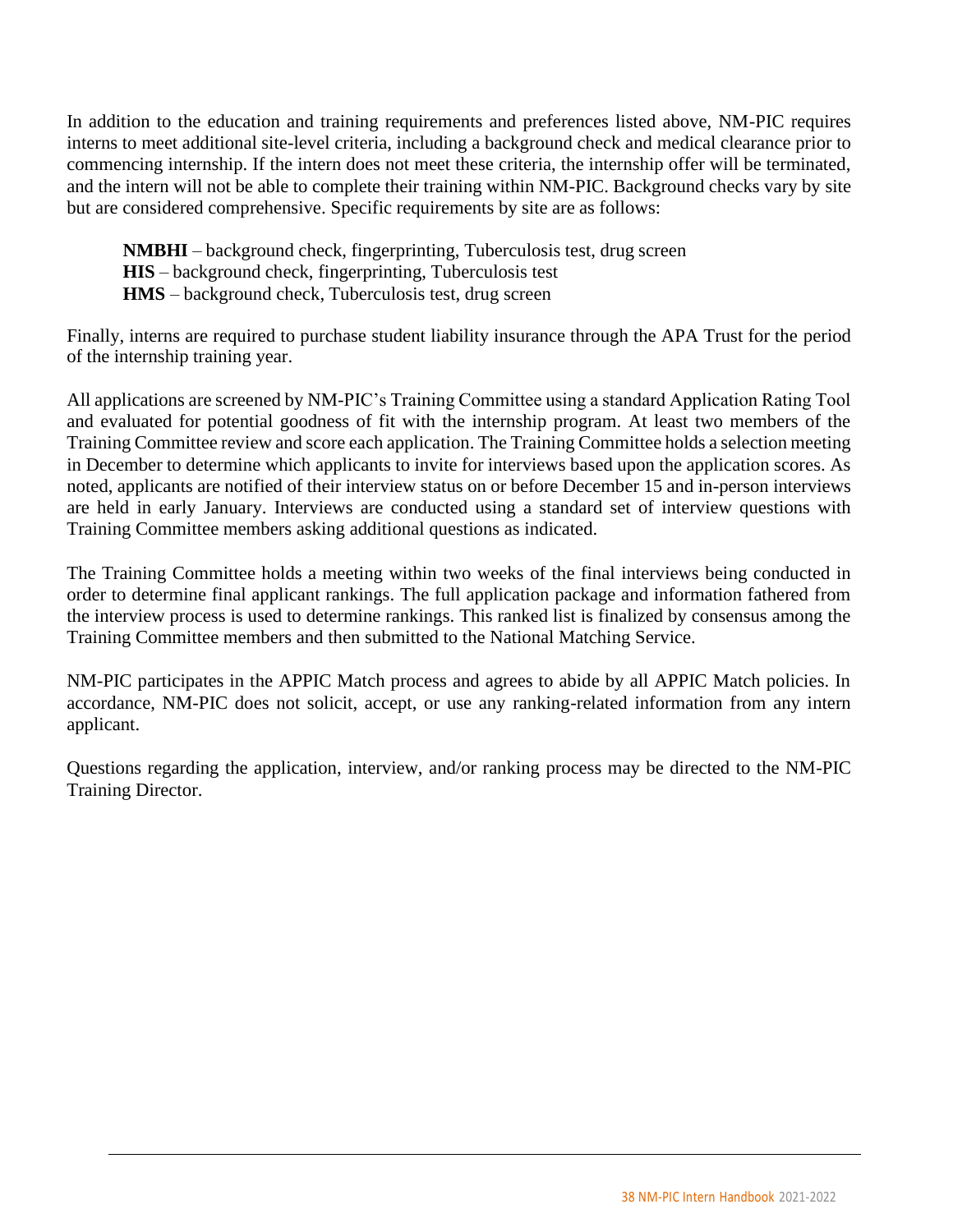#### <span id="page-38-0"></span>NM-PIC Intern Evaluation Form

#### **NM-PIC Intern Evaluation:** To be completed by supervisor

| Methods used in evaluating competency:                              |                                                                                                                                                                                                           |                                                                                                                            |
|---------------------------------------------------------------------|-----------------------------------------------------------------------------------------------------------------------------------------------------------------------------------------------------------|----------------------------------------------------------------------------------------------------------------------------|
| Direct Observation                                                  | Review of Audio/Video<br>Case Presentation                                                                                                                                                                |                                                                                                                            |
| Documentation Review_________Supervision                            |                                                                                                                                                                                                           | Comments from other staff/faculty                                                                                          |
| Scoring Criteria:                                                   |                                                                                                                                                                                                           |                                                                                                                            |
|                                                                     | 1 Significant Development Needed - Significant improvement in functioning is needed to meet expectations and achieve                                                                                      |                                                                                                                            |
| achievement competence.                                             |                                                                                                                                                                                                           | 2 Some Development Needed - Basic foundation established with some improvement functioning needed to meet expectations and |
|                                                                     | 3 Nearing Mastery of Element - Foundation established though may rely on supervision to regularly and effectively implement<br>the element. Expected level of functioning by the mid-point of internship. |                                                                                                                            |
| independent practice and licensure at the conclusion of internship. | 4 Mastery of Element - High intermediate level of functioning. Interns at this level are considered prepared for entry level                                                                              |                                                                                                                            |
| level of training.                                                  | 5 Significantly Exceeds Expectations - Well-established competence or expertise that consistently exceeds expectations for                                                                                |                                                                                                                            |
| N/A--Not Applicable/Not Observed/Cannot Say                         |                                                                                                                                                                                                           |                                                                                                                            |

NOTE: This form is designed to provide interns with comprehensive, formal feedback on strengths and areas for growth. As described in the NM-PIC Intern Evaluation Policy, the minimal level of achievement (MLA) changes over the course of the training year to reflect expected growth in competence. The MLAs are as follows: 3-month evaluation = 2, 6-month evaluation = 3, and 12-month evaluation = 4. Falling below the MLA on any individual learning element or broad competency may initiate the program's Due Process procedures. To successfully complete internship, interns must receive a rating of 4 or higher on all learning elements and broad competencies to demonstrate that they are prepared for entry level practice as defined in the NM-PIC Intern Evaluation, Retention, and Termination Policy.

#### **APA Profession Wide Competencies**

| Intern will achieve competence in the area of: Intervention                                                                                                                                  |  |  |
|----------------------------------------------------------------------------------------------------------------------------------------------------------------------------------------------|--|--|
| Establishes and maintains effective relationships with recipients of psychological services                                                                                                  |  |  |
| Develops evidence-based intervention plans                                                                                                                                                   |  |  |
| Implements interventions informed by the current scientific literature, assessment findings, diversity characteristics,<br>and contextual variables                                          |  |  |
| Demonstrates the ability to apply the relevant research literature to clinical decision making                                                                                               |  |  |
| Modifies and adapts evidence-based approaches effectively when a clear evidence-base is lacking                                                                                              |  |  |
| Evaluates intervention effectiveness and adapts goals and methods consistent with ongoing evaluation                                                                                         |  |  |
| AVERAGE SCORE FOR BROAD AREA OF COMPETENCE                                                                                                                                                   |  |  |
| Comments:                                                                                                                                                                                    |  |  |
|                                                                                                                                                                                              |  |  |
| Intern will achieve competence in the area of: Assessment                                                                                                                                    |  |  |
| Demonstrates current knowledge of diagnostic classification systems, functional and dysfunctional behaviors,<br>including consideration of client strengths and psychopathology              |  |  |
| Demonstrates understanding of human behavior within its context (e.g., family, social, societal, and cultural)                                                                               |  |  |
| Demonstrates the ability to apply the knowledge of functional and dysfunctional behaviors including context to the<br>assessment and/or diagnostic process                                   |  |  |
| Selects and applies assessment methods that draw from the best available empirical literature                                                                                                |  |  |
| Collects relevant data using multiple sources and methods appropriate to the identified goals and questions of the<br>assessment as well as relevant diversity characteristics of the client |  |  |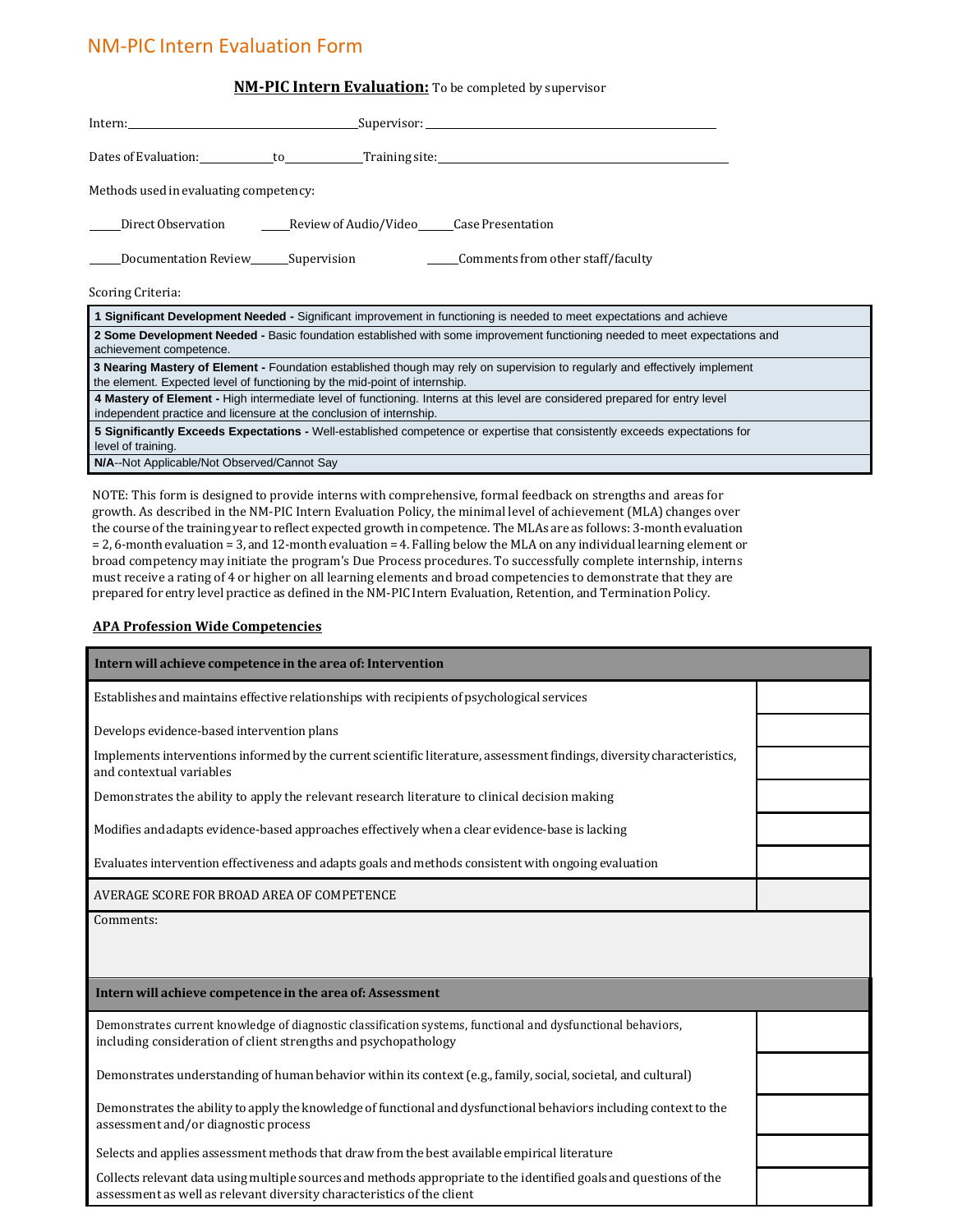| Interprets assessment results to inform case conceptualization, classification, and recommendations                                                                                    |  |
|----------------------------------------------------------------------------------------------------------------------------------------------------------------------------------------|--|
| Communicates findings in an accurate and effective manner sensitive to a range of audiences                                                                                            |  |
| AVERAGE SCORE FOR BROAD AREA OF COMPETENCE                                                                                                                                             |  |
| Comments:                                                                                                                                                                              |  |
|                                                                                                                                                                                        |  |
| Intern will achieve competence in the area of: Ethical and Legal Standards                                                                                                             |  |
| Demonstrates knowledge of and acts in accordance with the APA Ethical Principles and Code of Conduct                                                                                   |  |
| Demonstrates knowledge of and acts in accordance with all organizational, local, state, and federal laws, regulations,<br>rules, and policies relevant to health service psychologists |  |
| Demonstrates knowledge of and acts in accordance with all professional standards and guidelines                                                                                        |  |
| Recognizes ethical dilemmas as they arise and applies ethical decision-making processes in order to resolve them                                                                       |  |
| Conducts self in an ethical manner in all professional activities                                                                                                                      |  |
| AVERAGE SCORE FOR BROAD AREA OF COMPETENCE                                                                                                                                             |  |
| Comments:                                                                                                                                                                              |  |
|                                                                                                                                                                                        |  |
| Intern will achieve competence in the area of: Cultural and Individual Diversity                                                                                                       |  |
| Demonstrates an understanding of how one's own personal/cultural history, attitudes, and biases may affect how one<br>understands and interacts with people different from oneself     |  |
| Demonstrates knowledge of the current theoretical and empirical knowledge base as it relates to diversity                                                                              |  |
| Integrates knowledge of individual and cultural differences in the conduct of professional roles                                                                                       |  |
| Demonstrates the ability to independently apply their knowledge and approach in working effectively with the range of<br>diverse individuals and groups encountered during internship  |  |
| Demonstrates the ability to work effectively with individuals whose group membership, demographic characteristics,<br>or worldviews differ from and/or create conflict with their own  |  |
| AVERAGE SCORE FOR BROAD AREA OF COMPETENCE                                                                                                                                             |  |
| Comments:                                                                                                                                                                              |  |
|                                                                                                                                                                                        |  |
| Intern will achieve competence in the area of: Research                                                                                                                                |  |
| Demonstrates the substantially independent ability to critically evaluate research                                                                                                     |  |
| Demonstrates the substantially independent ability to disseminate research or other scholarly activities via                                                                           |  |
| professional publication or presentation at the local, regional or national level                                                                                                      |  |
| AVERAGE SCORE FOR BROAD AREA OF COMPETENCE                                                                                                                                             |  |
| Comments:                                                                                                                                                                              |  |
|                                                                                                                                                                                        |  |
| Intern will achieve competence in the area of: Professional Values, Attitudes, and Behaviors                                                                                           |  |
| Behaves in ways that reflect the values and attitudes of psychology                                                                                                                    |  |
| Engages in self-reflection regarding personal and professional functioning                                                                                                             |  |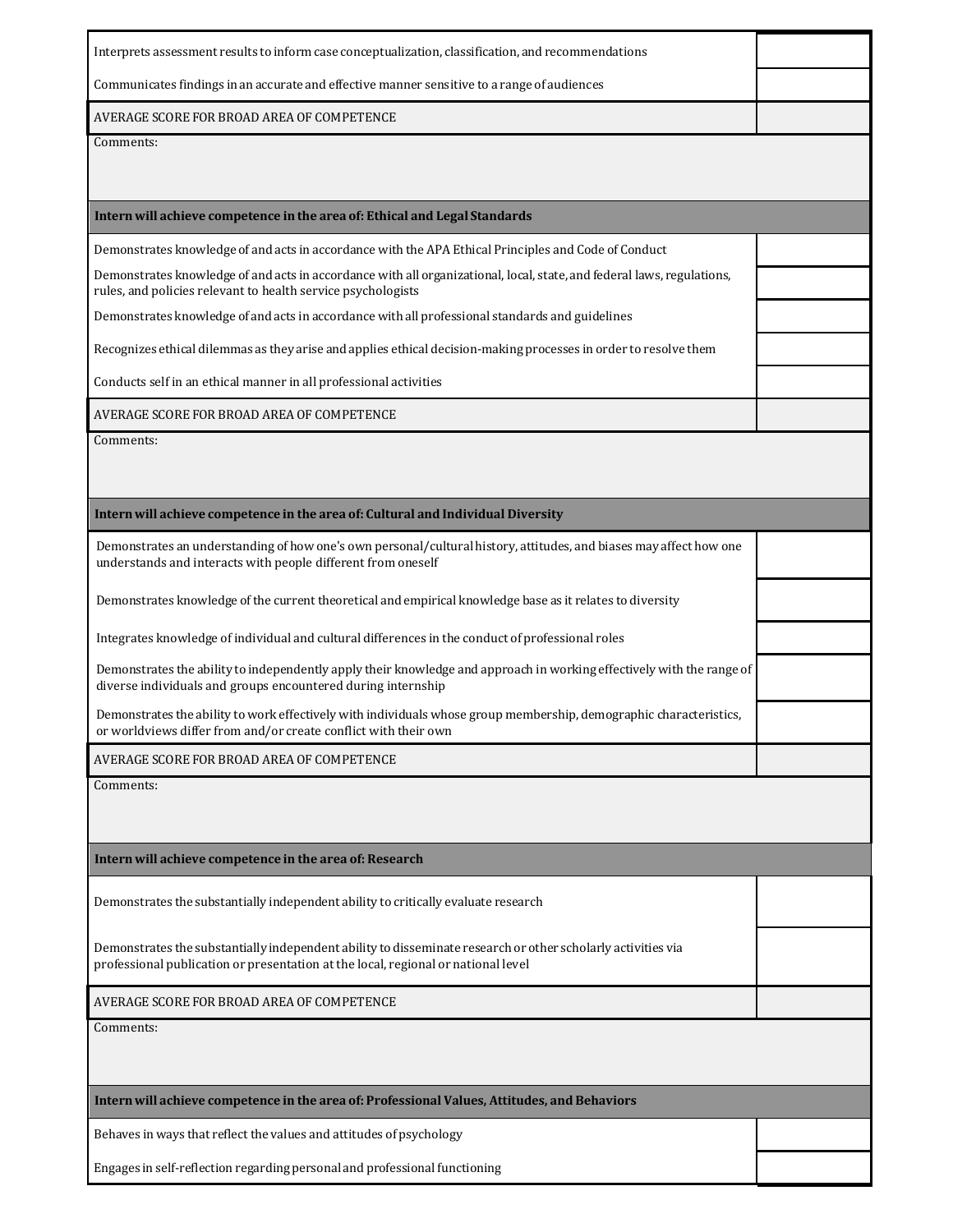| Demonstrates openness and responsiveness to feedback and supervision                                                                                                                                      |  |  |
|-----------------------------------------------------------------------------------------------------------------------------------------------------------------------------------------------------------|--|--|
| Responds professionally in increasingly complex situations with a greater degree of independence as they progress<br>across levels of training                                                            |  |  |
| AVERAGE SCORE FOR BROAD AREA OF COMPETENCE                                                                                                                                                                |  |  |
| Comments:                                                                                                                                                                                                 |  |  |
| Intern will achieve competence in the area of: Interprofessional and Interdisciplinary Consultation                                                                                                       |  |  |
| Demonstrates knowledge and respect for the roles and perspectives of other professions                                                                                                                    |  |  |
| Applies knowledge about consultation in direct or simulated consultation                                                                                                                                  |  |  |
| AVERAGE SCORE FOR BROAD AREA OF COMPETENCE                                                                                                                                                                |  |  |
| Comments:                                                                                                                                                                                                 |  |  |
| Intern will achieve competence in the area of: Supervision                                                                                                                                                |  |  |
| Demonstrates knowledge of supervision models and practices                                                                                                                                                |  |  |
| Applies knowledge of supervision in direct or simulated practice with psychology trainees or other health<br>professionals                                                                                |  |  |
| Applies supervisory skill of observing in direct or simulated practice                                                                                                                                    |  |  |
| Applies supervisory skill of evaluating in direct or simulated practice                                                                                                                                   |  |  |
| Applies supervisory skill of giving guidance and feedback in direct or simulated practice                                                                                                                 |  |  |
| AVERAGE SCORE FOR BROAD AREA OF COMPETENCE                                                                                                                                                                |  |  |
| Comments:                                                                                                                                                                                                 |  |  |
| Intern will achieve competence in the area of: Communication and Interpersonal Skills                                                                                                                     |  |  |
| Develops and maintains effective relationships with a wide range of individuals, including colleagues, communities,<br>organizations, supervisors, supervisees, and those receiving professional services |  |  |
| Produces and comprehends oral, nonverbal, and written communications that are informative and well-integrated                                                                                             |  |  |
| Demonstrates effective interpersonal skills                                                                                                                                                               |  |  |
| Demonstrates the ability to manage difficult communication well                                                                                                                                           |  |  |
| AVERAGE SCORE FOR BROAD AREA OF COMPETENCE                                                                                                                                                                |  |  |
| Comments:                                                                                                                                                                                                 |  |  |
| <b>OVERALL RATING (average of broad competence area scores)</b>                                                                                                                                           |  |  |
| Comments on Intern's overall performance, including identified strengths and areas for growth:                                                                                                            |  |  |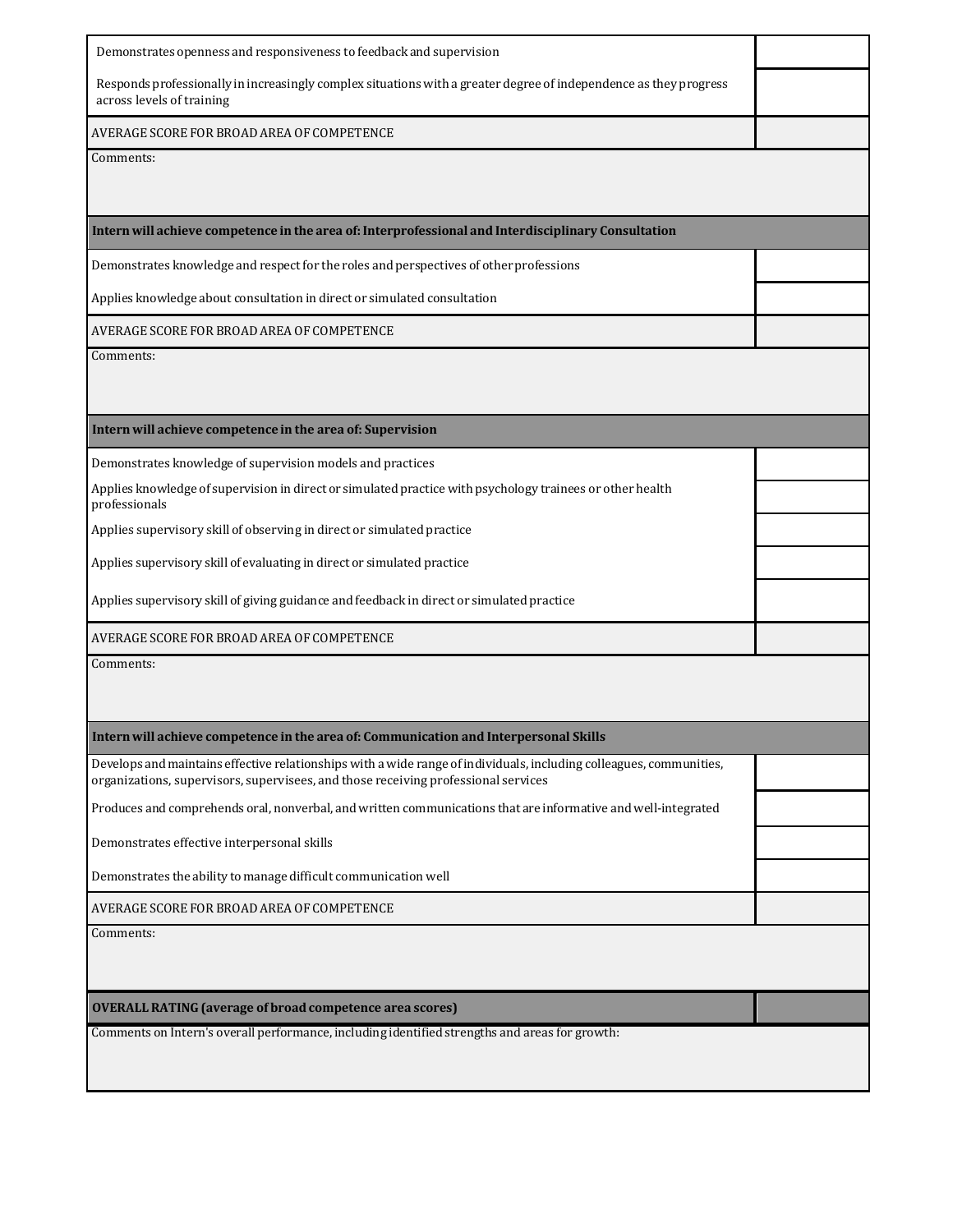**Intern Signature** Date

Supervisor's Signature Date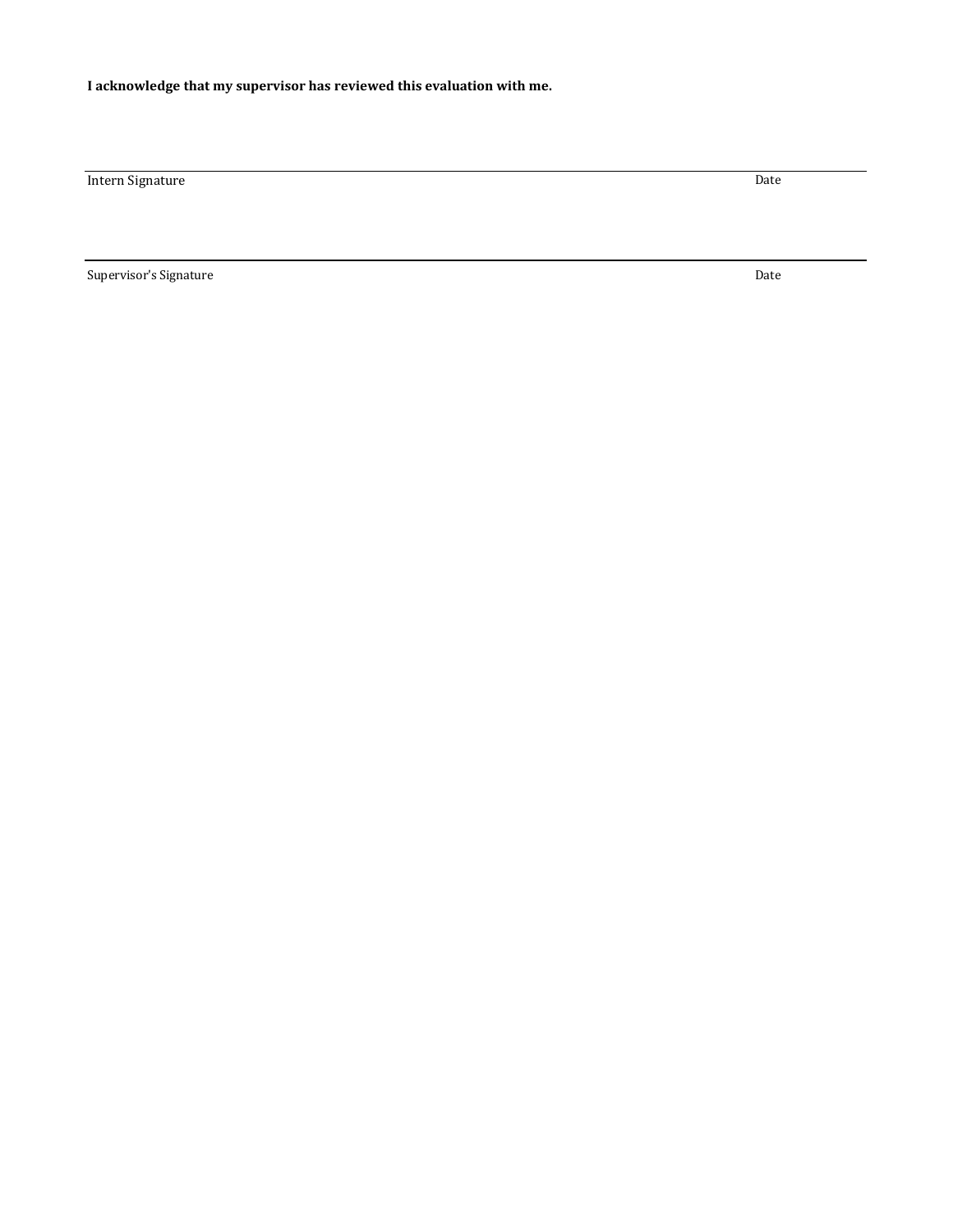#### <span id="page-42-0"></span>NM-PIC Supervisor Evaluation Form

To be completed by intern at mid-point and end of training year and discussed with

Intern: Supervisor:

Dates of Evaluation: to to the contract of Evaluation:

#### **Scoring Criteria:**

Please use the following scale to rate the supervisor on the items

below:5 = Excellent, very helpful in my development

- $4 = Good$
- $3 = Average$
- $2 =$  Below Average
- $1 =$  Unsatisfactory, least helpful in my development

| <b>General Characteristics of Supervisor</b>                                                                                   |  |
|--------------------------------------------------------------------------------------------------------------------------------|--|
| Was consistently accessible for discussion, questions, etc.                                                                    |  |
| Allotted sufficient time for supervision and scheduled supervision meetings appropriately                                      |  |
| Kept sufficiently informed of case(s)                                                                                          |  |
| Was interested in and committed to supervision                                                                                 |  |
| Set clear objectives and responsibilities throughout supervised experience                                                     |  |
| Was up-to-date in understanding of clinical populations and issues                                                             |  |
| Presented as a positive role model                                                                                             |  |
| Maintained appropriate interpersonal boundaries with patients and supervisees                                                  |  |
| Provided constructive and timely feedback on supervisee's performance                                                          |  |
| Encouraged appropriate degree of independence                                                                                  |  |
| Demonstrated concern for and interest in supervisee's progress, problems, and ideas                                            |  |
| Communicated effectively with supervisee                                                                                       |  |
| Maintained clear and reasonable expectations for supervisee                                                                    |  |
| Encouraged supervisees in timely and successful completion of internship                                                       |  |
| Treated patients, staff, and supervisees with courtesy and respect                                                             |  |
| Encouraged the use of empirical literature to guide/inform interventions and assessments                                       |  |
| Provided a level of case-based supervision appropriate to supervisee's training needs                                          |  |
| Comments:                                                                                                                      |  |
| <b>Development of Clinical Skills</b>                                                                                          |  |
| Assisted in coherent conceptualization of clinical work                                                                        |  |
| Assisted in translation of conceptualization into techniques and procedures                                                    |  |
| Effectively assisted in developing short-term and long-range goals for patients                                                |  |
| Effectively assisted in the navigation of individual and cultural diversity, including any differences that created<br>tension |  |
| Provided effective training in Intervention                                                                                    |  |
| Provided effective training in Assessment                                                                                      |  |
| Provided effective training in Interprofessional and Interdisciplinary Consultation                                            |  |
| Provided effective training in Supervision                                                                                     |  |
| Provided effective training in Individual and Cultural Diversity                                                               |  |
| Provided effective training in Research                                                                                        |  |
| Provided effective training in Ethical and Legal Standards                                                                     |  |
| Provided effective training in Professional Values, Attitudes, and Behaviors                                                   |  |
| Provided effective training in Communication and Interpersonal Skills                                                          |  |
| Comments:                                                                                                                      |  |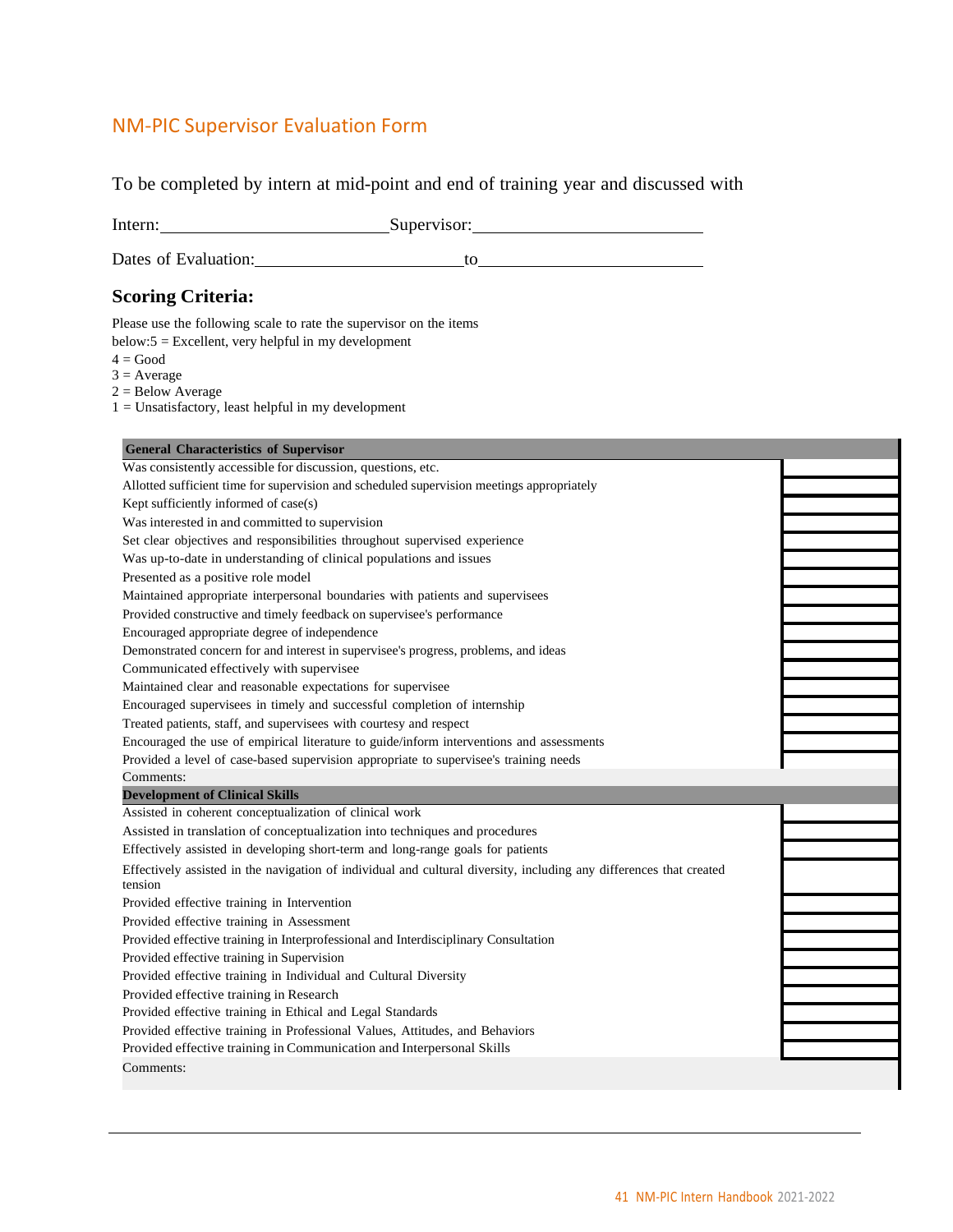**Summary** 

Overall rating of supervision with this supervisor

Describe how the supervisor contributed to your learning

Describe how supervision or the training experience could be enhanced

Any other suggestions/feedback for your supervisor?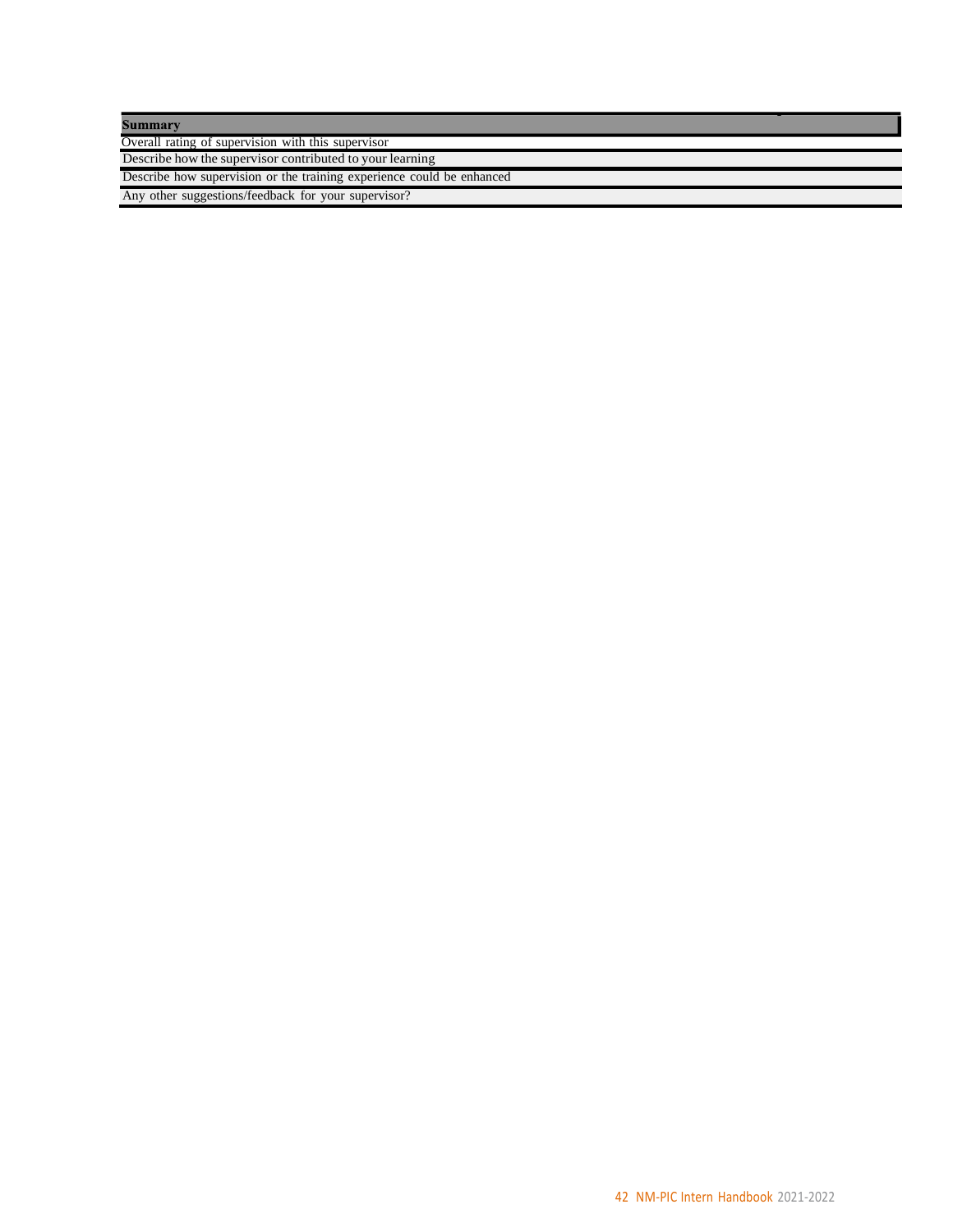#### **Acknowledgement:**

I acknowledge that my supervisor has reviewed this NM-PIC Supervisor Evaluation Form with me.

| Supervisor's Signature: | ⊃ate∙ |
|-------------------------|-------|
|-------------------------|-------|

Intern's Signature: <u>Date:</u> Date: <u>Date:</u>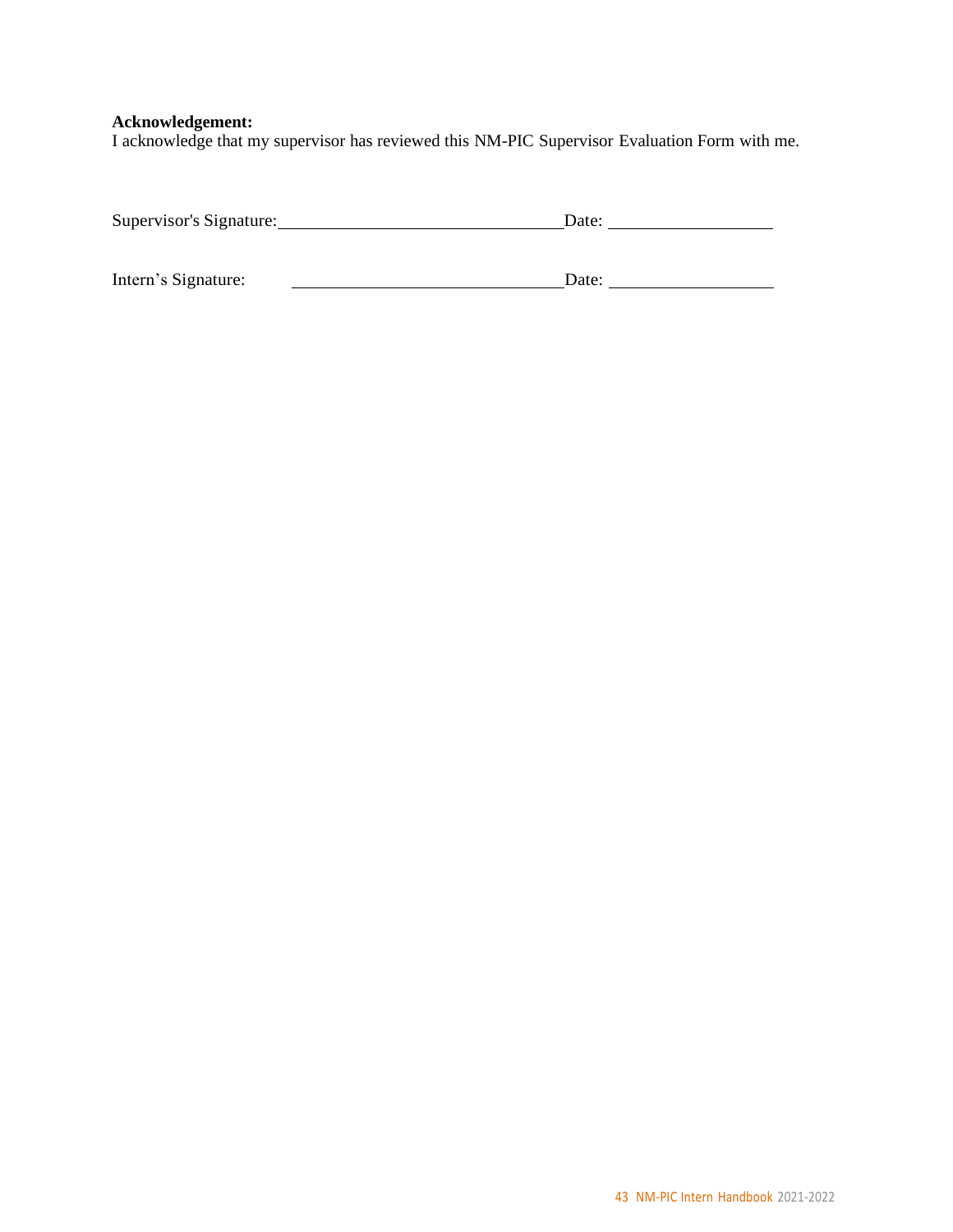#### <span id="page-45-0"></span>NM-PIC Program Evaluation

#### **NM-PIC Program Evaluation**: To be completed by Intern

This evaluation is utilized by the internship program as a mechanism to elicit feedback that will lead to improvement and enhancement of the program. All responses are reviewed by the Training Committee (TC), and your feedback is carefully considered. Any ratings of "poor" or "fair" will result in action by the TC to address the problematic item, so please include detailed comments whenever applicable in order to help us respond most effectively. Upon completion of this form, please sign and share with your primary supervisor or, if you are more comfortable, sign and forward to the Program Director (PD).

| to<br><u> 1989 - John Barn Barn, amerikansk politiker</u>                                                                                                                                                                                                             |  |
|-----------------------------------------------------------------------------------------------------------------------------------------------------------------------------------------------------------------------------------------------------------------------|--|
| Scoring Criteria: 1=Poor; 2= Fair; 3= Average; 4= Very Good; 5= Excellent; N/A = Not Applicable                                                                                                                                                                       |  |
|                                                                                                                                                                                                                                                                       |  |
| Cohort Experience: In this section, please provide ratings related to the activities that you participated in with your intern cohort.                                                                                                                                |  |
| Overall quality of orientation activities (mid-point review only)                                                                                                                                                                                                     |  |
| Overall quality of didactic lectures                                                                                                                                                                                                                                  |  |
| Relevance of didactic lecture topics                                                                                                                                                                                                                                  |  |
| Overall quality of group supervision                                                                                                                                                                                                                                  |  |
| Opportunities for peer support and socialization                                                                                                                                                                                                                      |  |
| Comments:                                                                                                                                                                                                                                                             |  |
|                                                                                                                                                                                                                                                                       |  |
| Development of Clinical Skills: In this section, please rate the quality of your training within each of the program's identified competency areas. Please consider your<br>experience with didactic training and supervision as well as direct clinical experiences. |  |
| <b>Intervention</b>                                                                                                                                                                                                                                                   |  |
| Quality of Training                                                                                                                                                                                                                                                   |  |
| Comments:                                                                                                                                                                                                                                                             |  |
|                                                                                                                                                                                                                                                                       |  |
| <b>Assessment</b>                                                                                                                                                                                                                                                     |  |
| Quality of Training                                                                                                                                                                                                                                                   |  |
| Comments:                                                                                                                                                                                                                                                             |  |
|                                                                                                                                                                                                                                                                       |  |
| <b>Ethical and Legal Standards</b>                                                                                                                                                                                                                                    |  |
| Quality of Training                                                                                                                                                                                                                                                   |  |
| Comments:                                                                                                                                                                                                                                                             |  |
|                                                                                                                                                                                                                                                                       |  |
|                                                                                                                                                                                                                                                                       |  |
|                                                                                                                                                                                                                                                                       |  |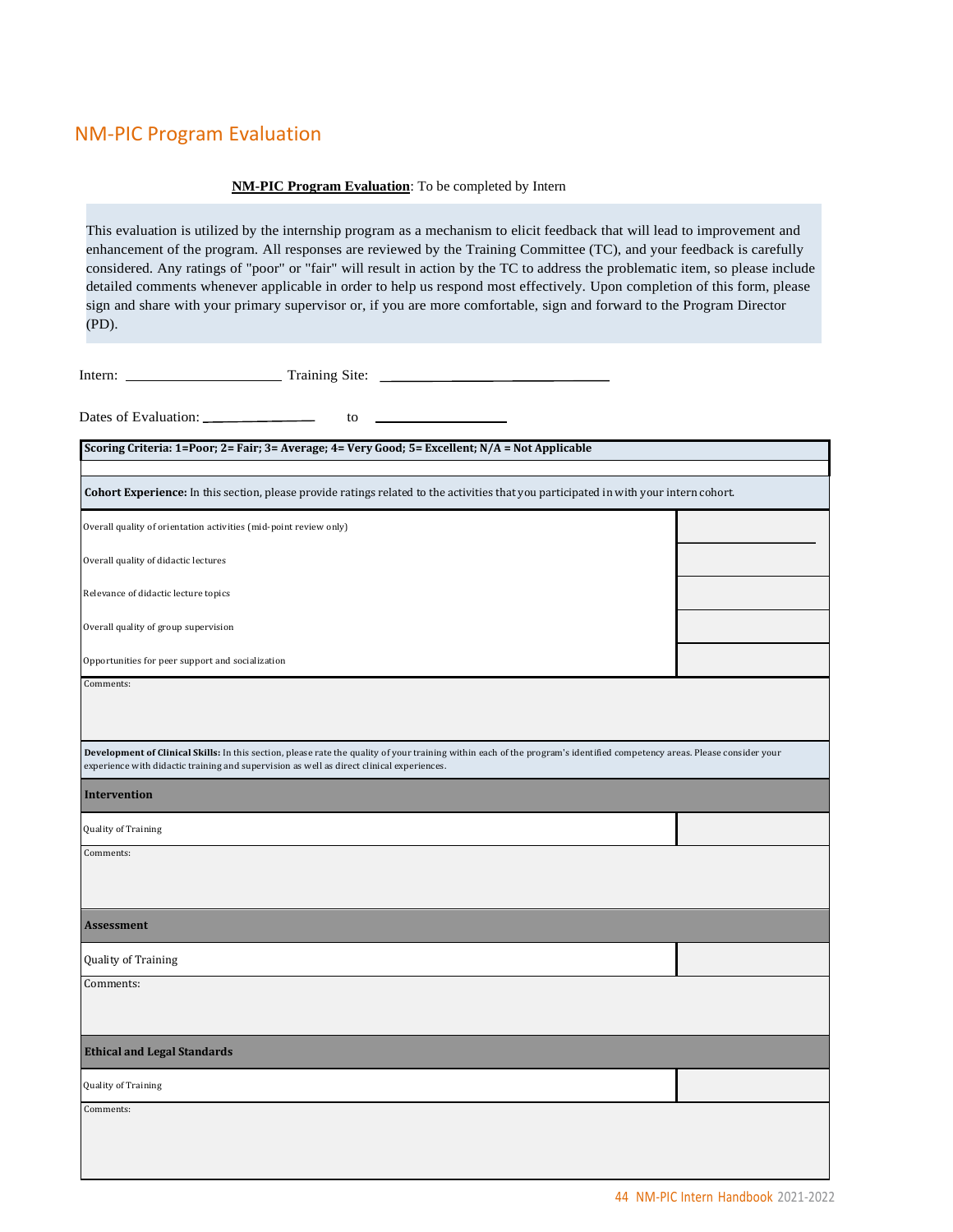| <b>Cultural and Individual Diversity</b>                                                                                         |
|----------------------------------------------------------------------------------------------------------------------------------|
| <b>Quality of Training</b>                                                                                                       |
| Comments:                                                                                                                        |
|                                                                                                                                  |
|                                                                                                                                  |
| Research                                                                                                                         |
| Quality of Training                                                                                                              |
| Comments:                                                                                                                        |
|                                                                                                                                  |
|                                                                                                                                  |
| <b>Professional Values and Attitudes</b>                                                                                         |
| <b>Quality of Training</b>                                                                                                       |
| Comments:                                                                                                                        |
|                                                                                                                                  |
|                                                                                                                                  |
| <b>Interprofessional and Interdisciplinary Consultation</b>                                                                      |
| Quality of Training                                                                                                              |
| Comments:                                                                                                                        |
|                                                                                                                                  |
|                                                                                                                                  |
| Supervision (recall that, for the purposes of this evaluation, you are rating the training you received in this required area of |
| competence, NOT the supervision you received)<br>Quality of Training                                                             |
| Comments:                                                                                                                        |
|                                                                                                                                  |
|                                                                                                                                  |
| <b>Communication and Interpersonal Skills</b>                                                                                    |
| <b>Quality of Training</b>                                                                                                       |
| Comments:                                                                                                                        |
|                                                                                                                                  |
|                                                                                                                                  |
|                                                                                                                                  |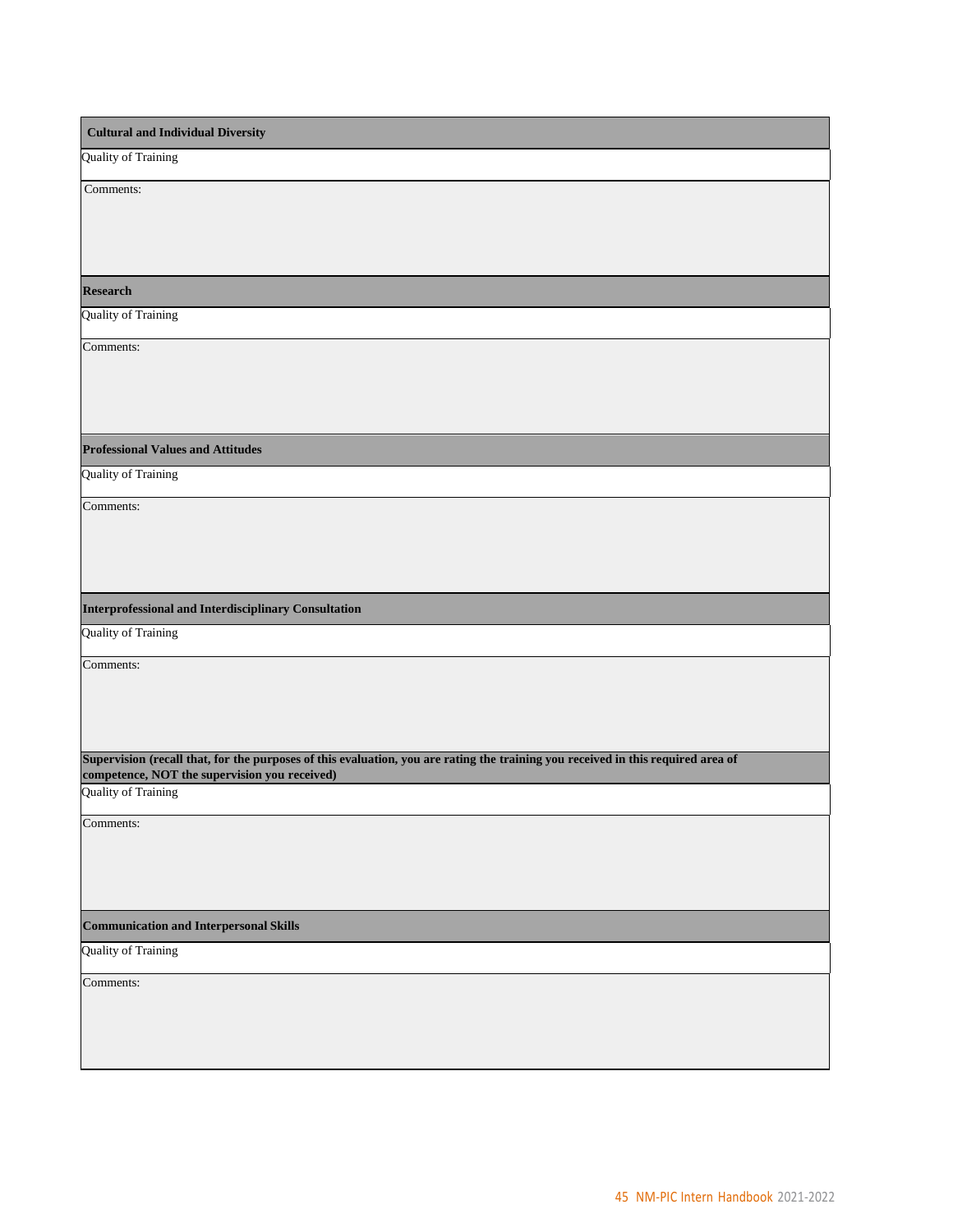| General Ratings: In this section, please provide feedback about your overall experience of the internship program. |  |
|--------------------------------------------------------------------------------------------------------------------|--|
| <b>General Areas</b>                                                                                               |  |
| Overall quality of training                                                                                        |  |
| Comments:                                                                                                          |  |
|                                                                                                                    |  |
|                                                                                                                    |  |
| Breadth of clinical intervention and assessment experience<br>Comments:                                            |  |
|                                                                                                                    |  |
|                                                                                                                    |  |
| Satisfaction with number of client contacts and diversity of clients                                               |  |
| Comments:                                                                                                          |  |
|                                                                                                                    |  |
|                                                                                                                    |  |
| Clarity of expectations and responsibilities of intern at training site                                            |  |
| Comments:                                                                                                          |  |
|                                                                                                                    |  |
|                                                                                                                    |  |
| Role of intern at the site<br>Comments:                                                                            |  |
|                                                                                                                    |  |
|                                                                                                                    |  |
| Caseload was appropriate to meeting educational/training needs                                                     |  |
| Comments:                                                                                                          |  |
|                                                                                                                    |  |
|                                                                                                                    |  |
| Climate of training environment as it relates to diversity                                                         |  |
| Comments:                                                                                                          |  |
|                                                                                                                    |  |
|                                                                                                                    |  |
| Additional comments, suggestions, and/or feedback<br>Comments:                                                     |  |
|                                                                                                                    |  |
|                                                                                                                    |  |
|                                                                                                                    |  |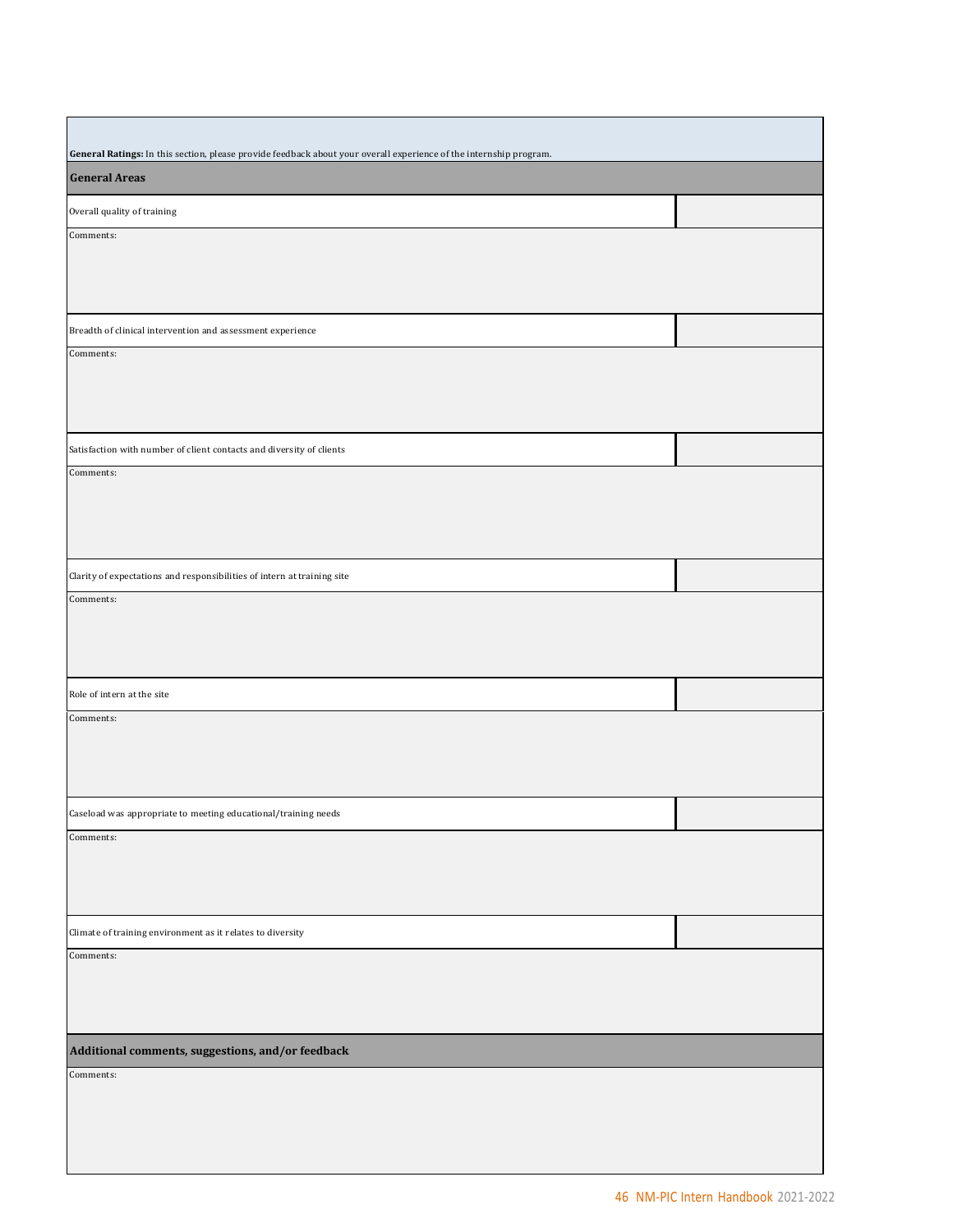#### **Acknowledgement:**

I acknowledge that my supervisor has reviewed this NM-PIC Program Evaluation Form with me.

| Intern's Signature:           | Date: |
|-------------------------------|-------|
| Supervisor's Signature:       | Date: |
| Program Director's Signature: | Date: |